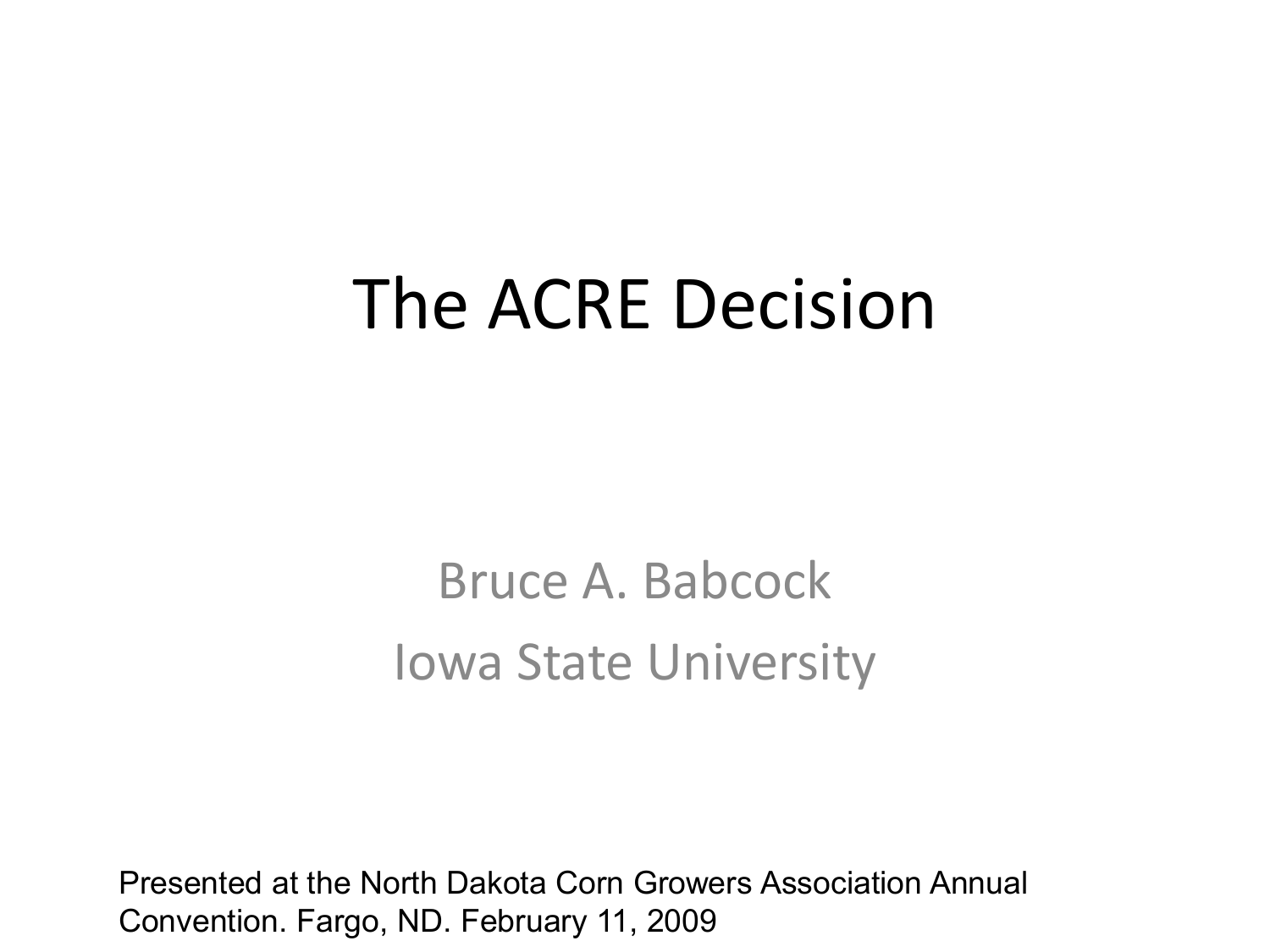# Overview of ACRE (Average Crop Revenue Election)

- Farmers who choose ACRE
	- Must do so for all program crops
	- Must do so for remainder of farm bill (2012 crop)
	- Lose eligibility for countercyclical payments
	- Must give up 20% of direct payments
	- Have a 30% lower loan rate
	- Get a state revenue guarantee based on 2007/08 prices and 2004 – 2008 yields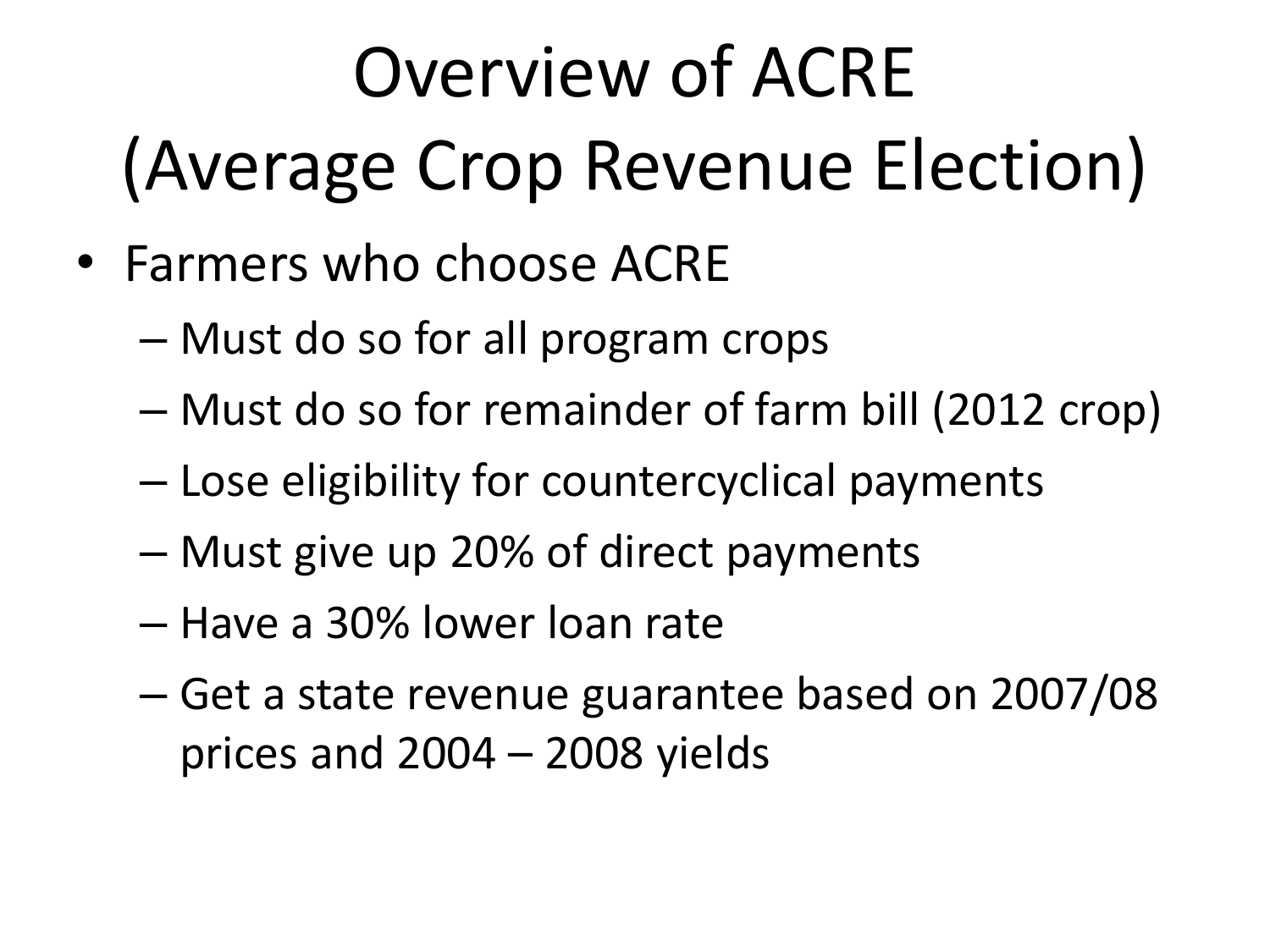#### **North Dakota Planted Acreage**

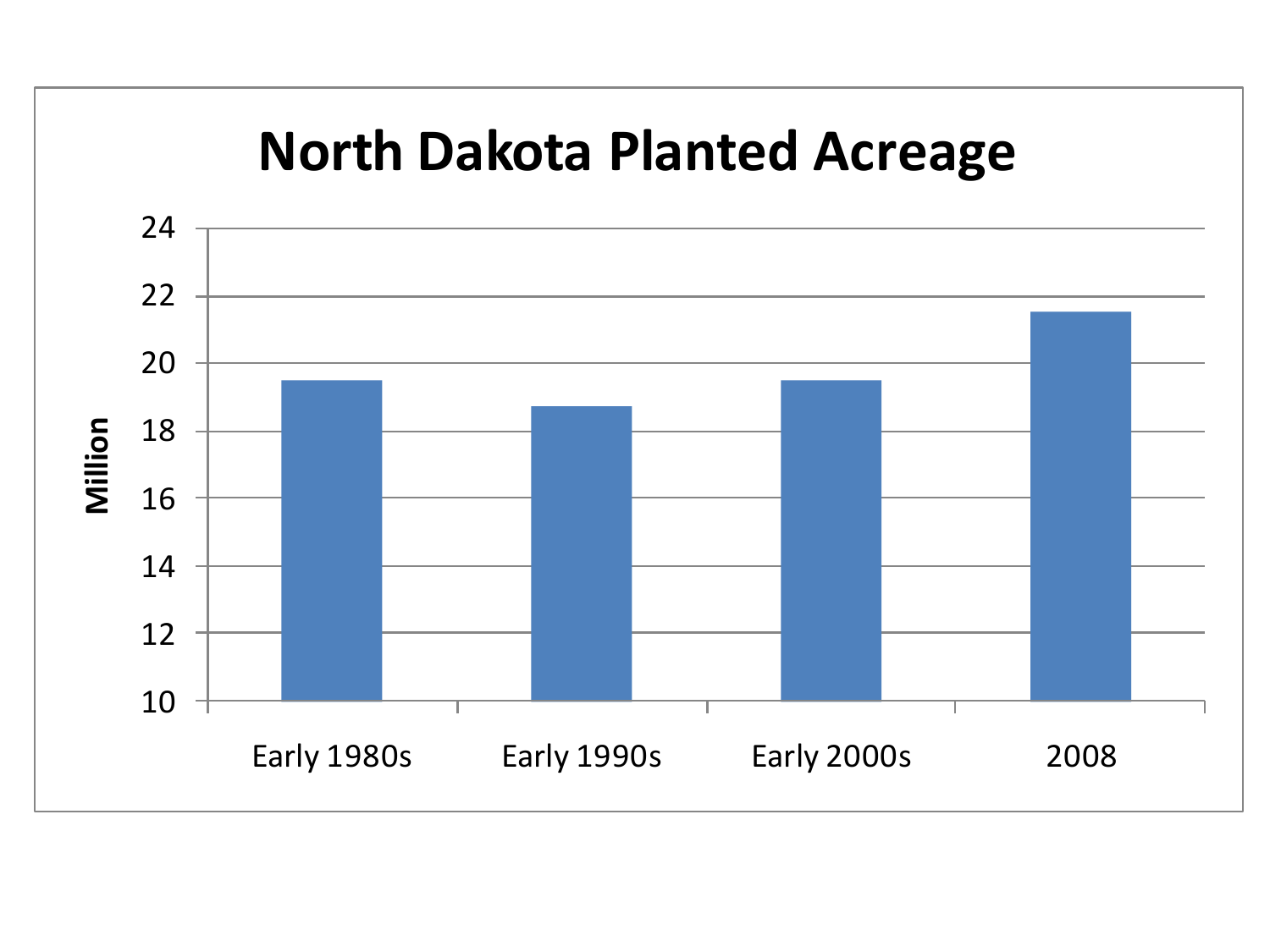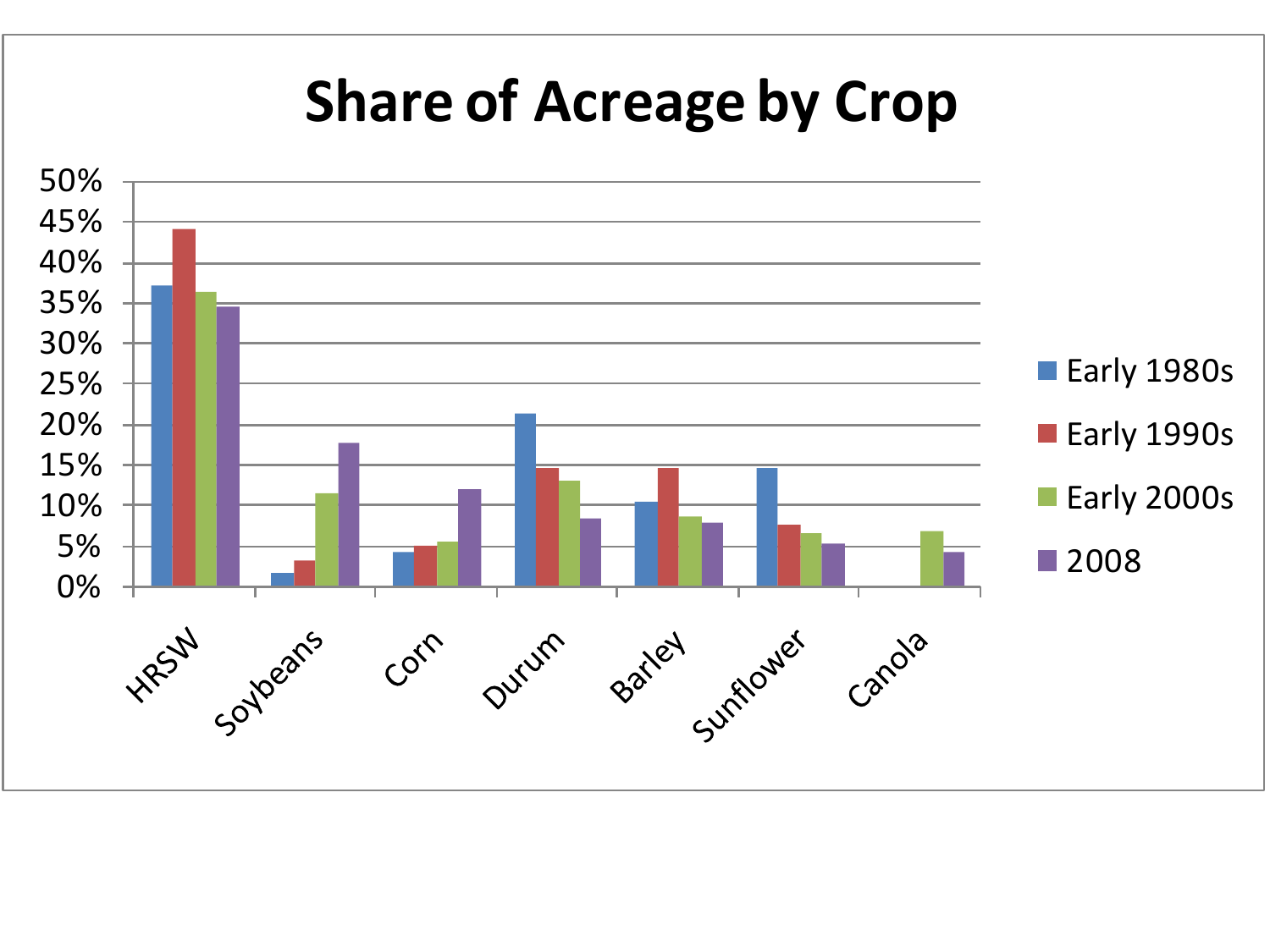### ACRE Commodities

- Wheat, corn, grain sorghum, barley, oats, upland cotton, rice, soybeans, other oilseeds, peanuts, dry peas, lentils, small chickpeas, and large chickpeas
- About 90% of North Dakota planted to these crops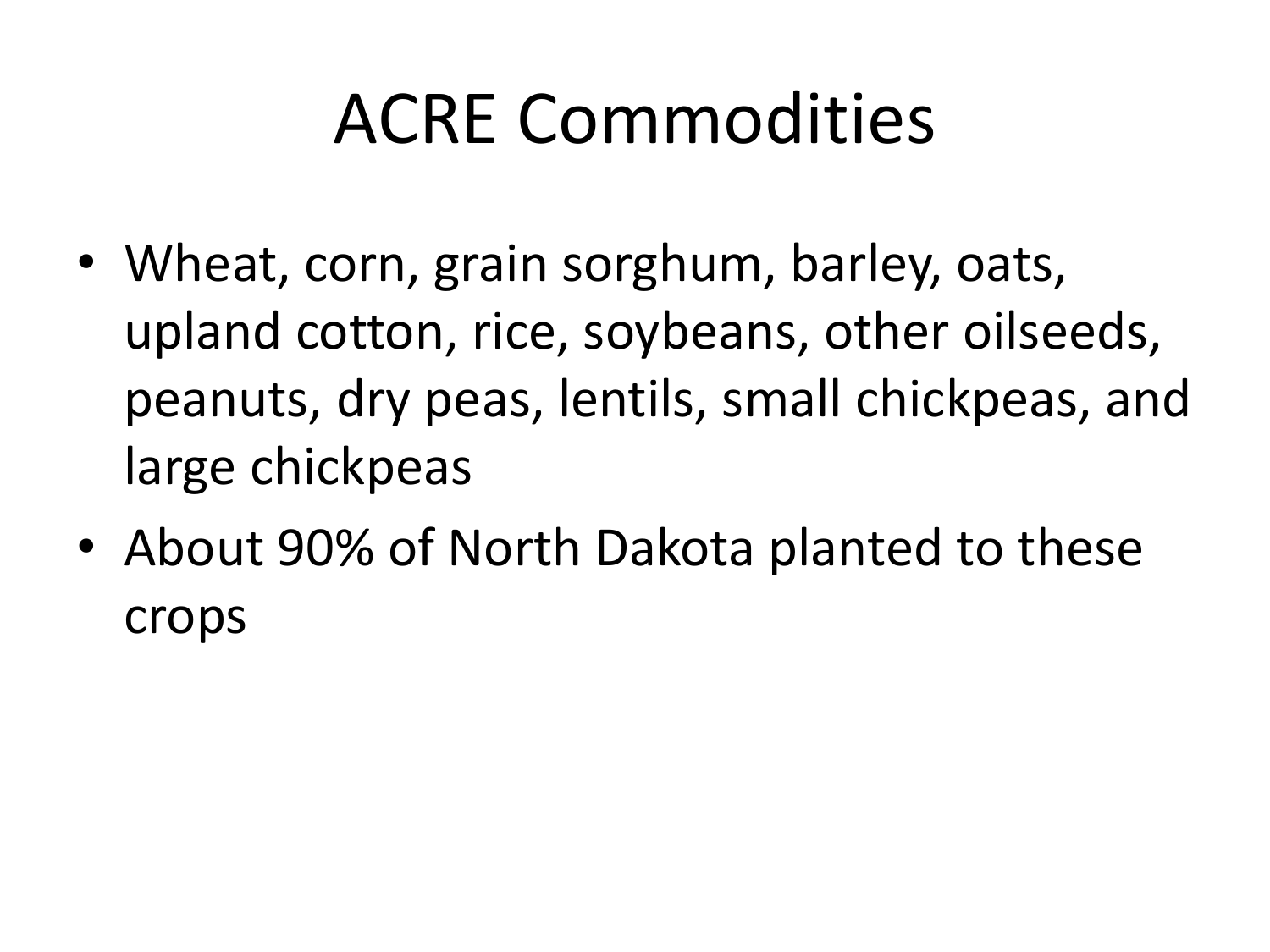#### **2008 Share of Acreage by Crop**

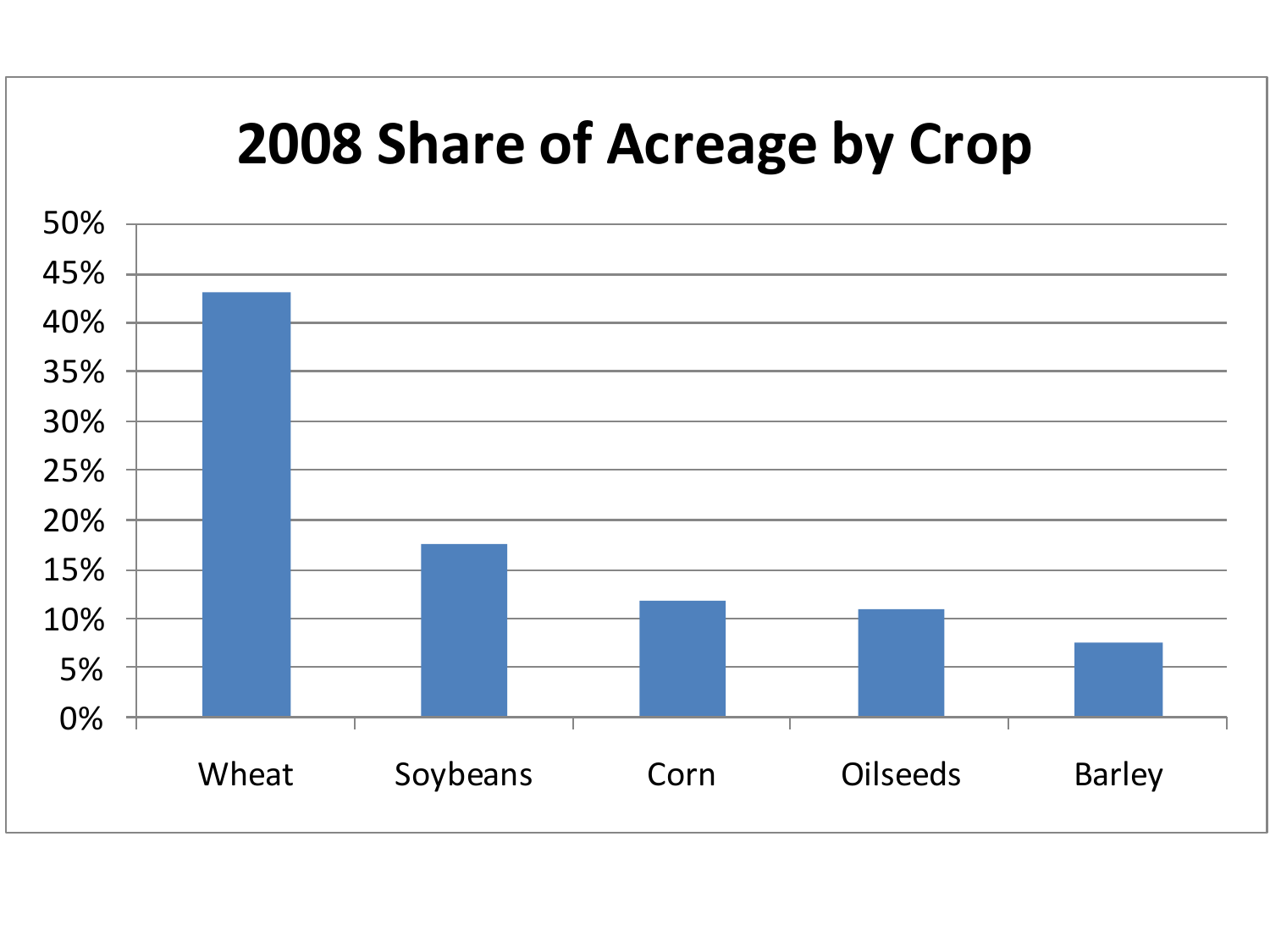#### ACRE's State Revenue Guarantee

- Revenue = Price X Yield
	- Yield is state yield per planted acre
	- Price is NASS season average price (marketing year price)
- ACRE Guarantee: 90% of the product of
	- Olympic average of state yield previous five years
	- Average of NASS price past two years
- ACRE can pay out due to low state yield or low price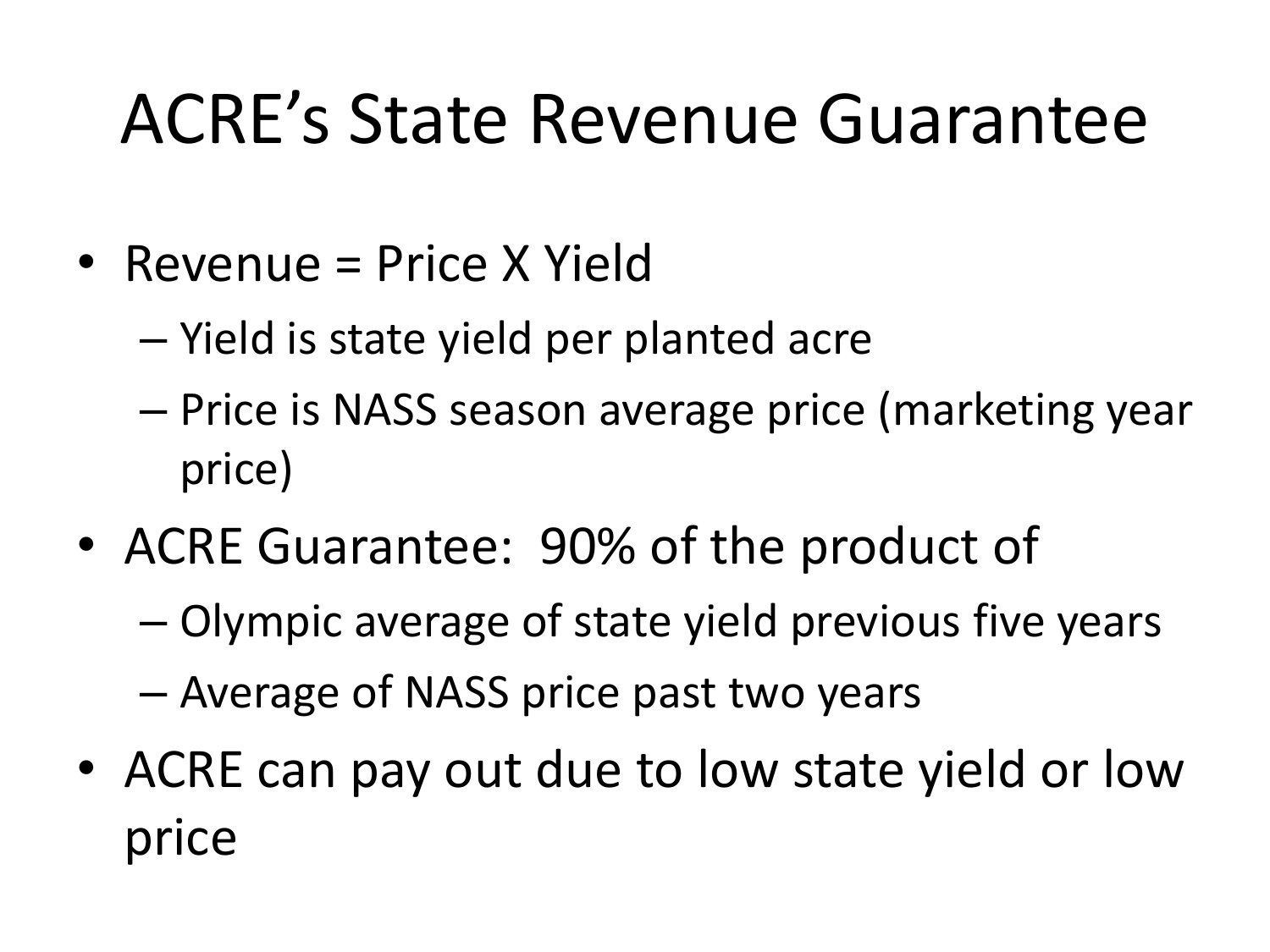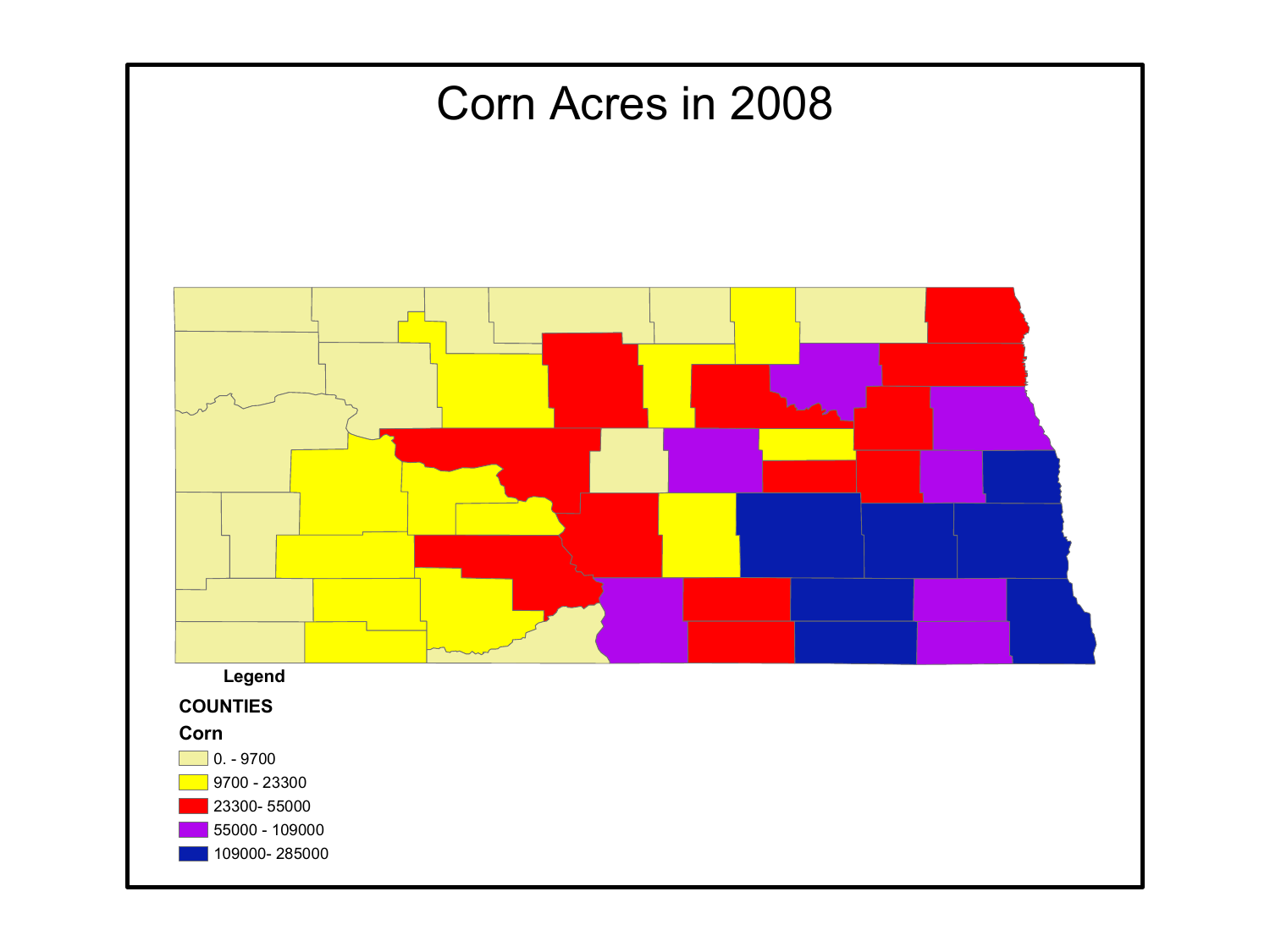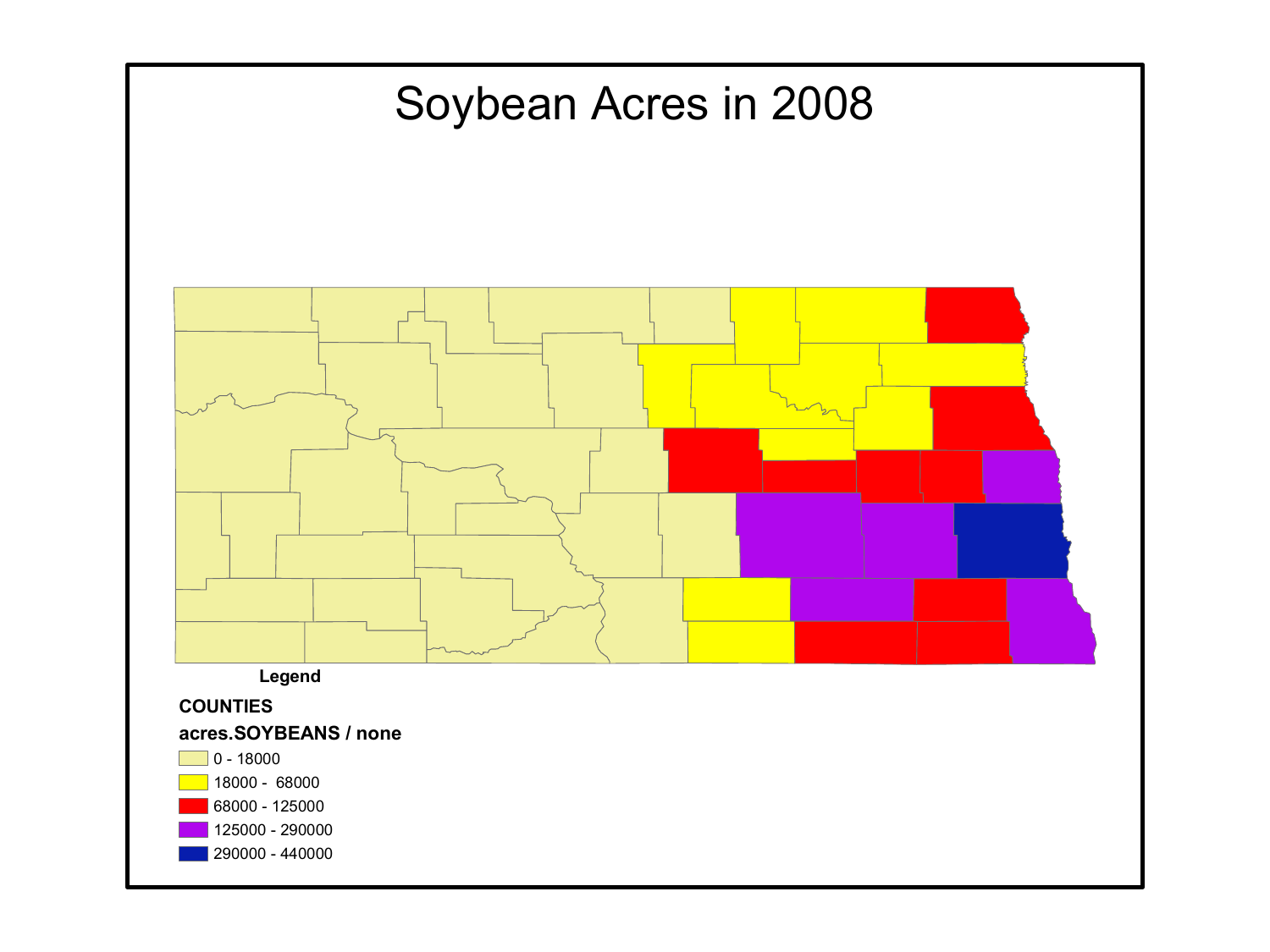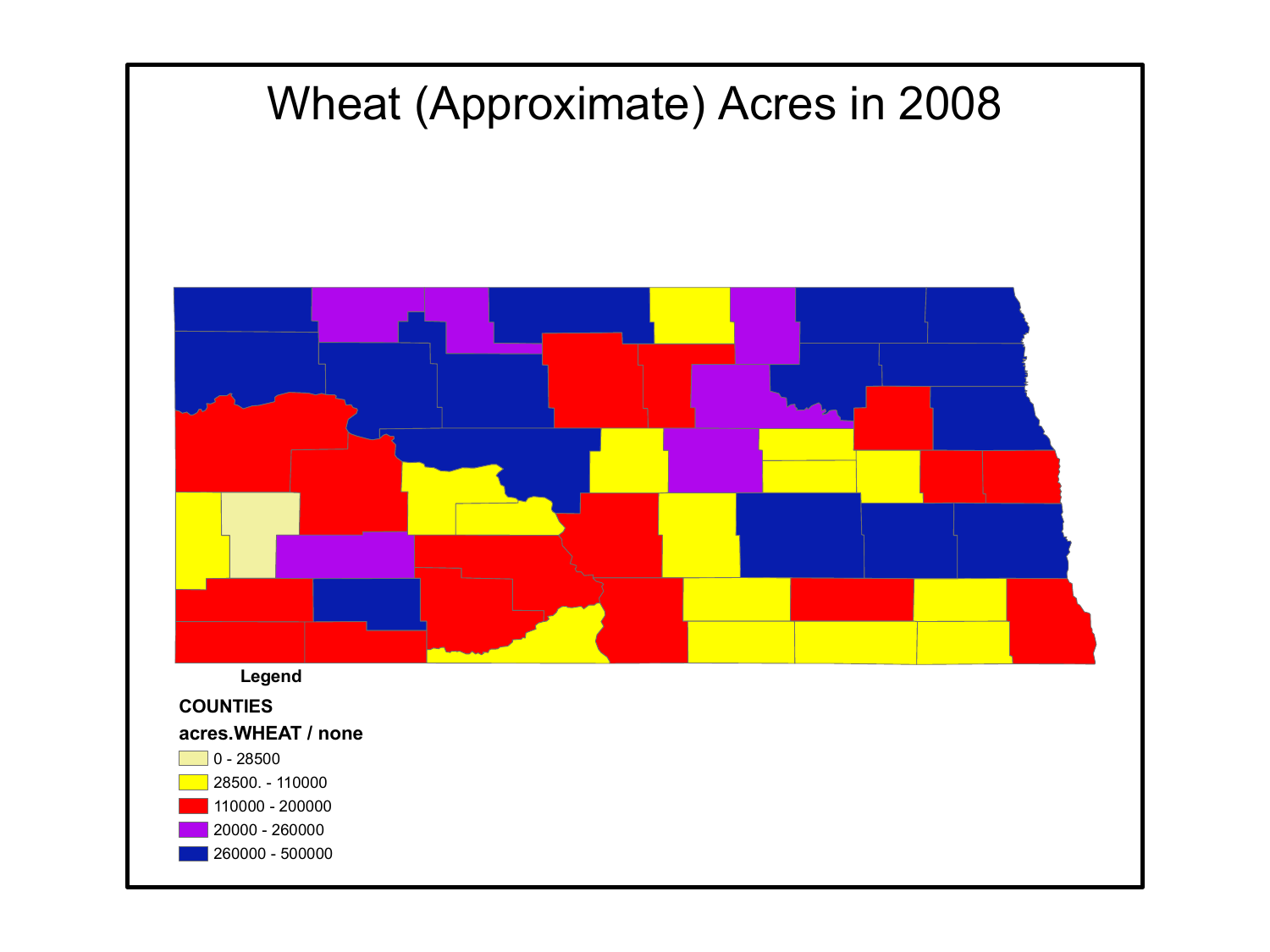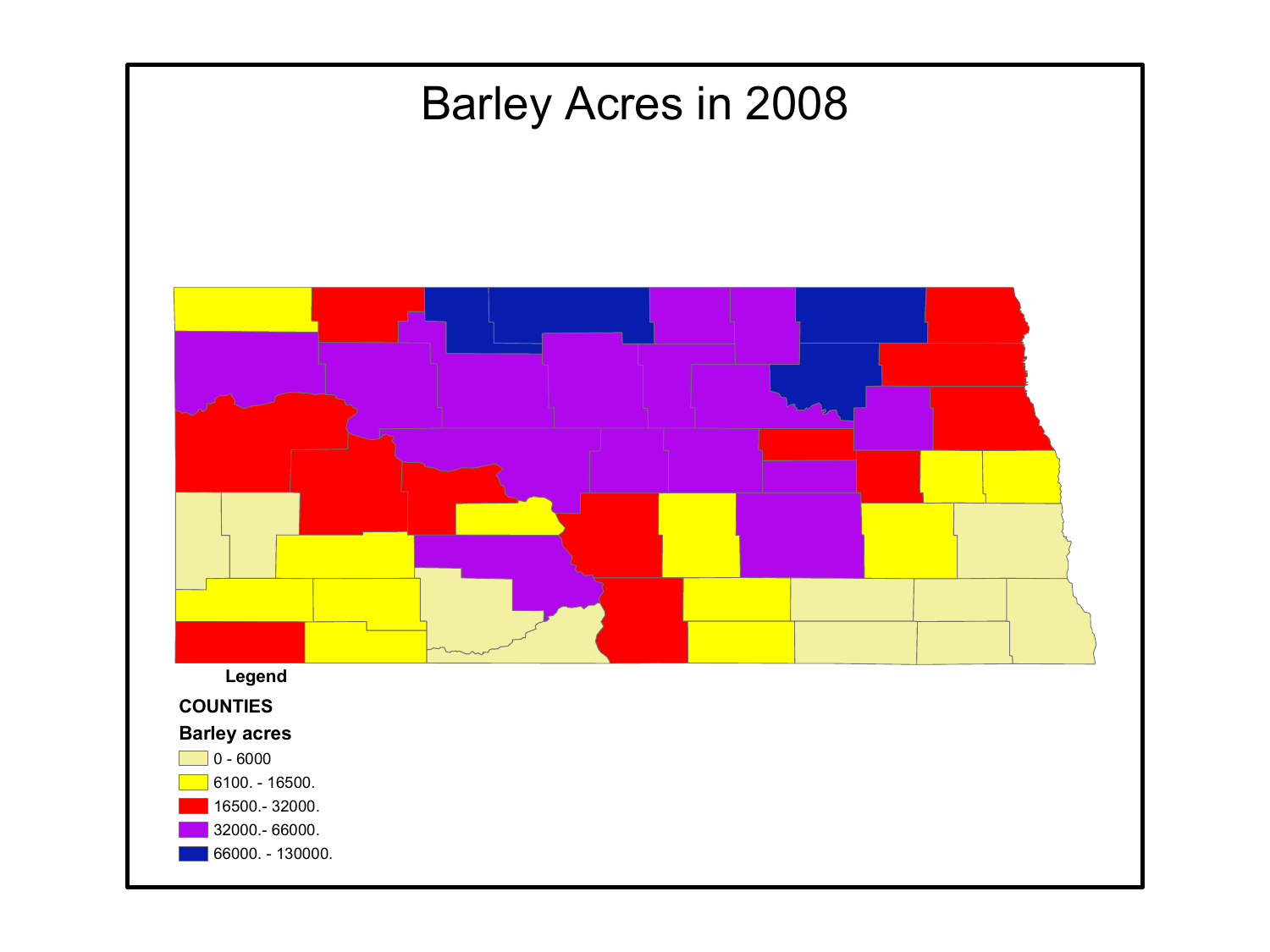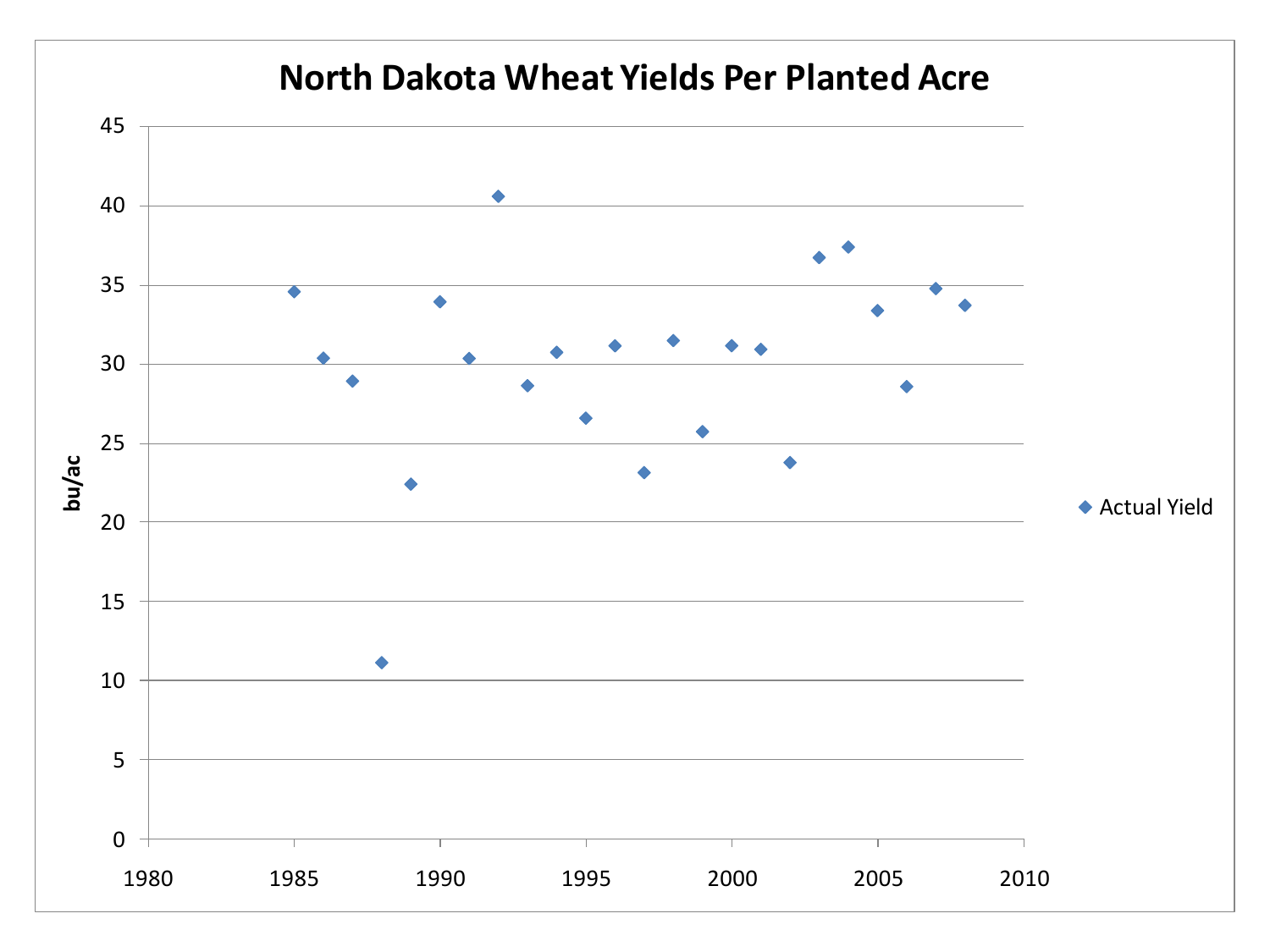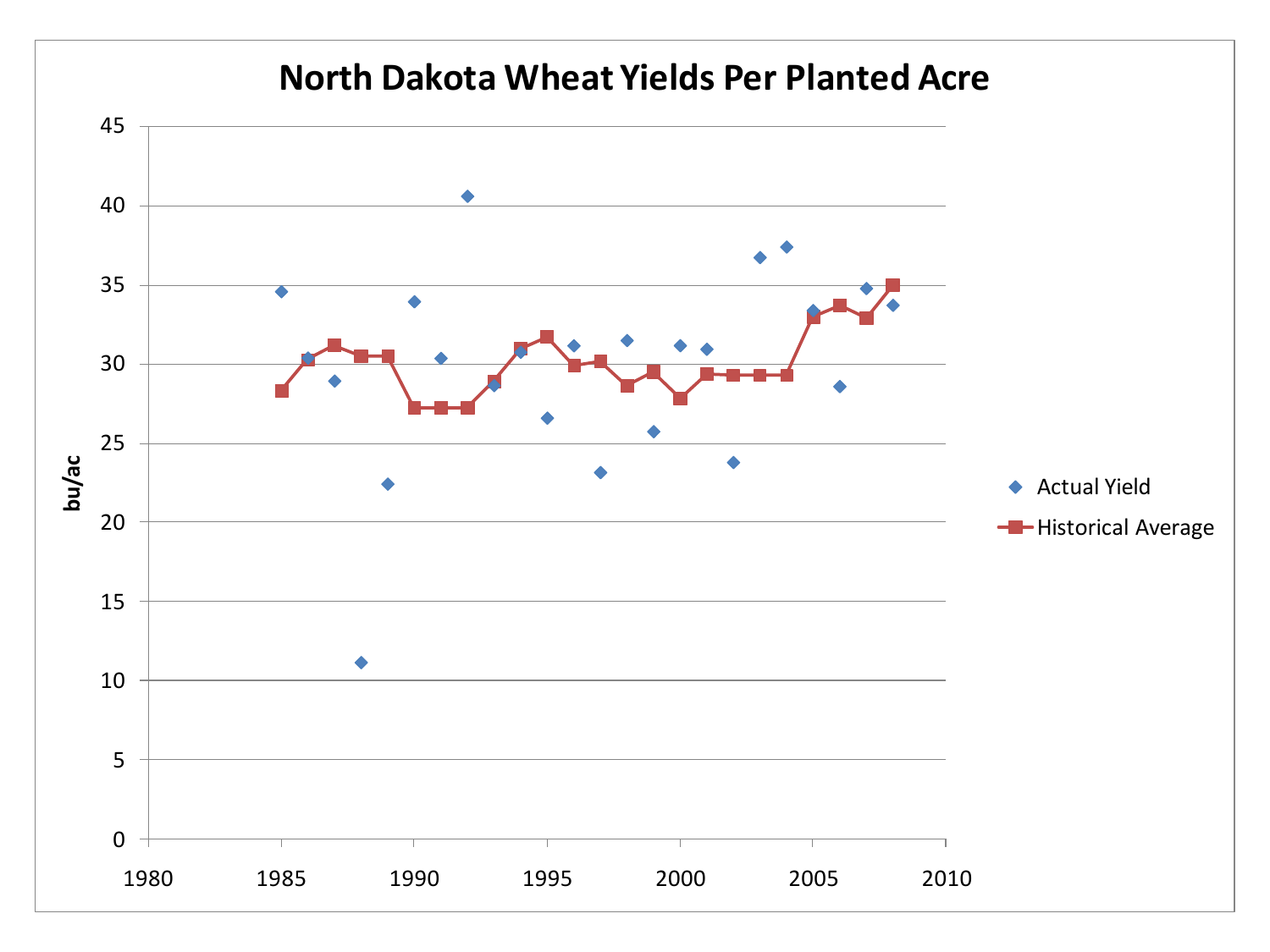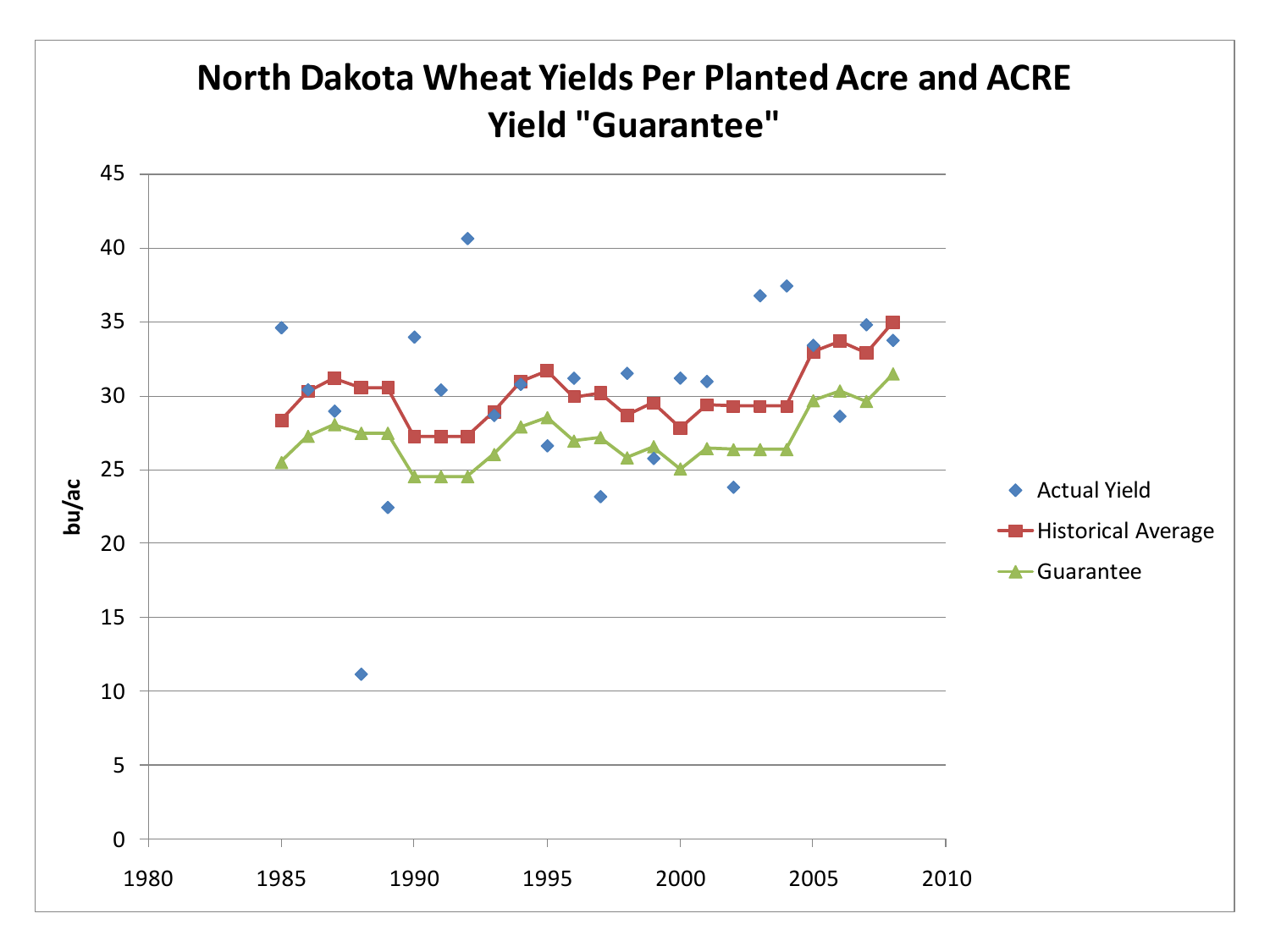![](_page_14_Figure_0.jpeg)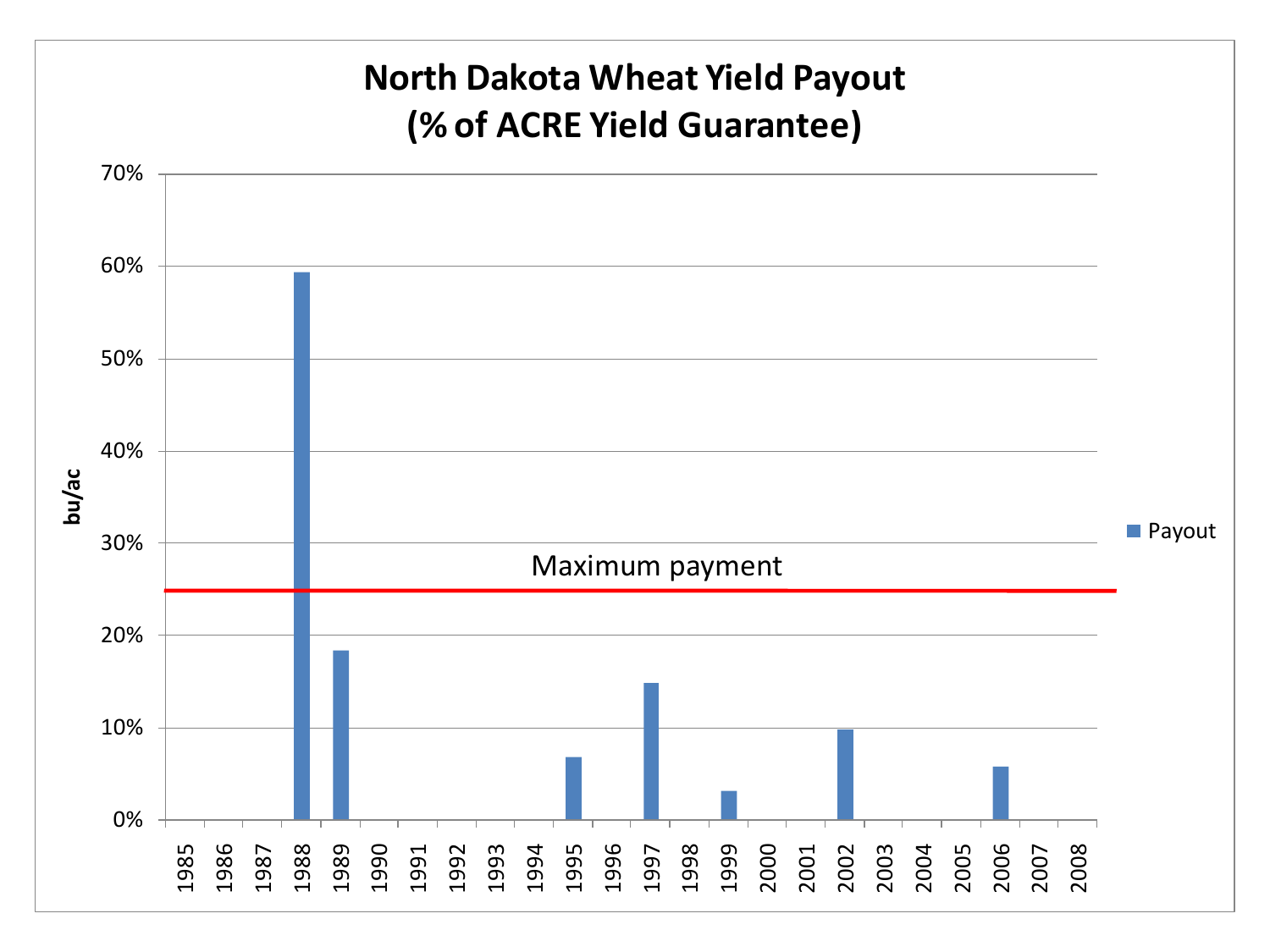#### Value of Yield Guarantee

- Average payout  $= 3.5\%$  of guarantee
- At \$5.00 per bushel price
	- $-$  Average payout = \$3.96 per acre
	- About 12 cents per expected bushel per planted acre.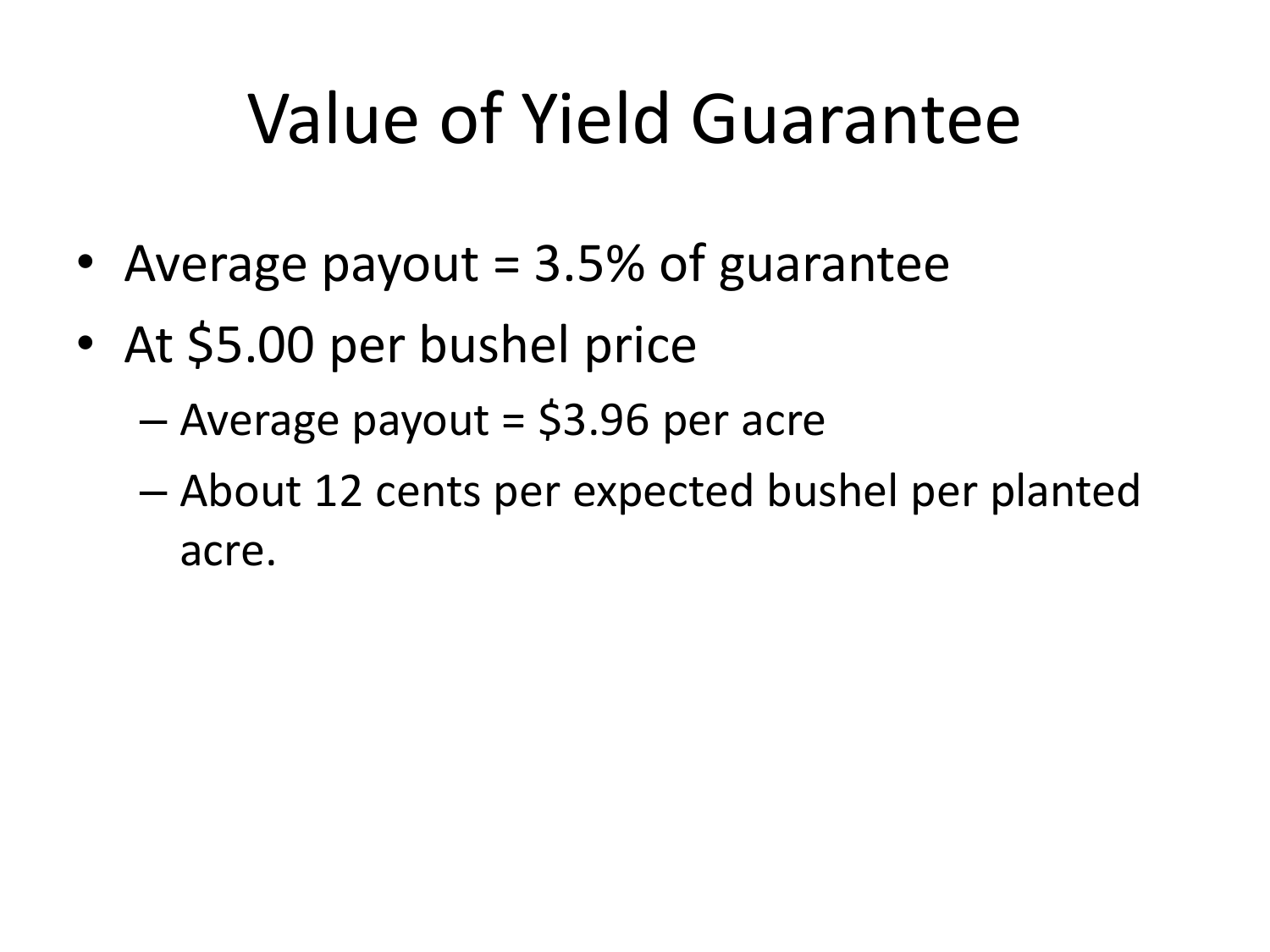![](_page_16_Figure_0.jpeg)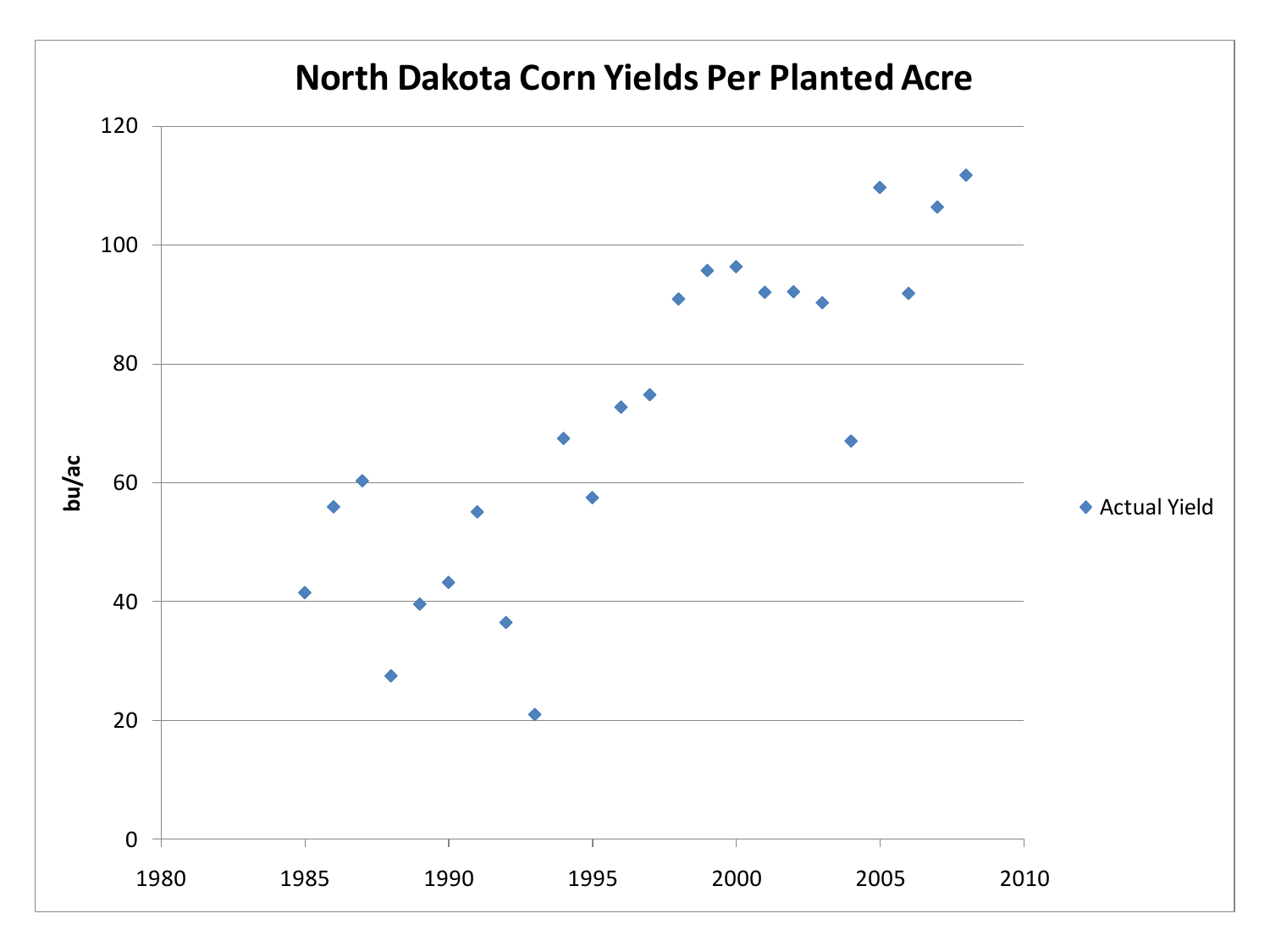#### **North Dakota Corn Yields Per Planted Acre**

![](_page_17_Figure_1.jpeg)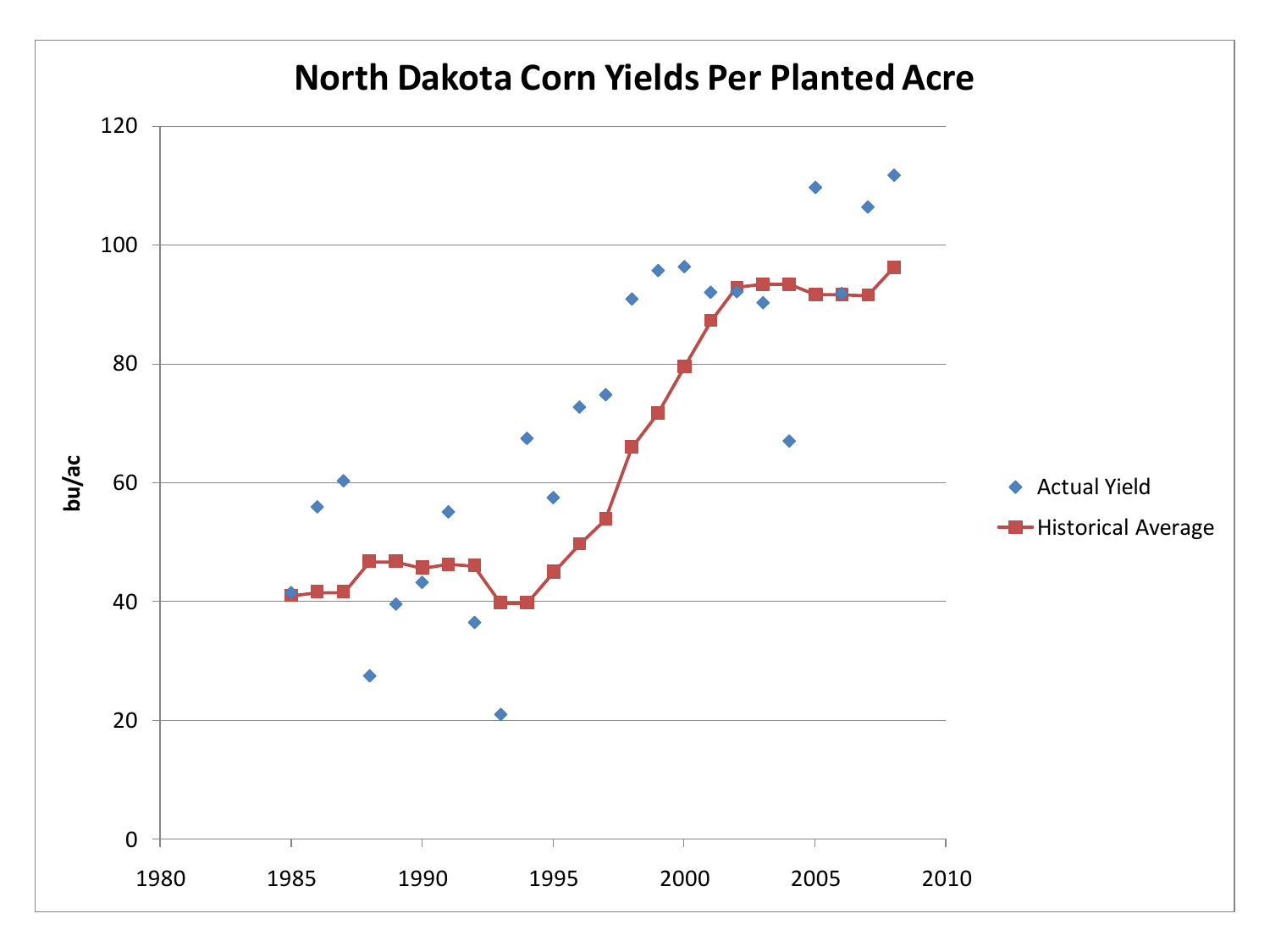![](_page_18_Figure_0.jpeg)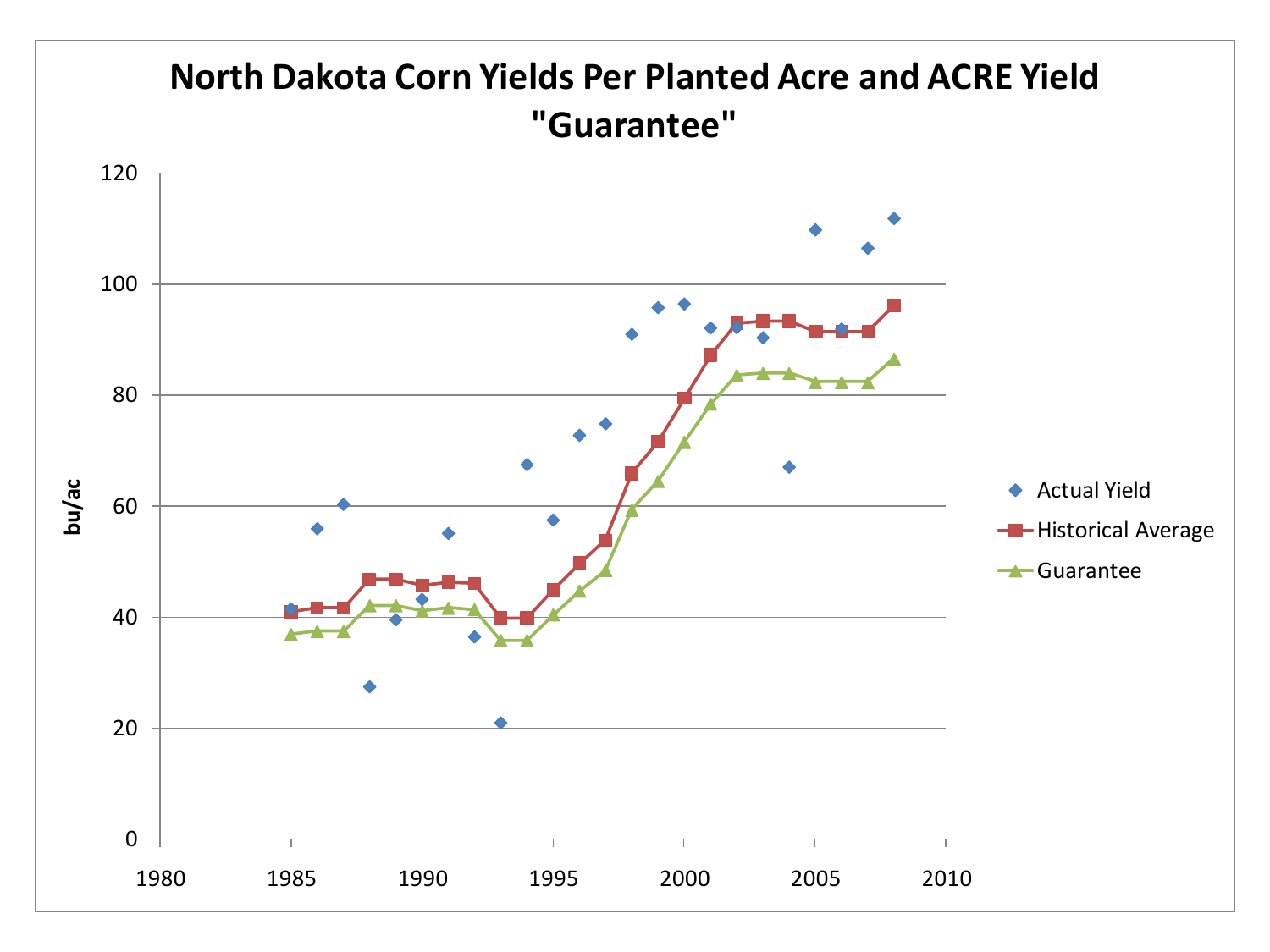#### **North Dakota Corn Yield Payout (% of ACRE Yield Guarantee)**

![](_page_19_Figure_1.jpeg)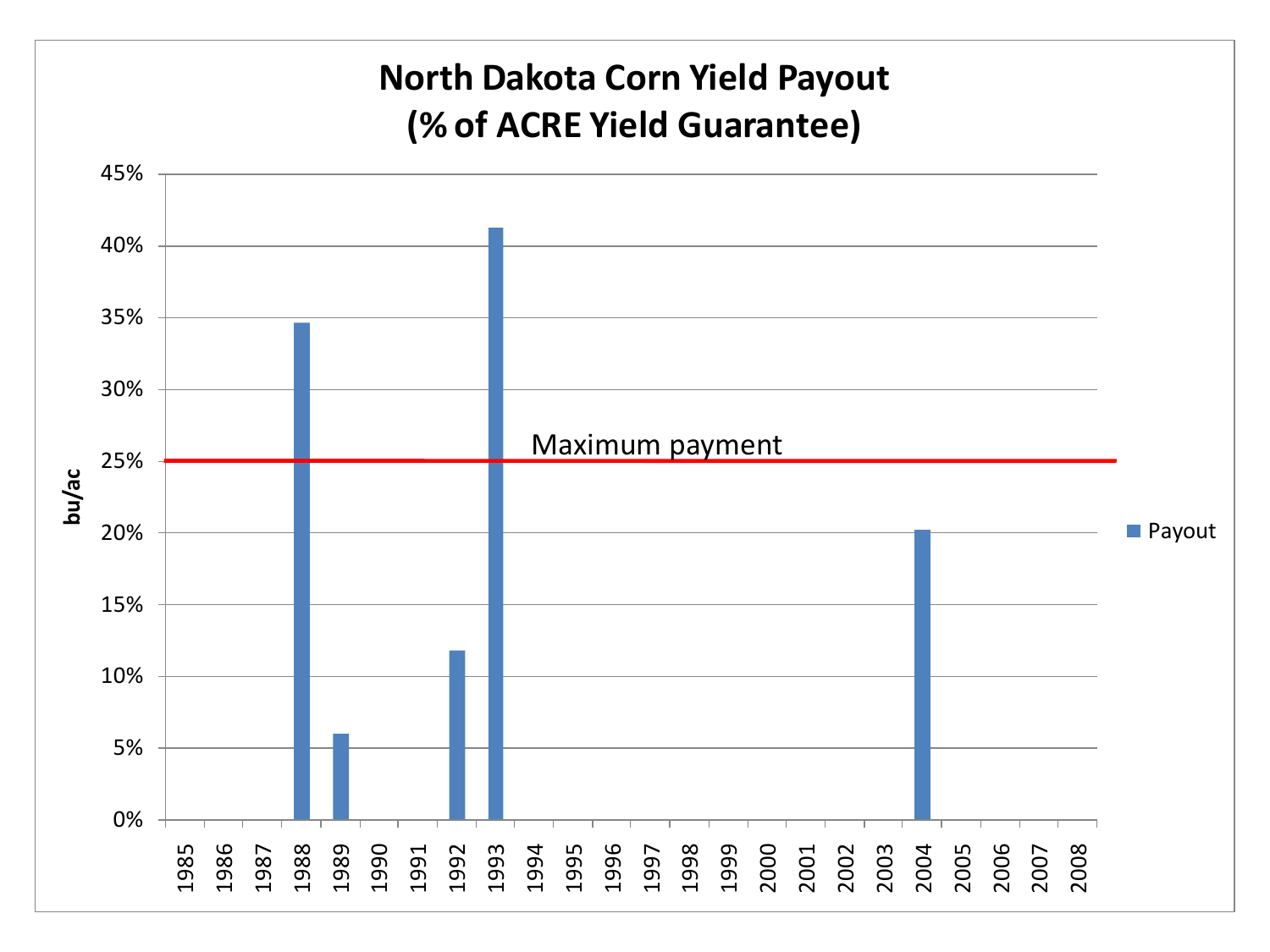### Value of Corn Yield Guarantee

- Average payout = 2.5% of guarantee
- At \$4.00 per bushel price
	- $-$  Average payout = \$6.05 per acre
	- About 7 cents per expected bushel per planted acre.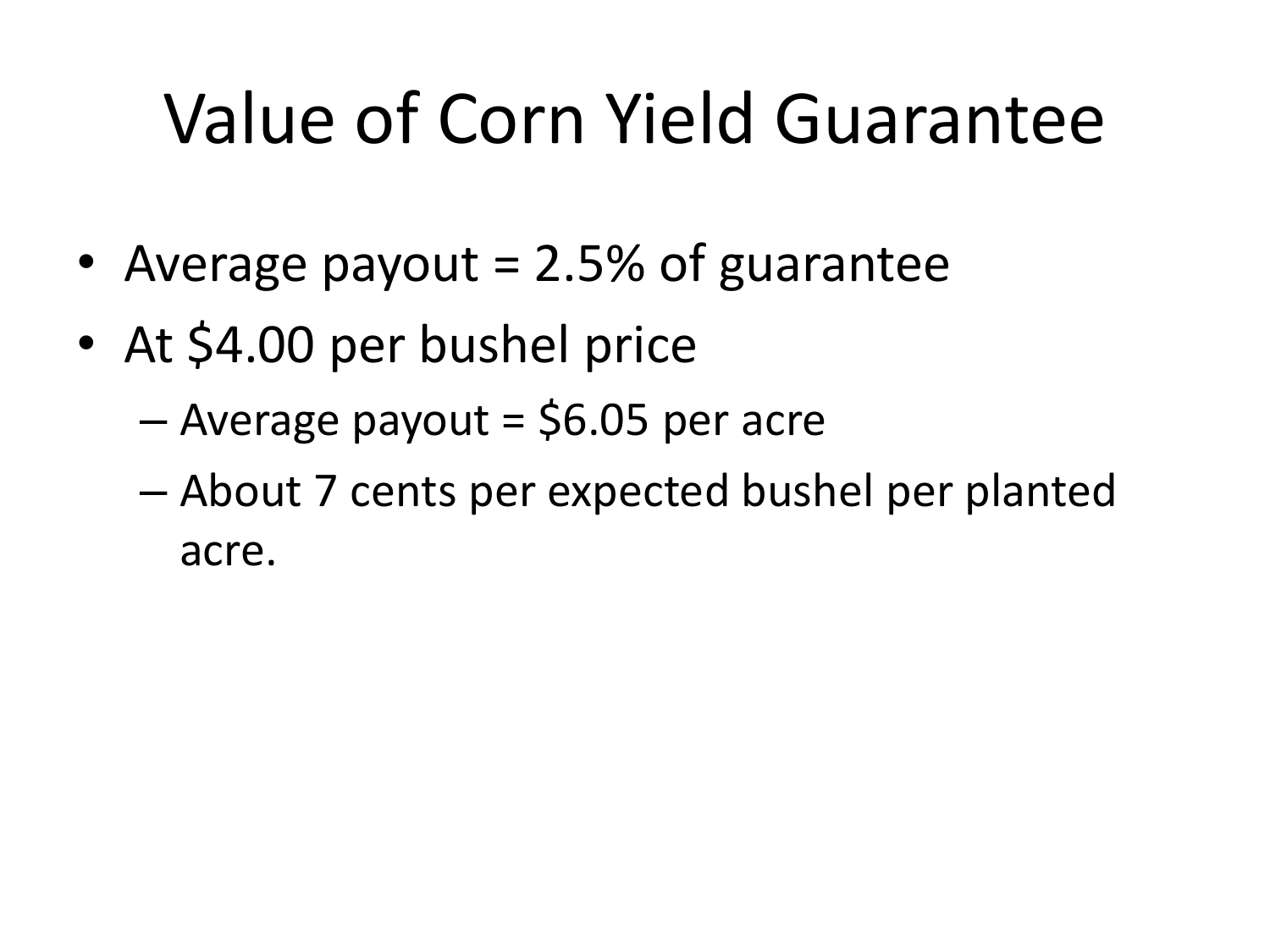![](_page_21_Figure_0.jpeg)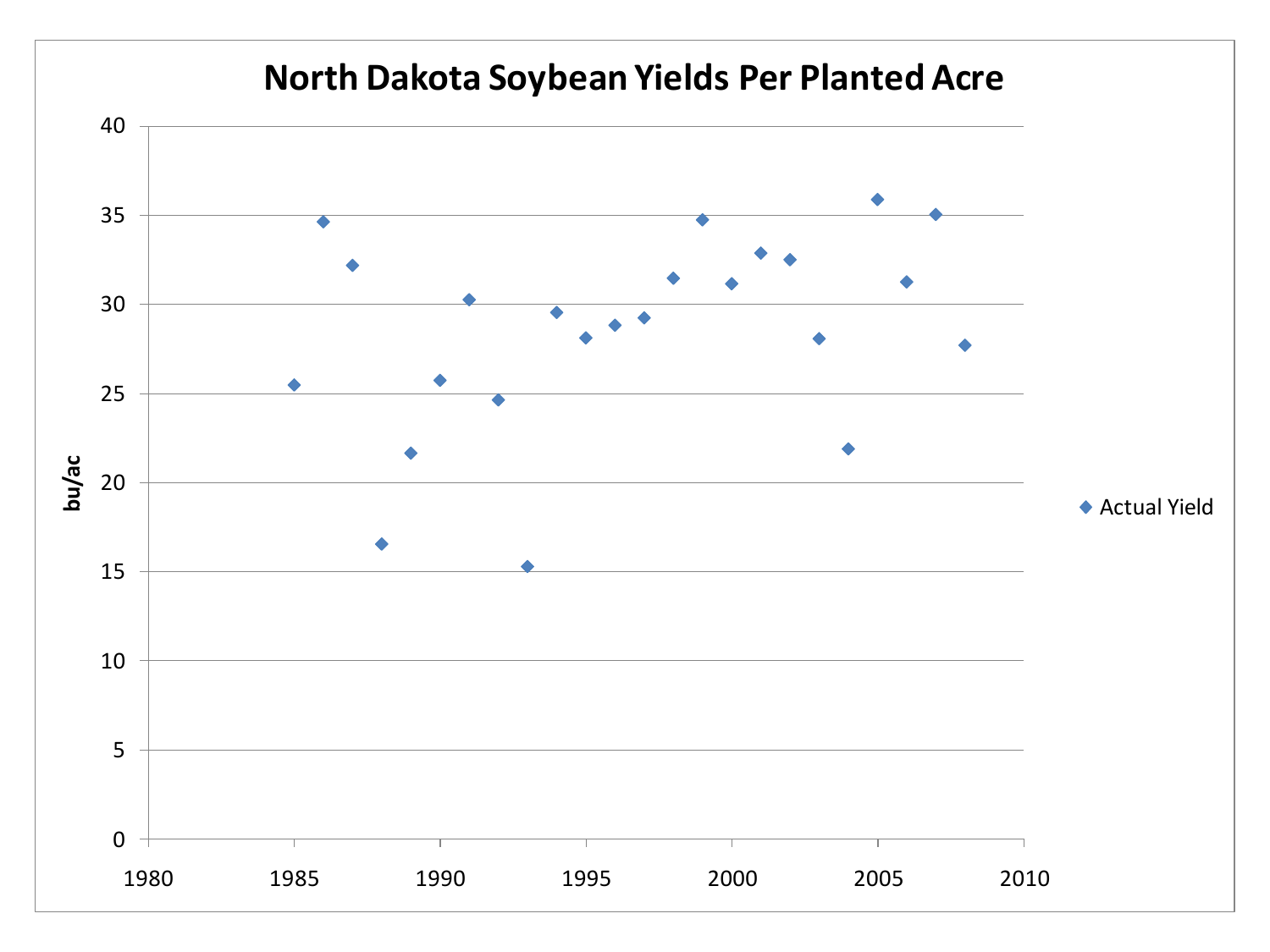![](_page_22_Figure_0.jpeg)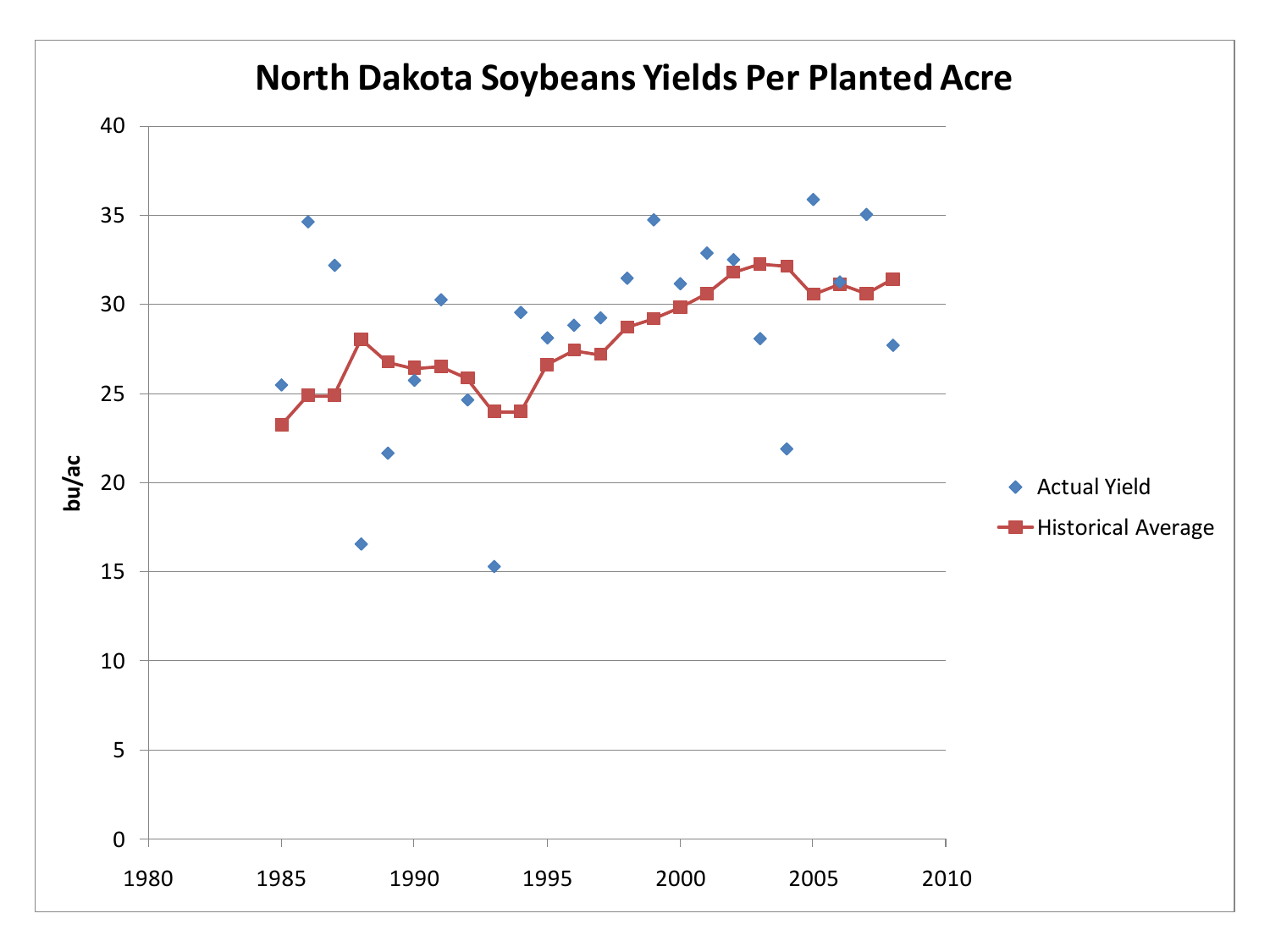![](_page_23_Figure_0.jpeg)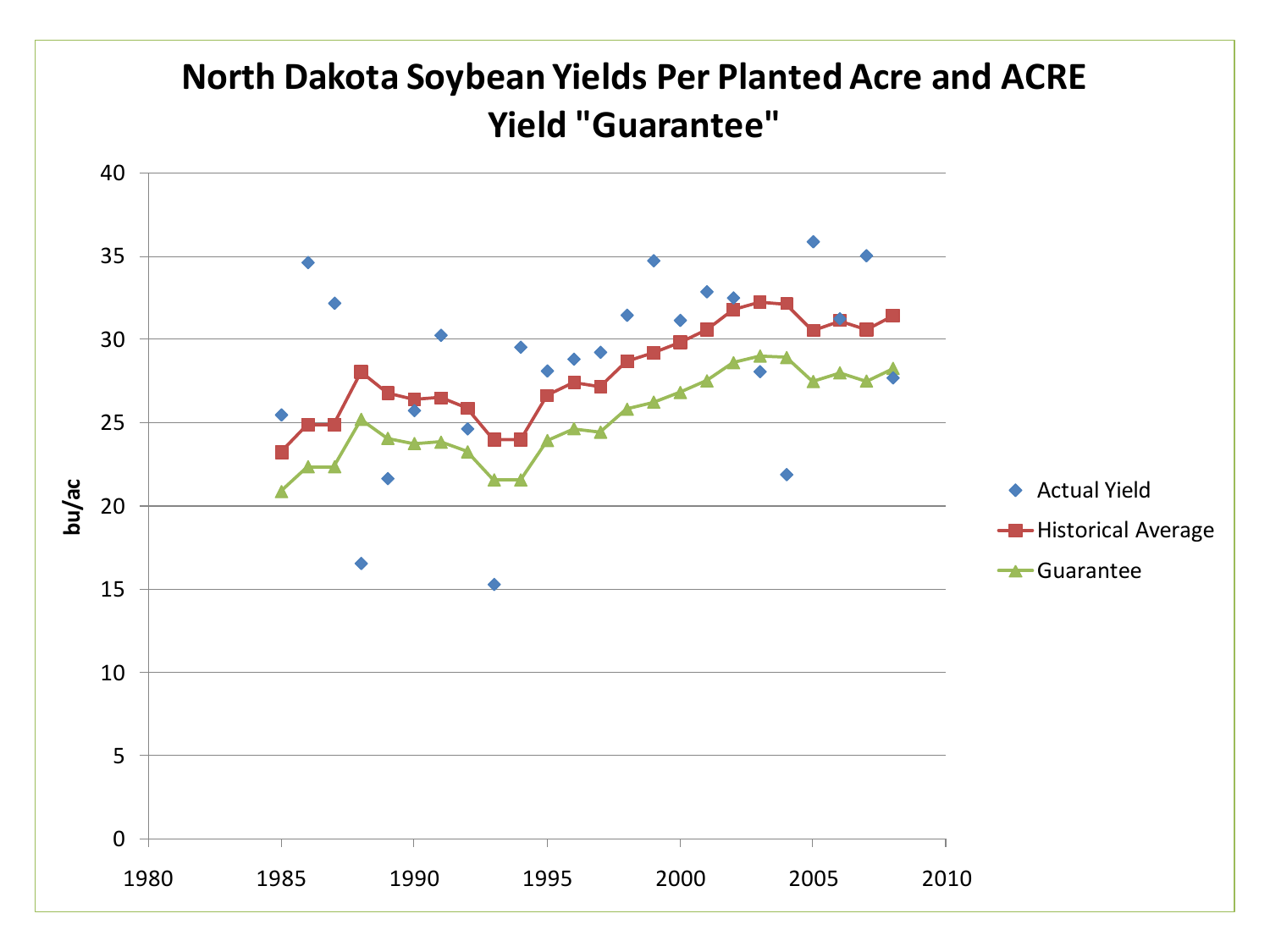#### **North Dakota Soybean Yield Payout (% of ACRE Yield Guarantee)**

![](_page_24_Figure_1.jpeg)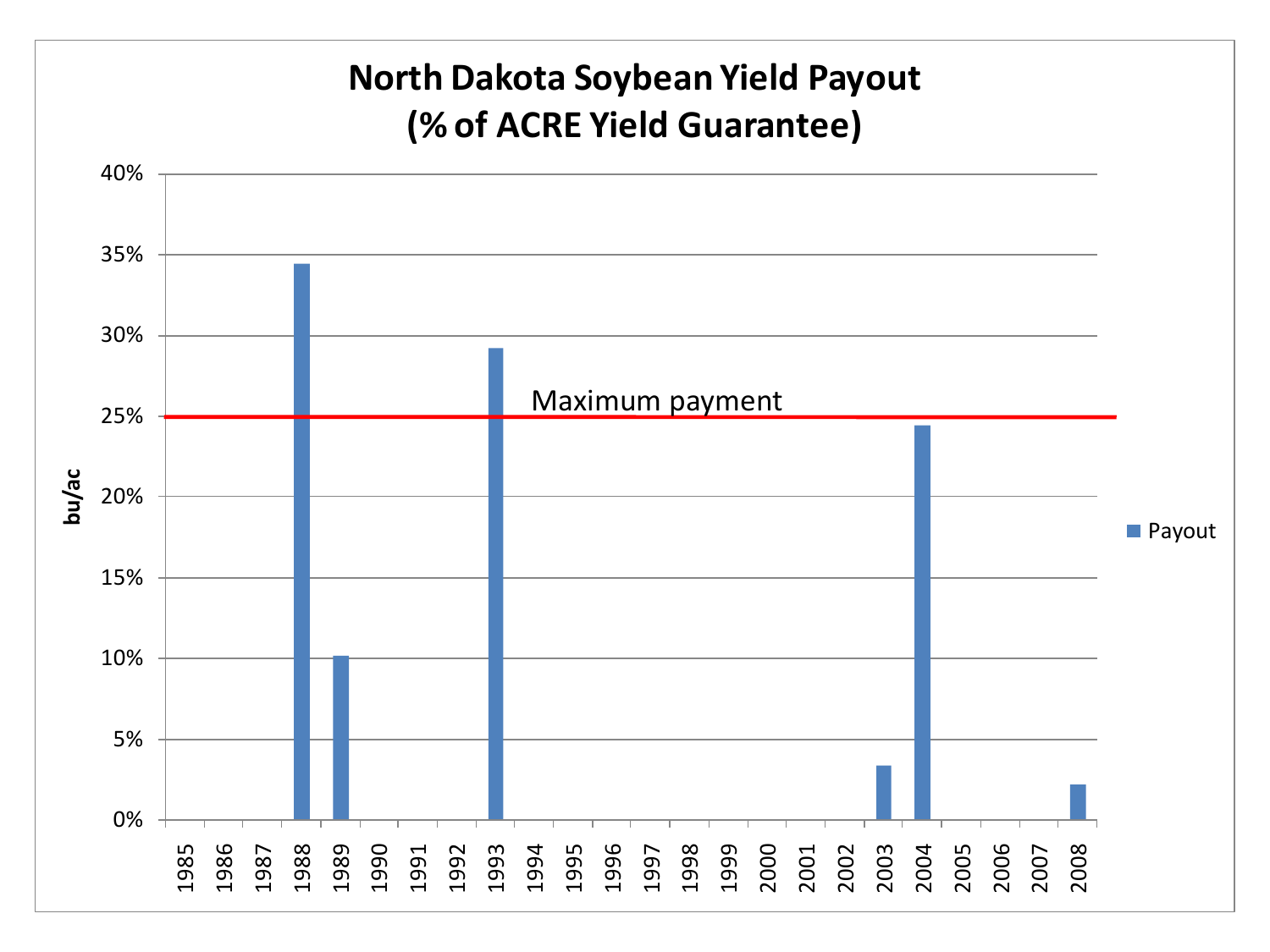### Value of Soybean Yield Guarantee

- Average payout  $= 6.0\%$  of guarantee
- At \$8.00 per bushel price
	- $-$  Average payout = \$6.44 per acre
	- About 20 cents per expected bushel per planted acre.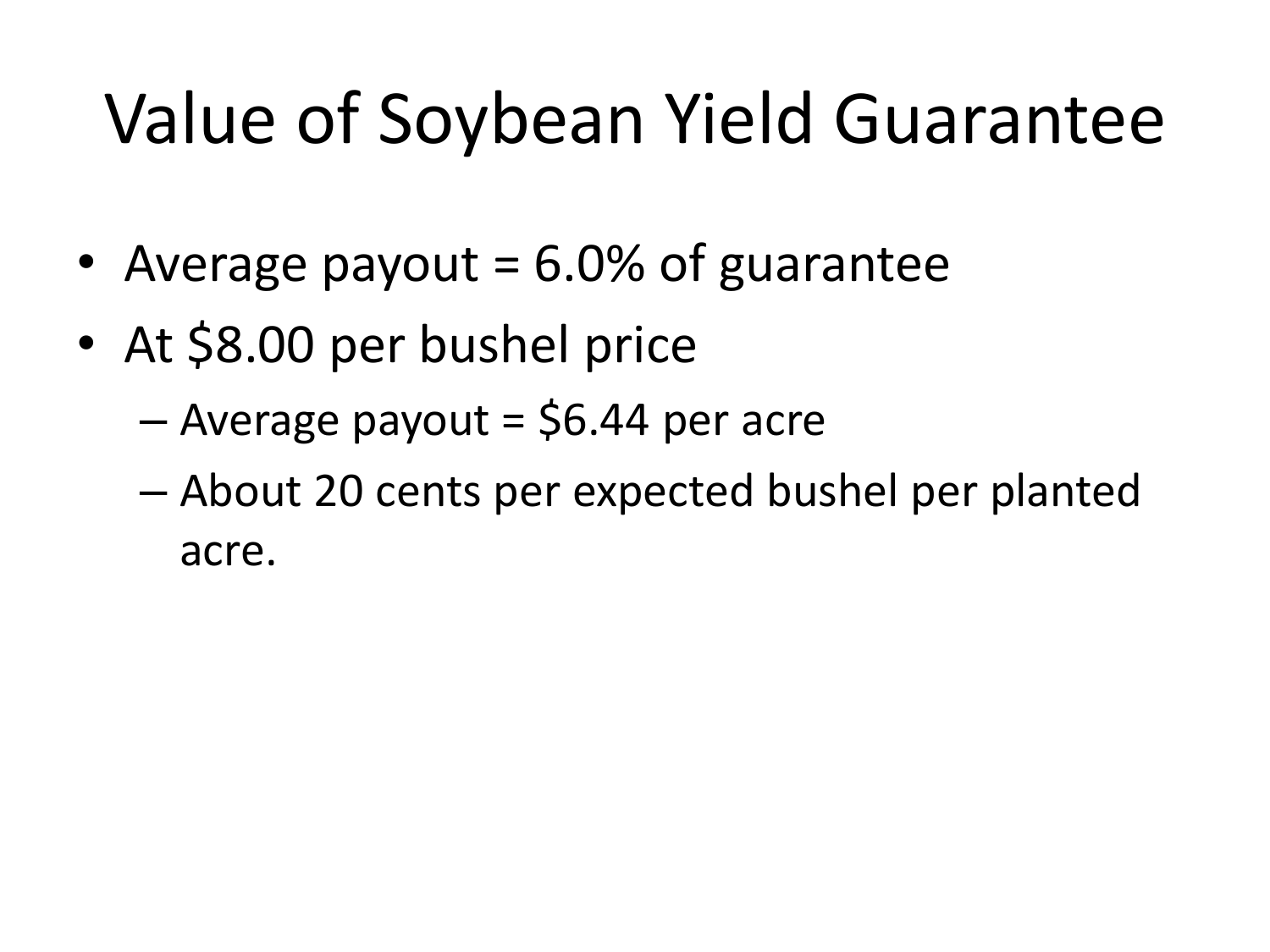#### **North Dakota Barley Yields Per Planted Acre**

![](_page_26_Figure_1.jpeg)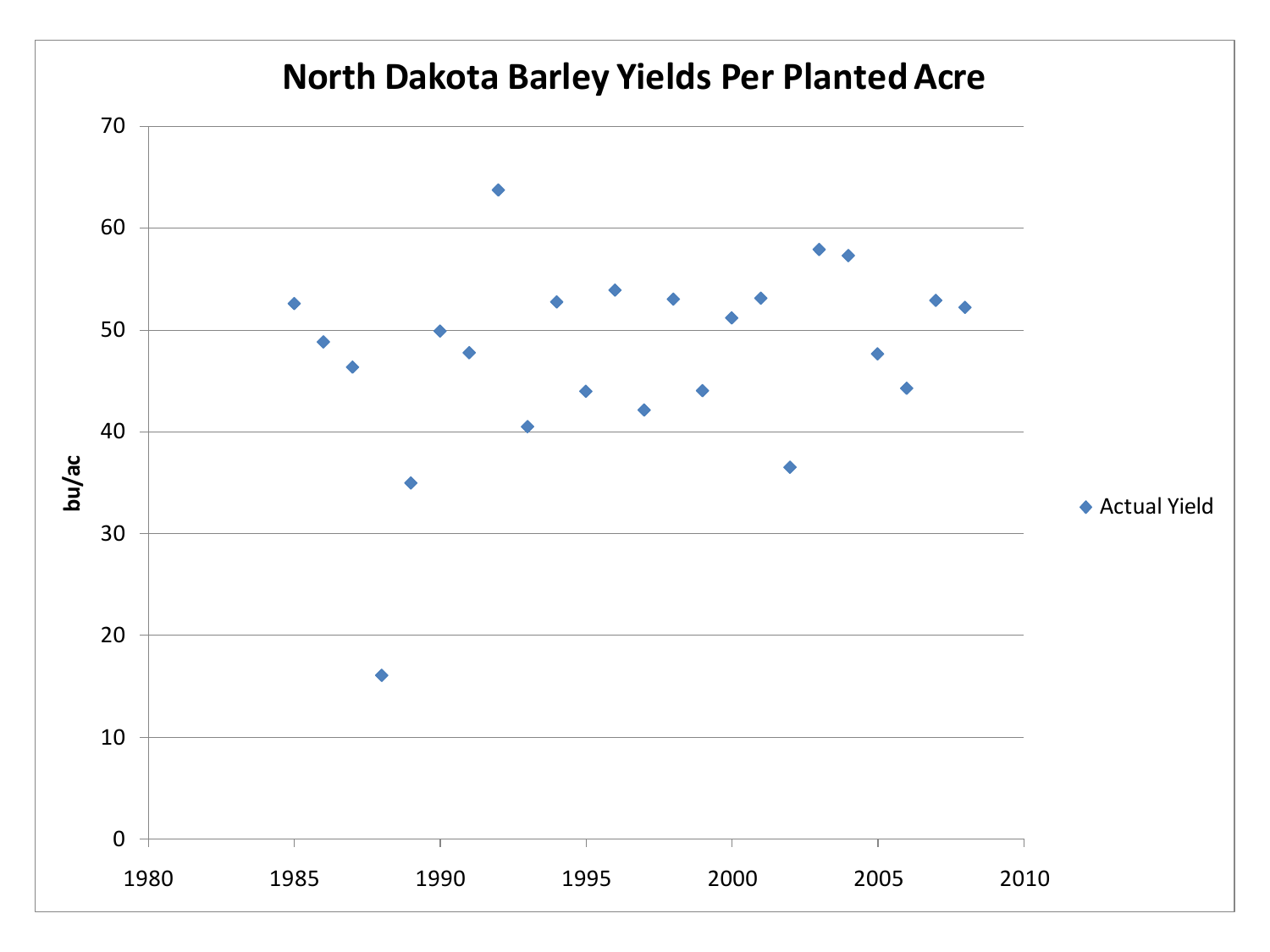#### **North Dakota Barley Yields Per Planted Acre**

![](_page_27_Figure_1.jpeg)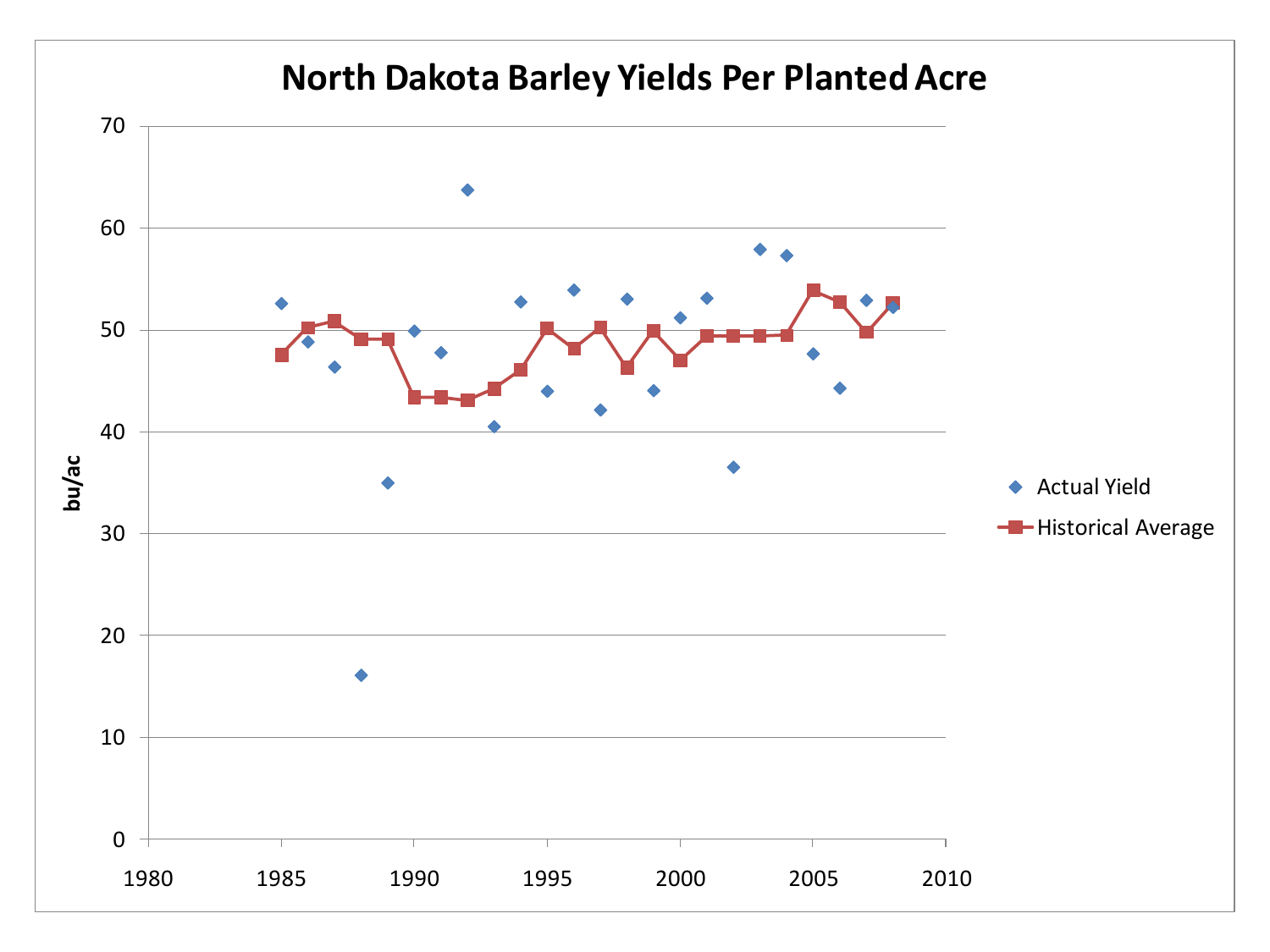![](_page_28_Figure_0.jpeg)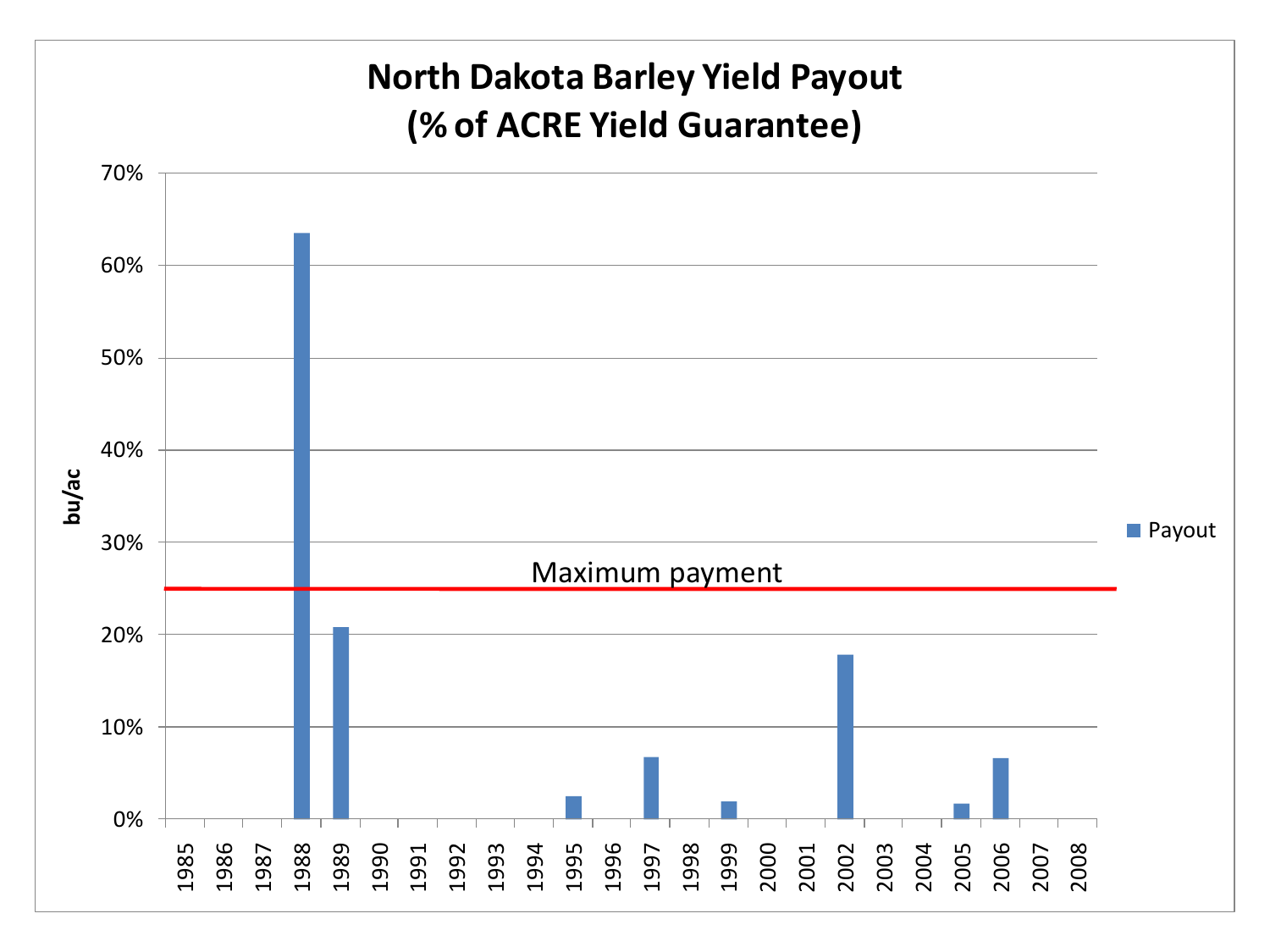### Value of Barley Yield Guarantee

- Average payout = 3.5 % of guarantee
- At \$5.00 per bushel price
	- $-$  Average payout = \$6.30 per acre
	- About 12 cents per expected bushel per planted acre.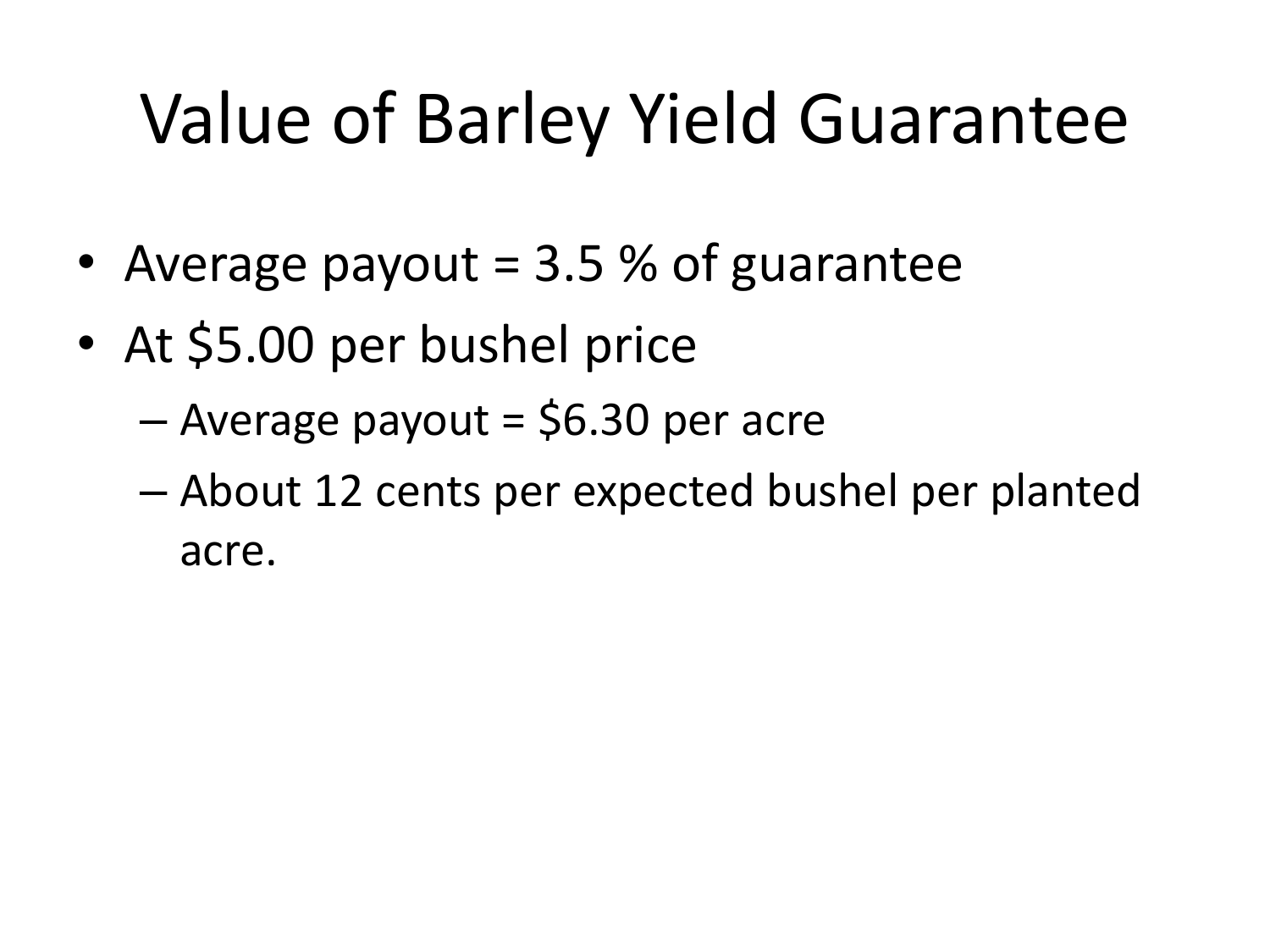#### **Value of an ACRE "Yield Guarantee"**

![](_page_30_Figure_1.jpeg)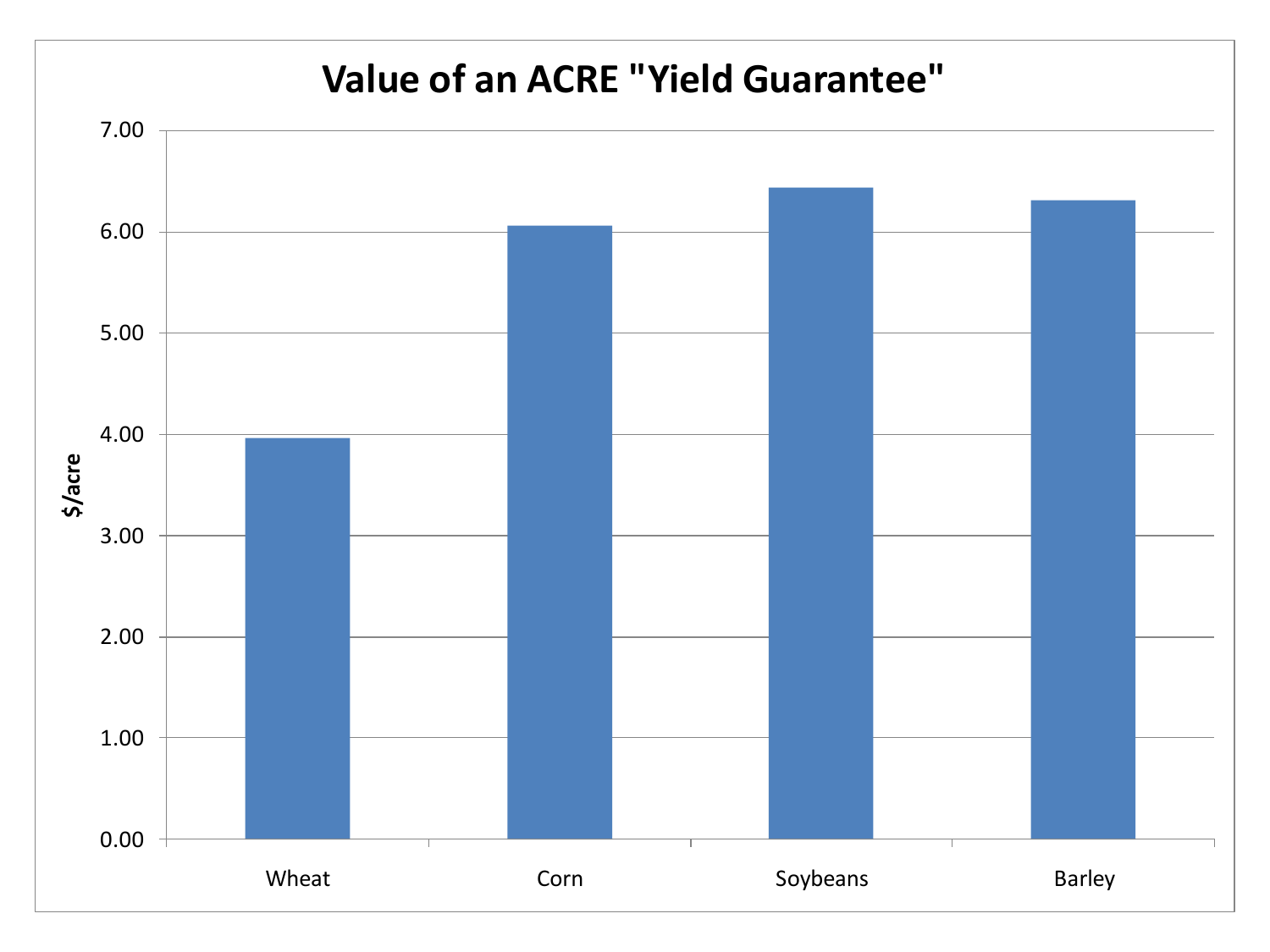![](_page_31_Figure_0.jpeg)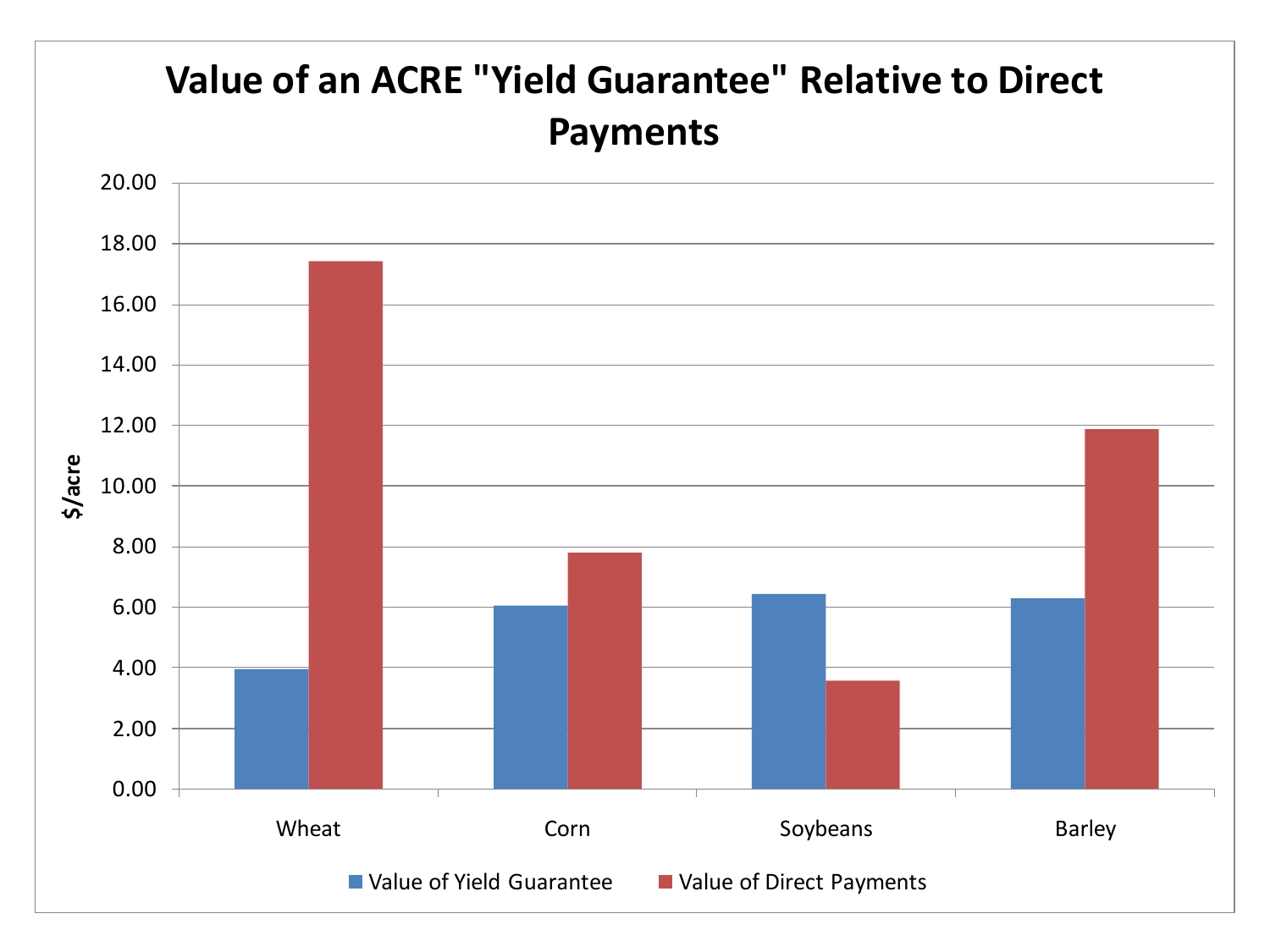#### **of Direct Payments**

![](_page_32_Figure_1.jpeg)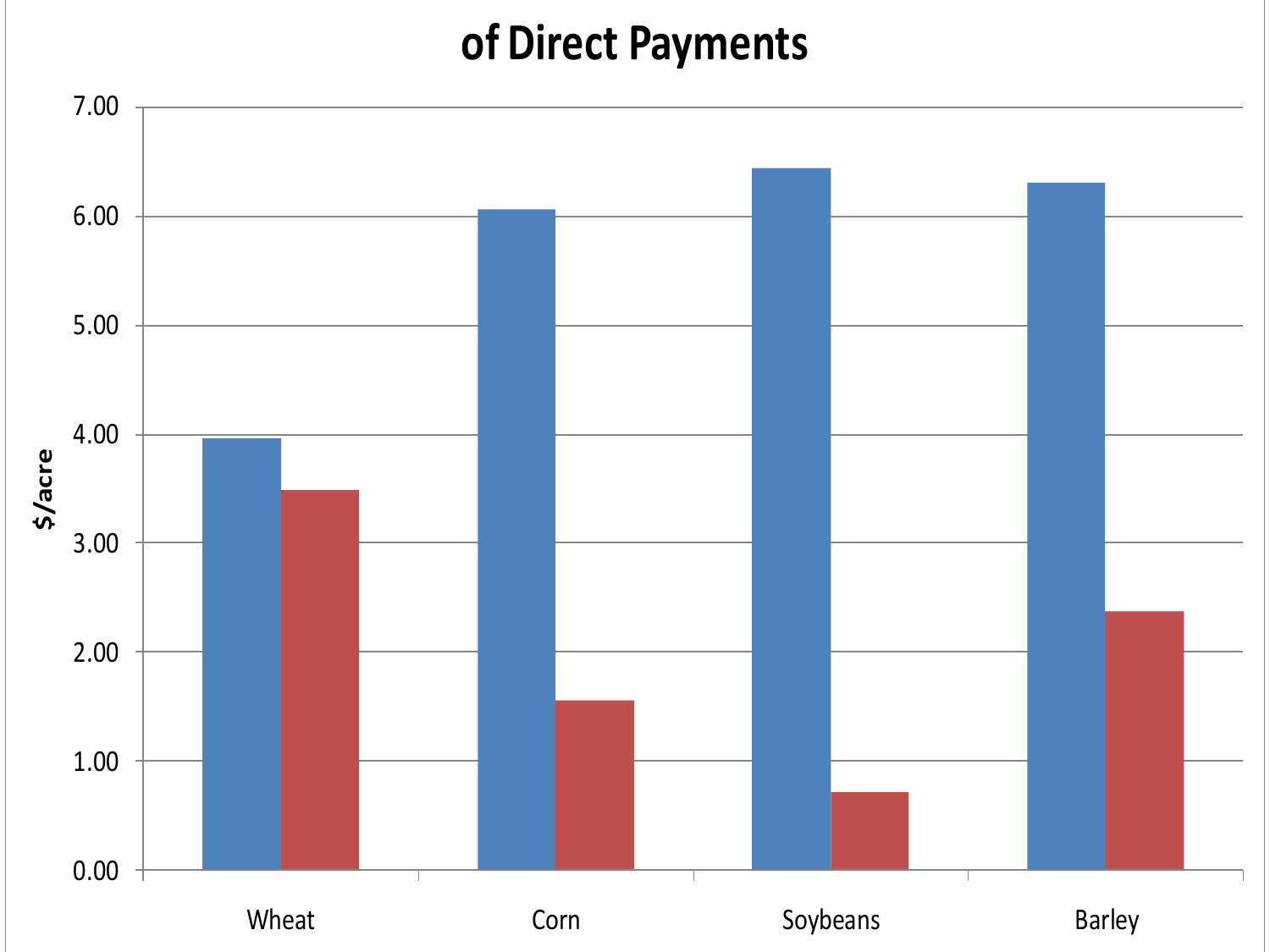### First Findings

- Yield portion of ACRE has value
- 20% of direct payments less than the "cost" of yield portion
- Could entice some farmers to sign up.
- But what about the price portion?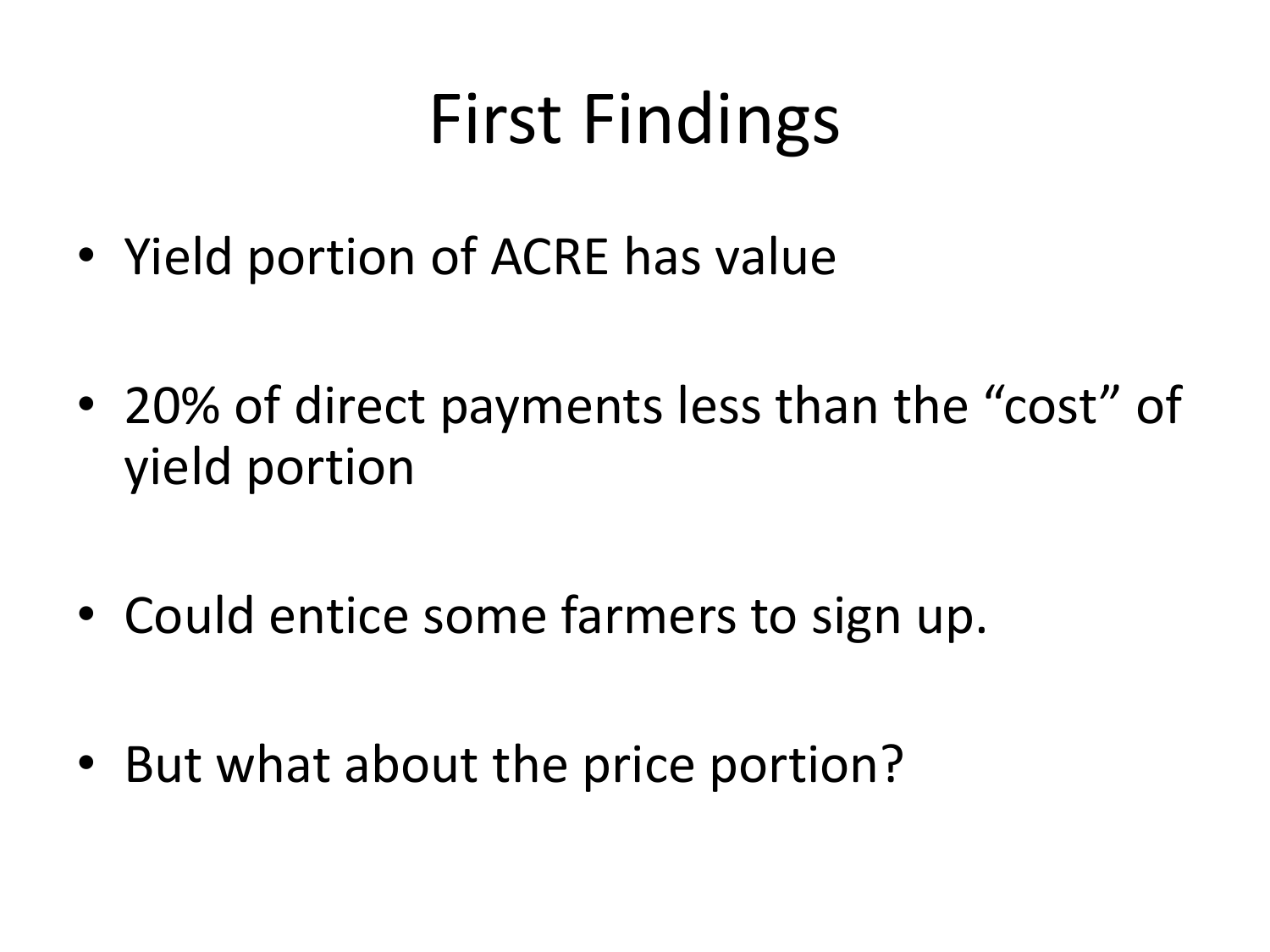![](_page_34_Figure_0.jpeg)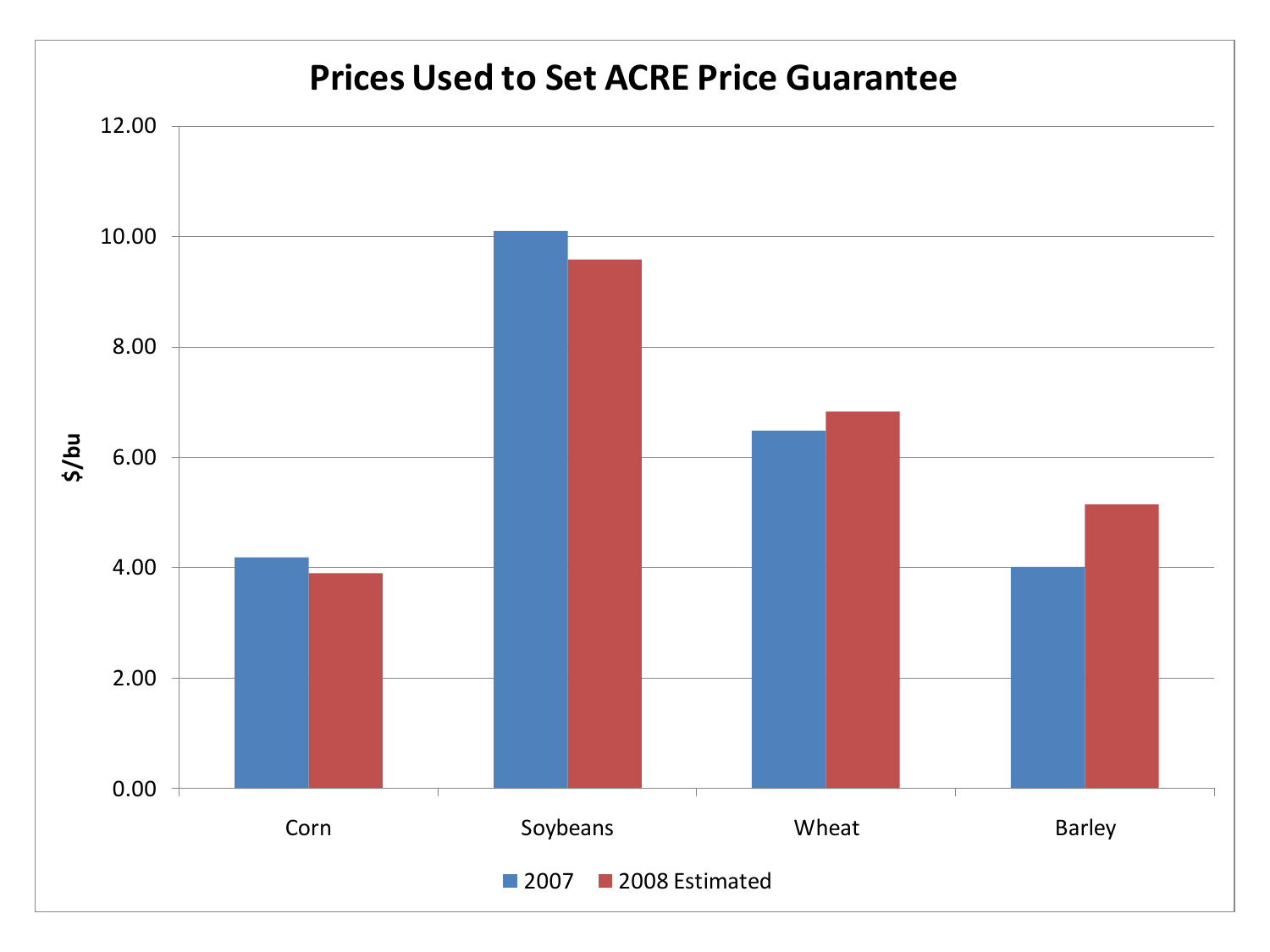![](_page_35_Figure_0.jpeg)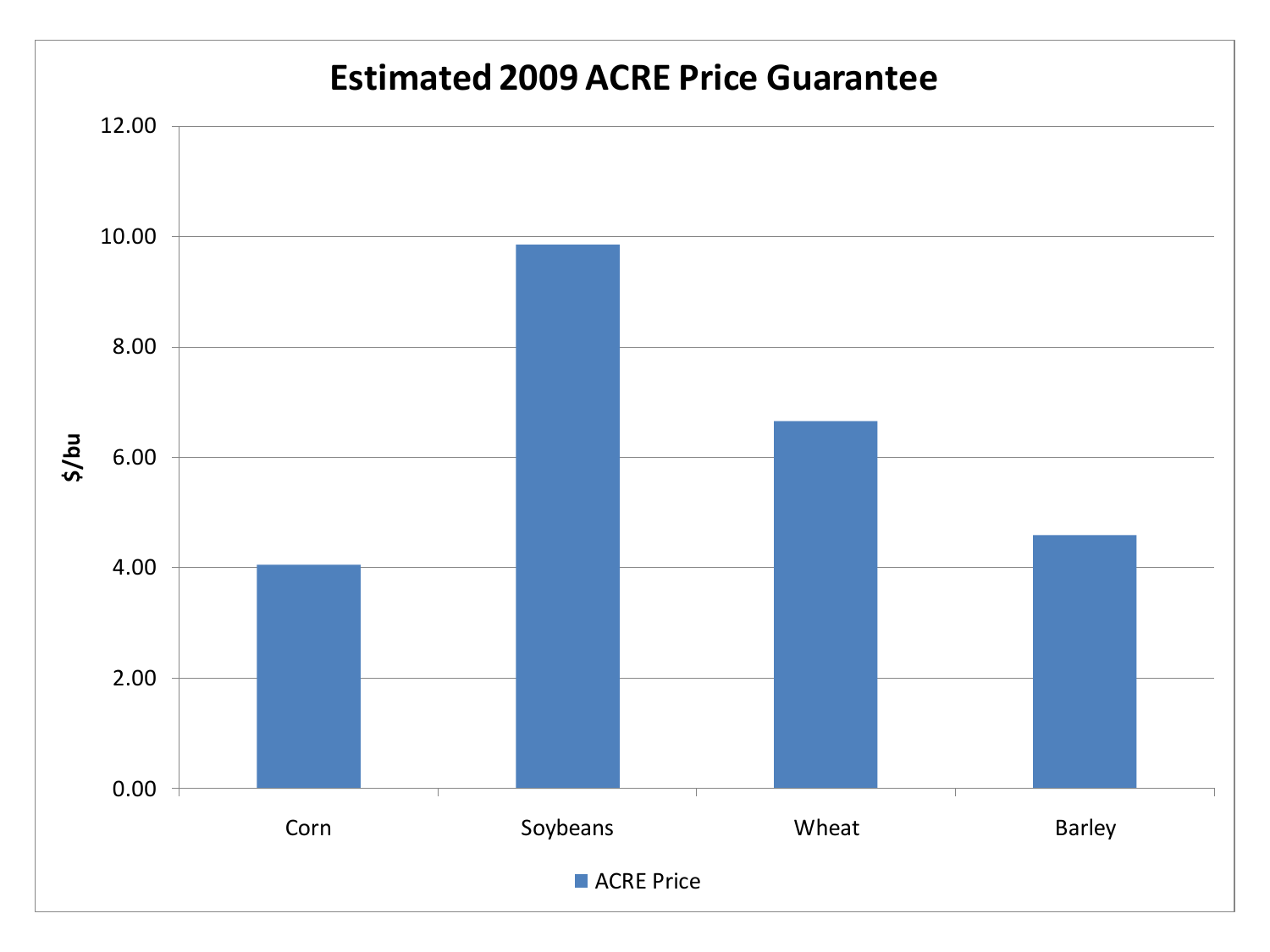![](_page_36_Figure_0.jpeg)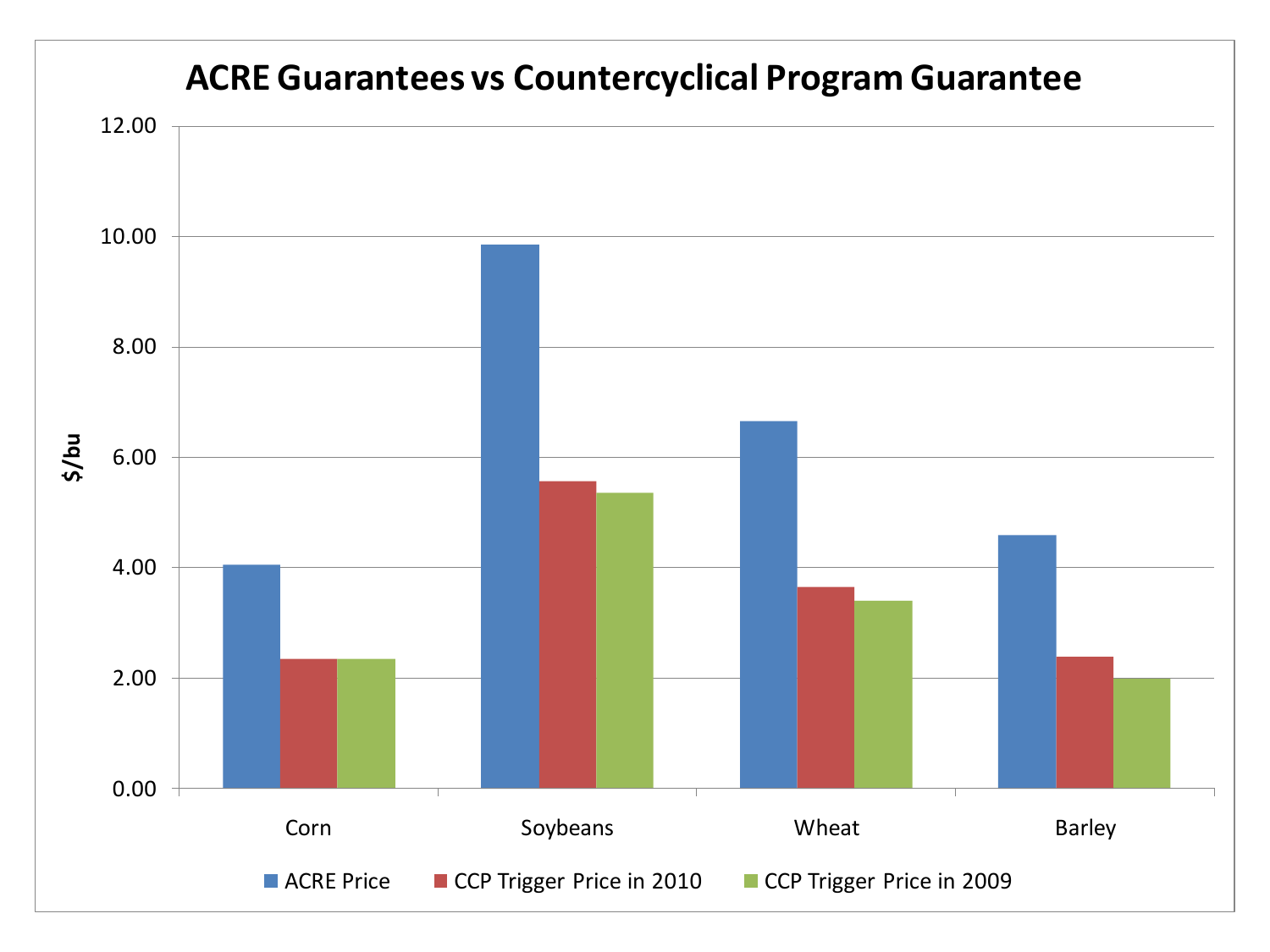### Second Conclusion

- ACRE price guarantees much higher than CCP guarantees
- Higher guarantee increases likelihood of a payout
- How likely is it that price will trigger a payout under the two programs?
	- Need to look at 2009/10 projected season average prices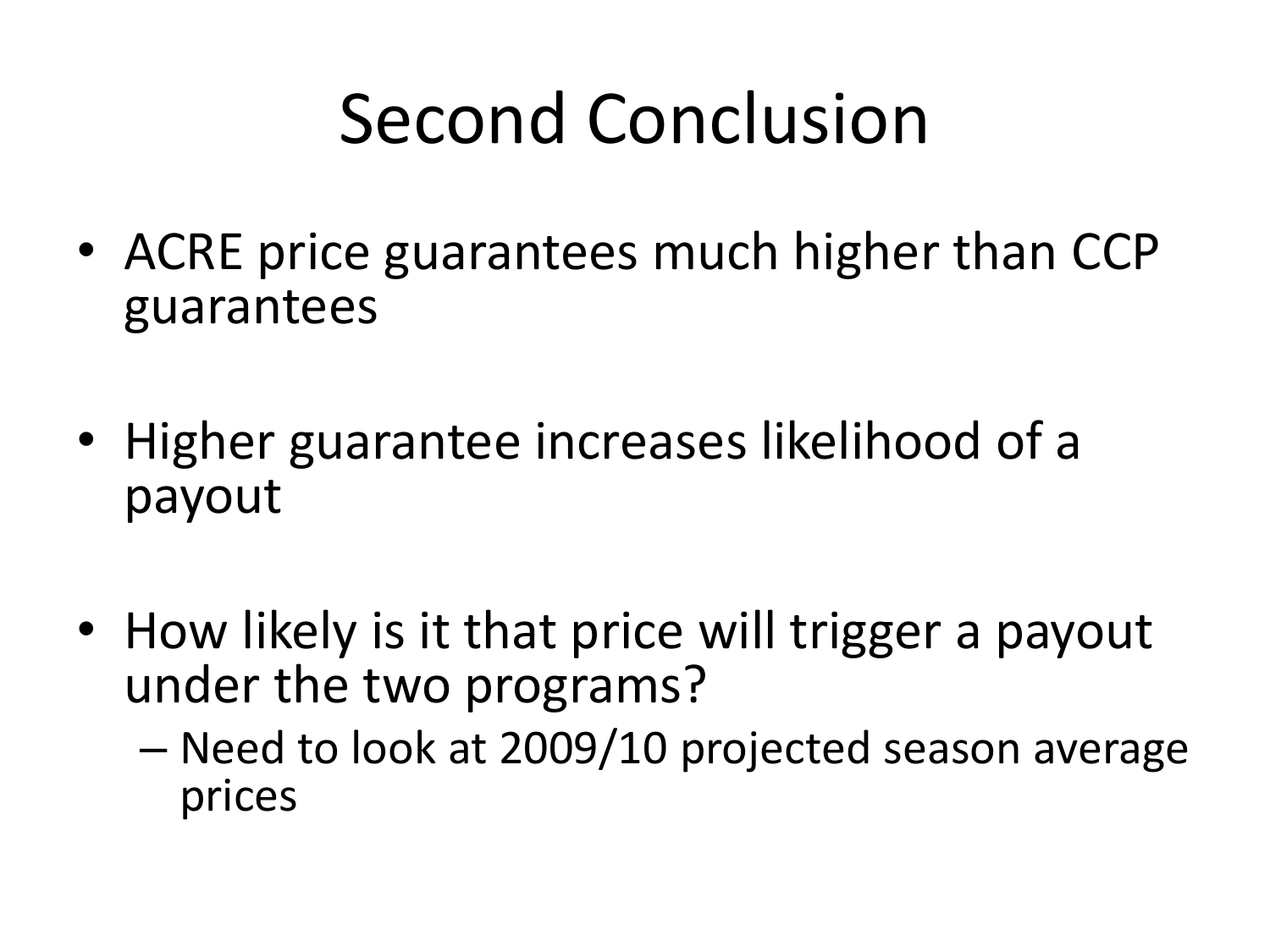![](_page_38_Figure_0.jpeg)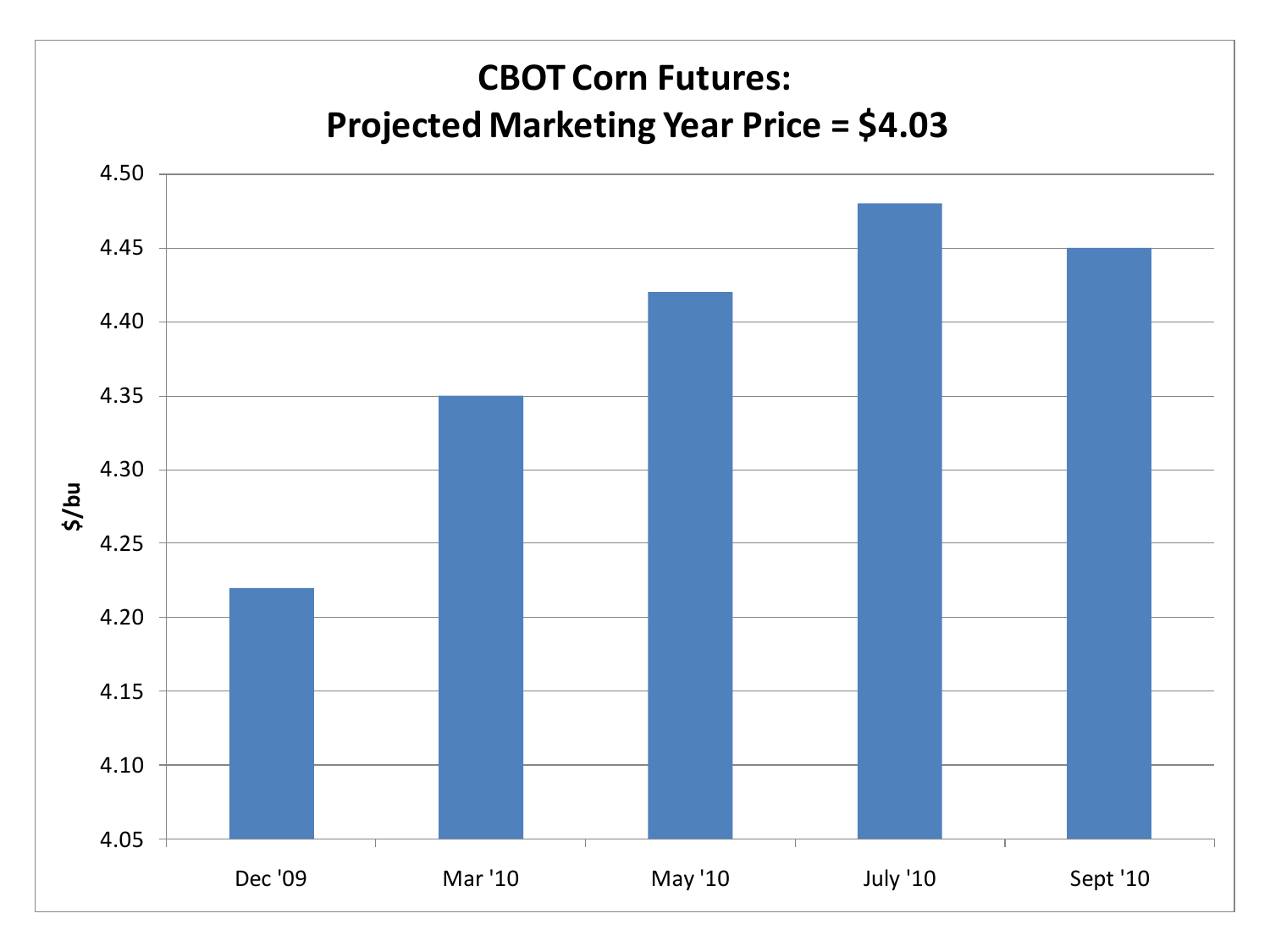![](_page_39_Figure_0.jpeg)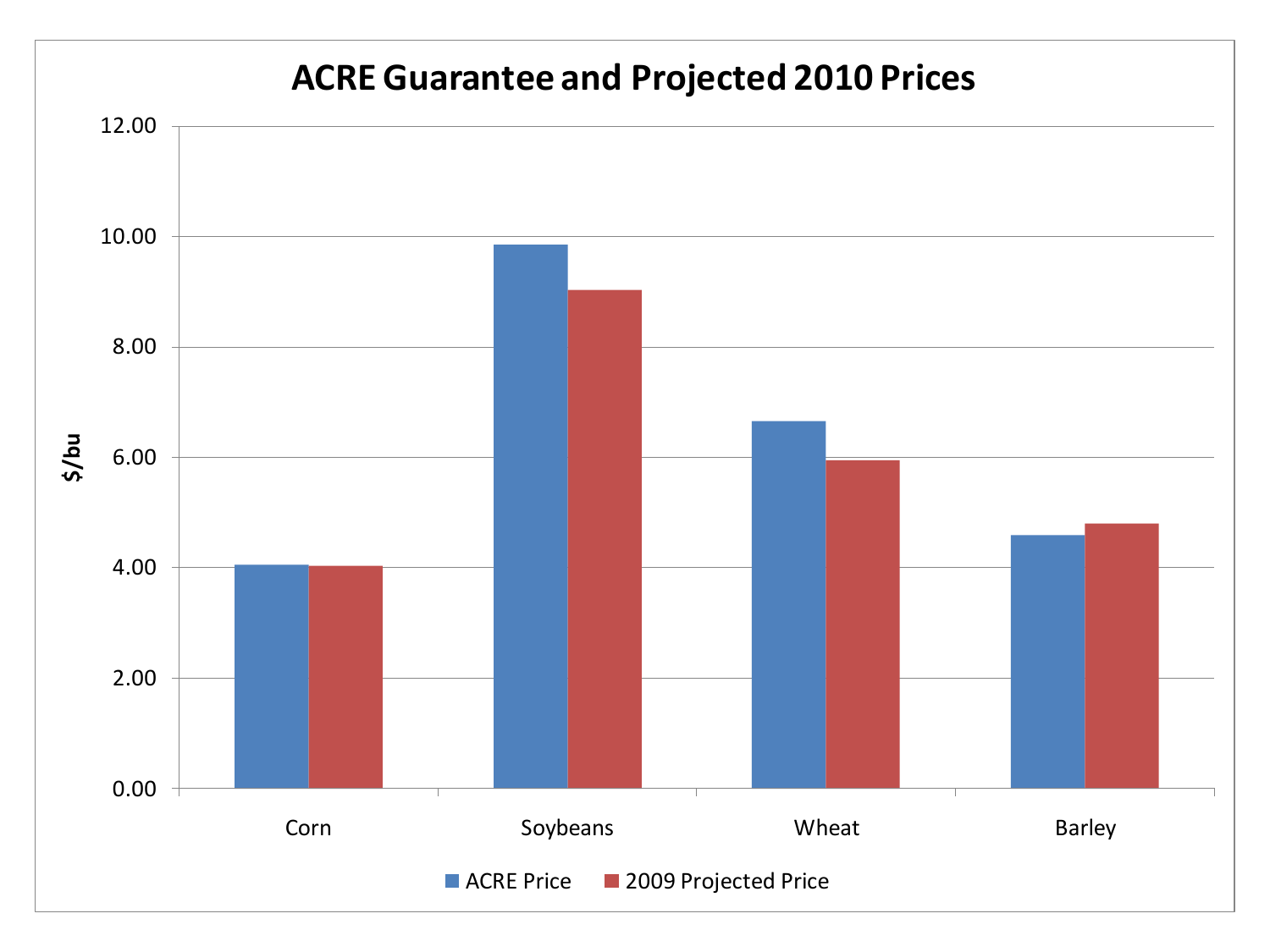## Price Volatility

- We know that 2009/10 corn prices will not equal \$4.03/bu
- Obtain market-estimated volatility from option premia
	- An at-the-money put option on Dec corn costs 50 cents per bushel
	- Price volatility = 33%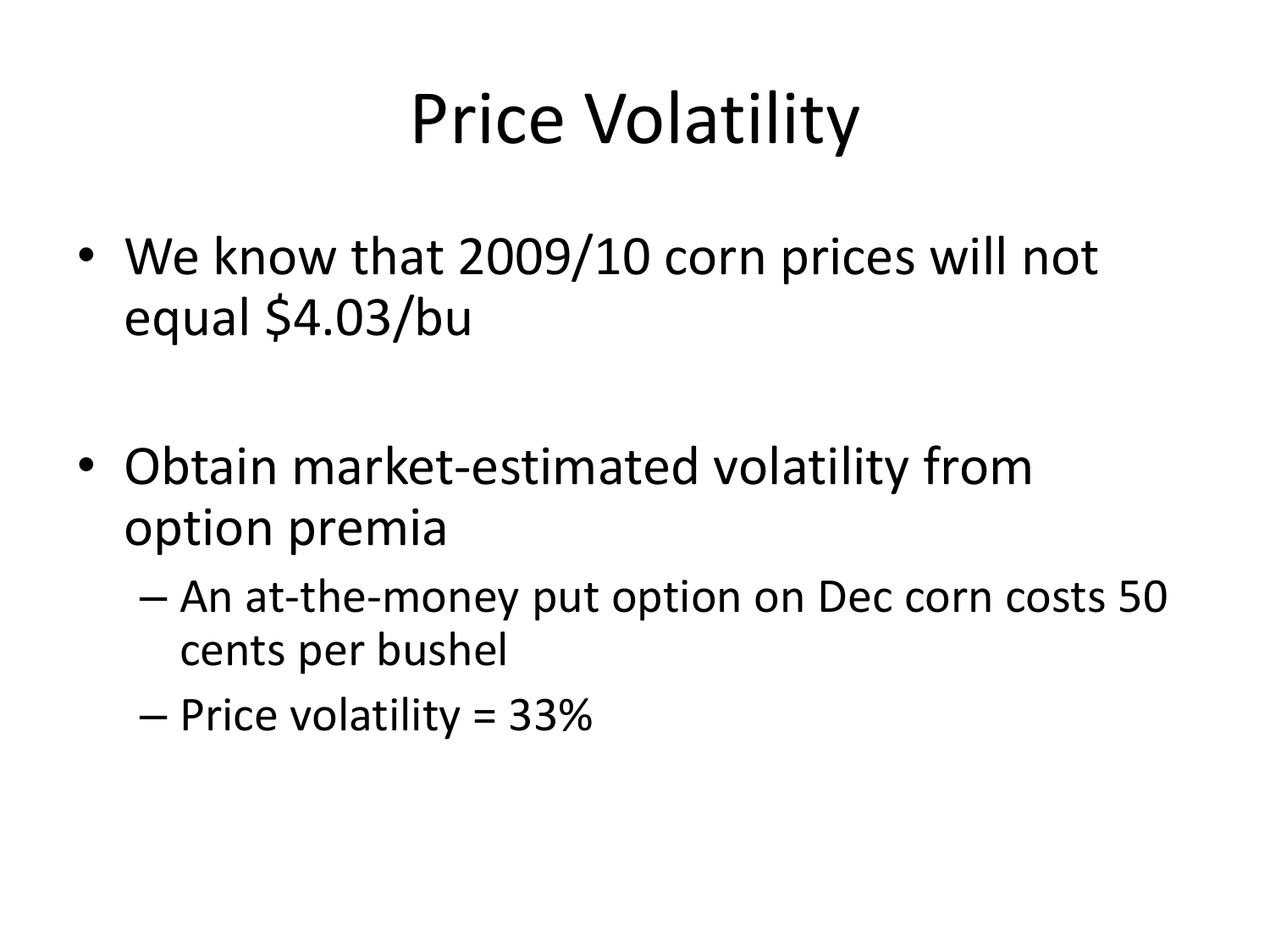![](_page_41_Figure_0.jpeg)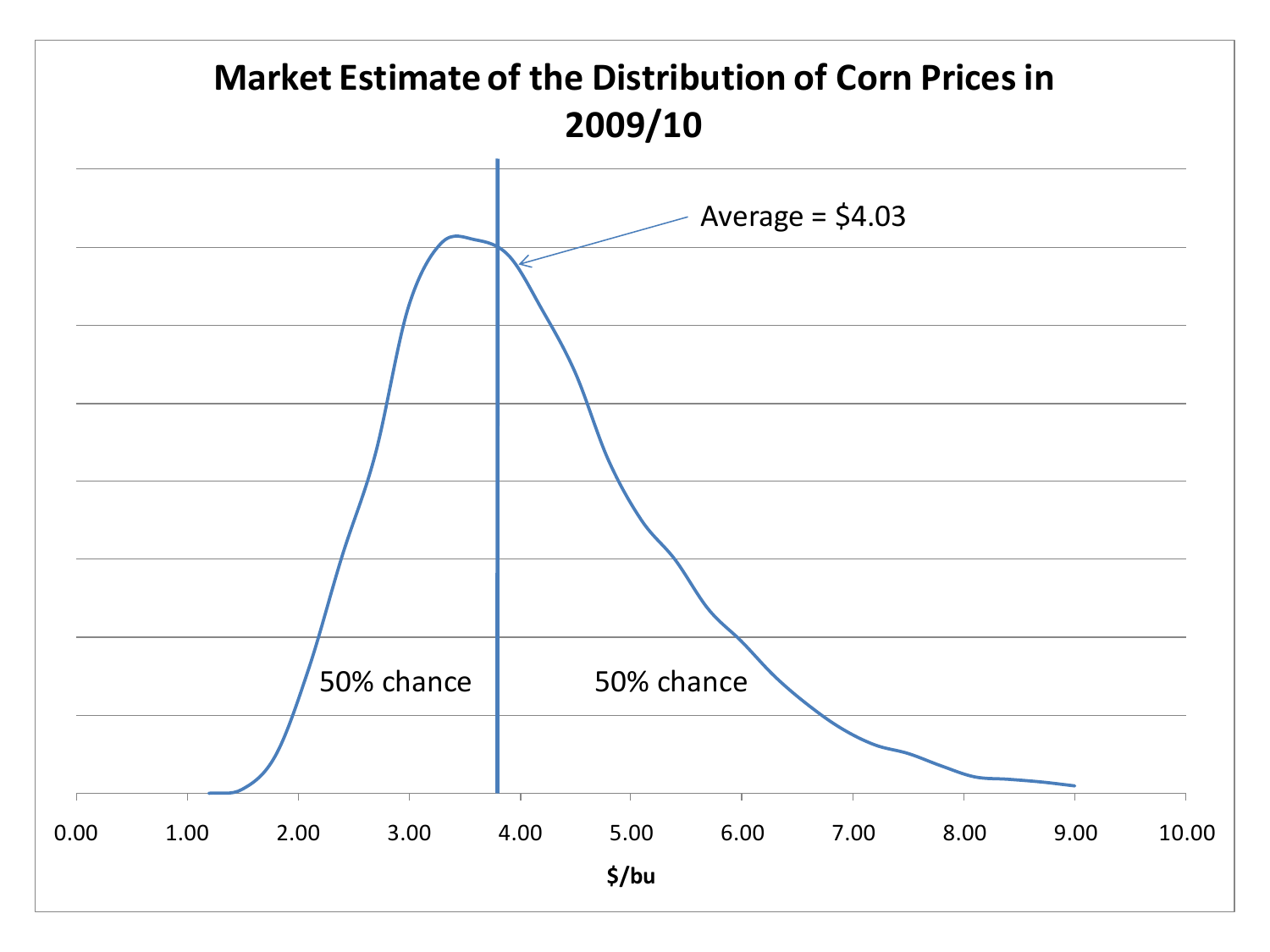#### **Calculating the Chances of a Payout from Farm Programs**

![](_page_42_Figure_1.jpeg)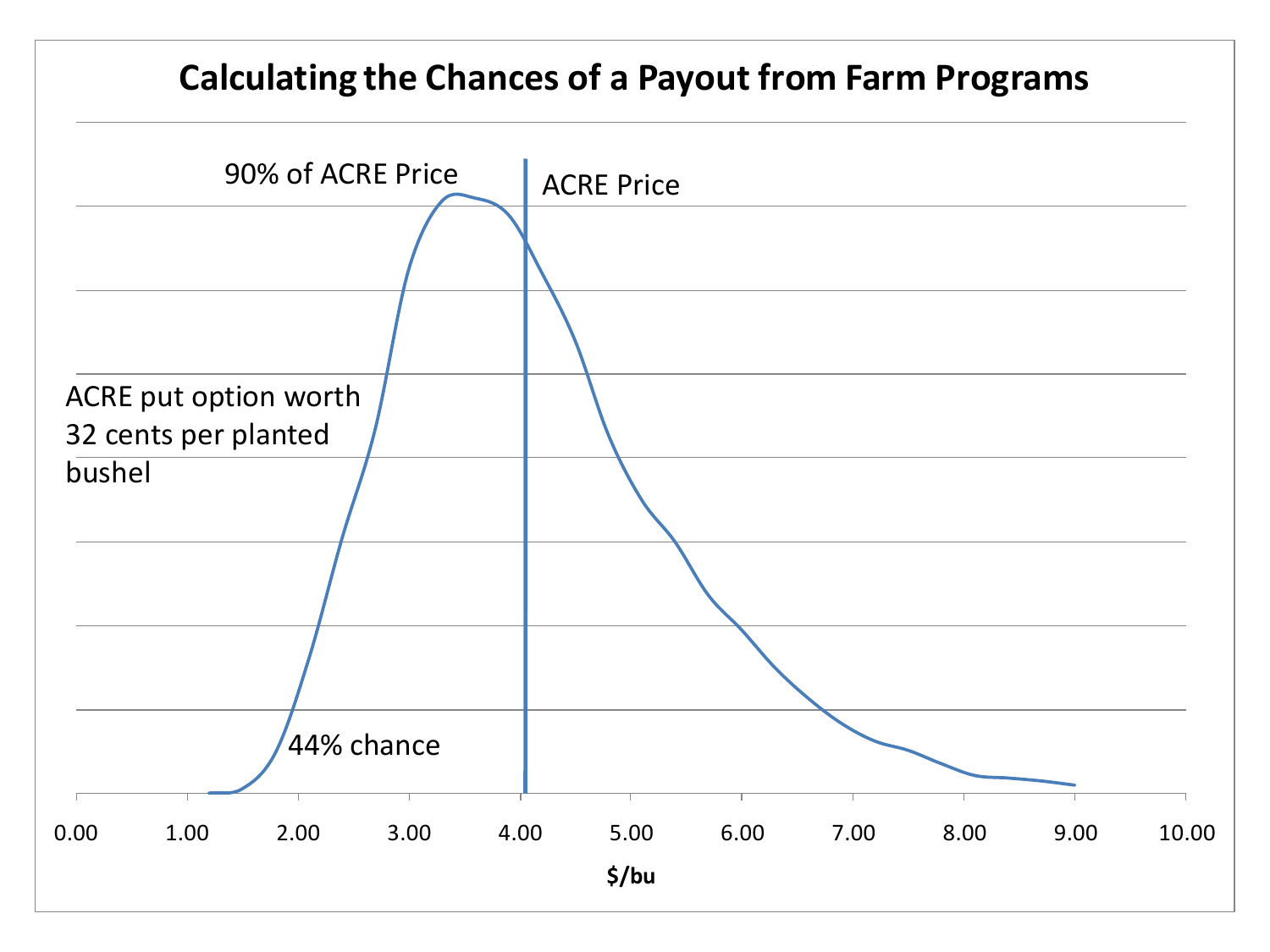# 0.00 1.00 2.00 3.00 4.00 5.00 6.00 7.00 8.00 9.00 10.00 **\$/bu Calculating the Chances of a Payout from Farm Programs** CCP Trigger Price 6% chance CCP put option worth 5.4 cents per base bushel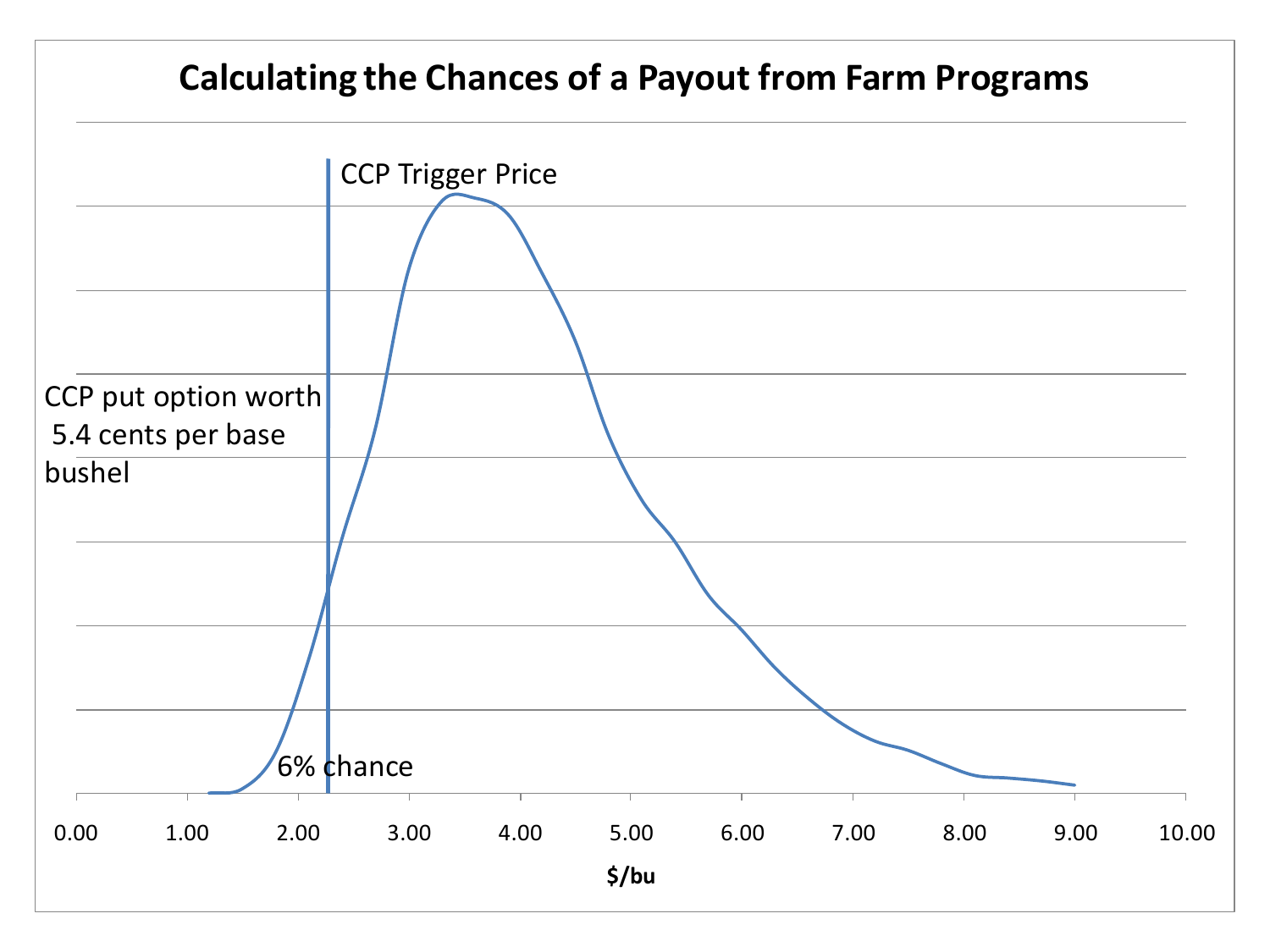### What if Market Conditions Collapse

• Suppose projected corn prices drop by 35% to \$2.62

• The ACRE price for 2009 largely locked in

• Maximum 10% annual drop in guarantee in 2010 and beyond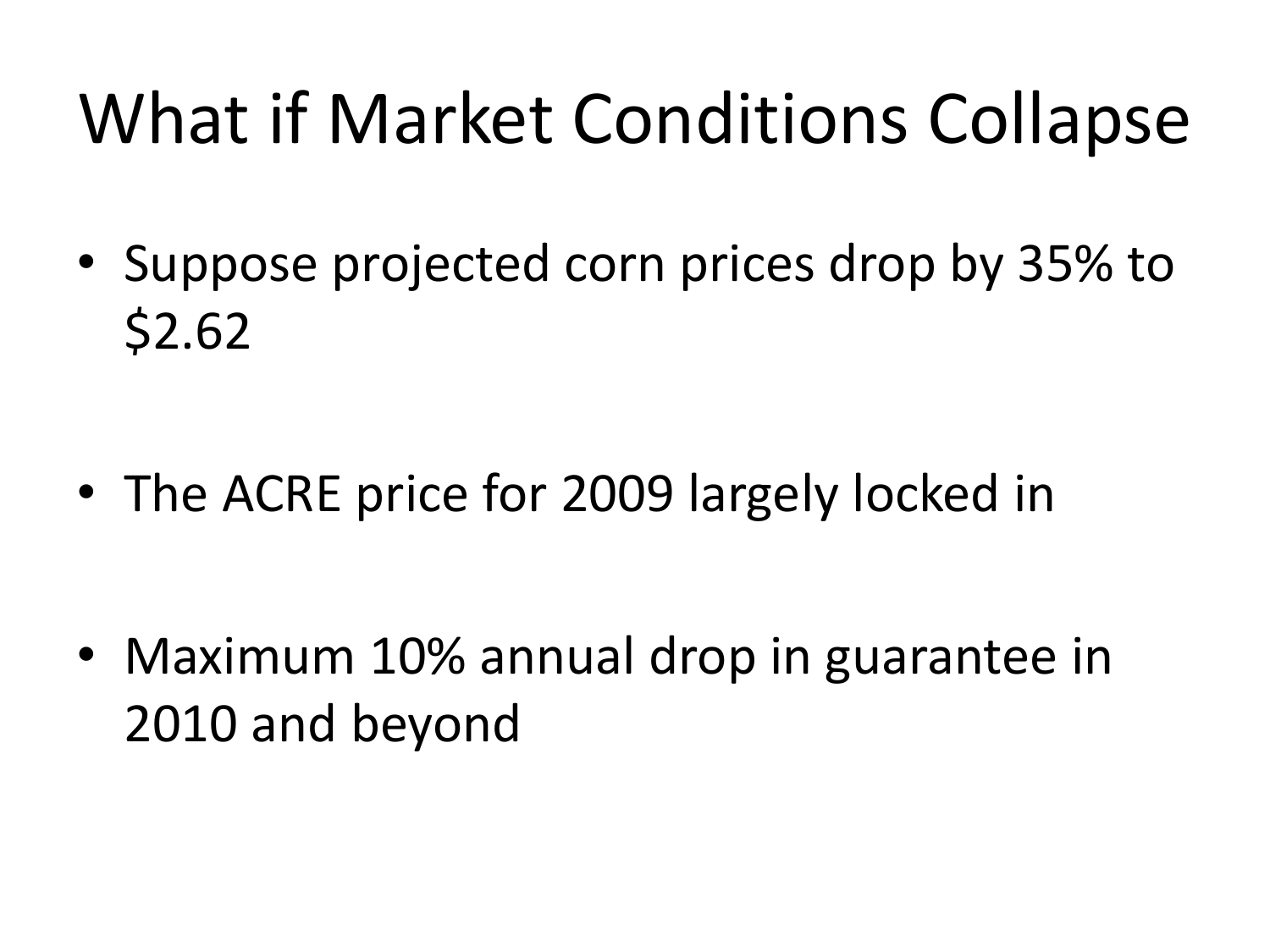![](_page_45_Figure_0.jpeg)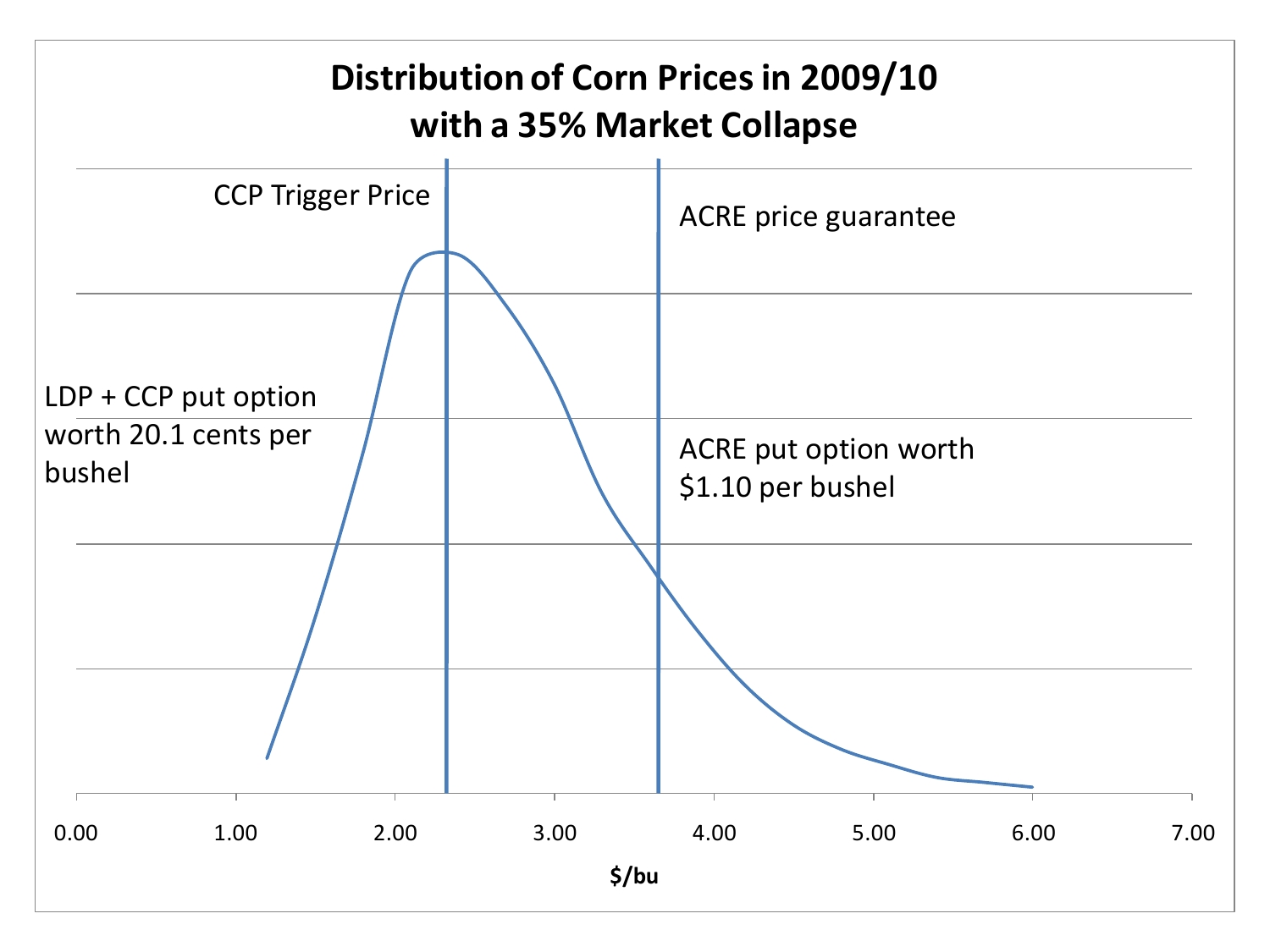### If Market Conditions Collapse

• Advantage to ACRE price guarantee even greater

• Limit on downward movement keeps ACRE advantage of price protection

• Eventually must be concerned with cap on payments and payment limitations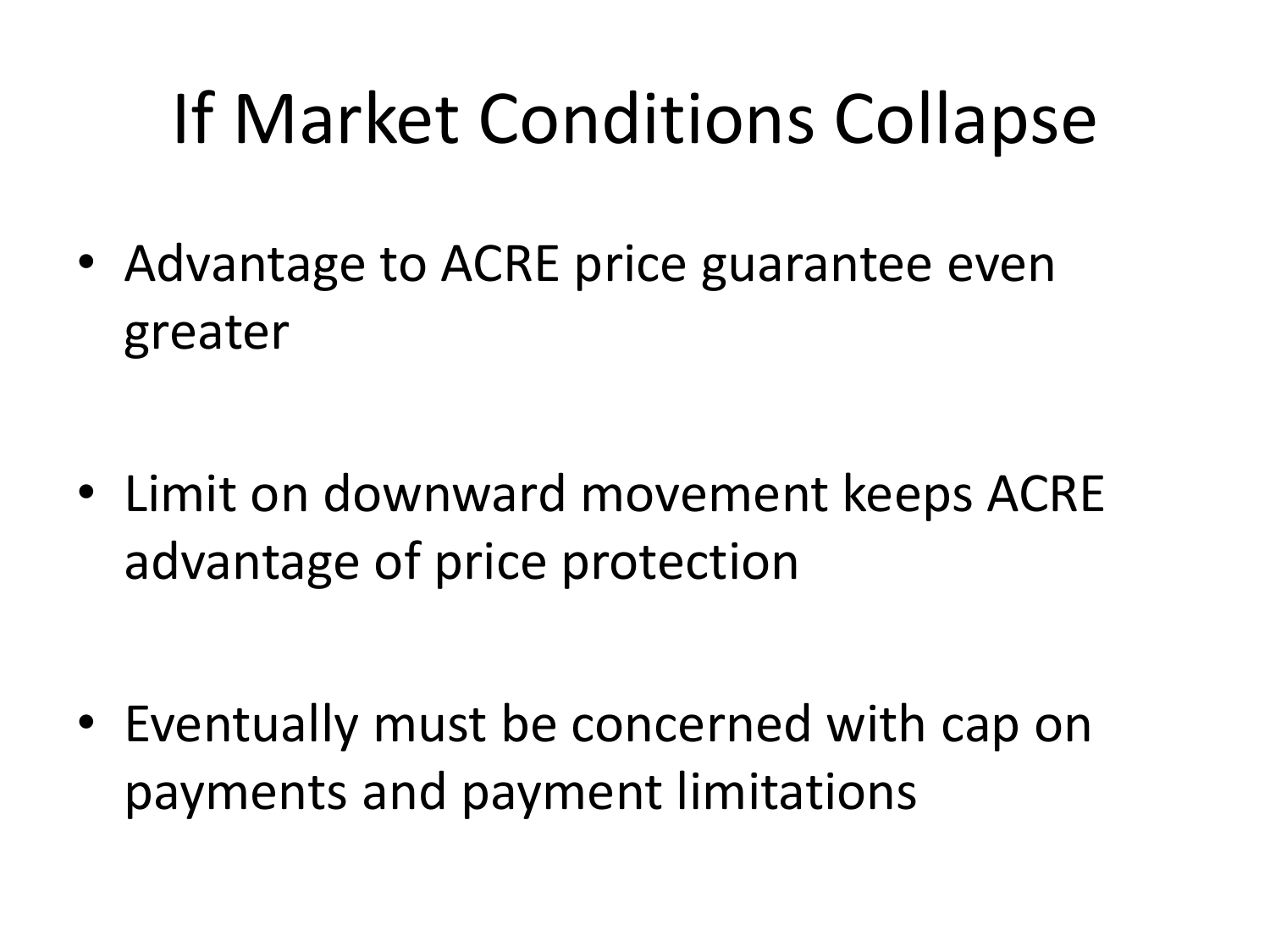![](_page_47_Figure_0.jpeg)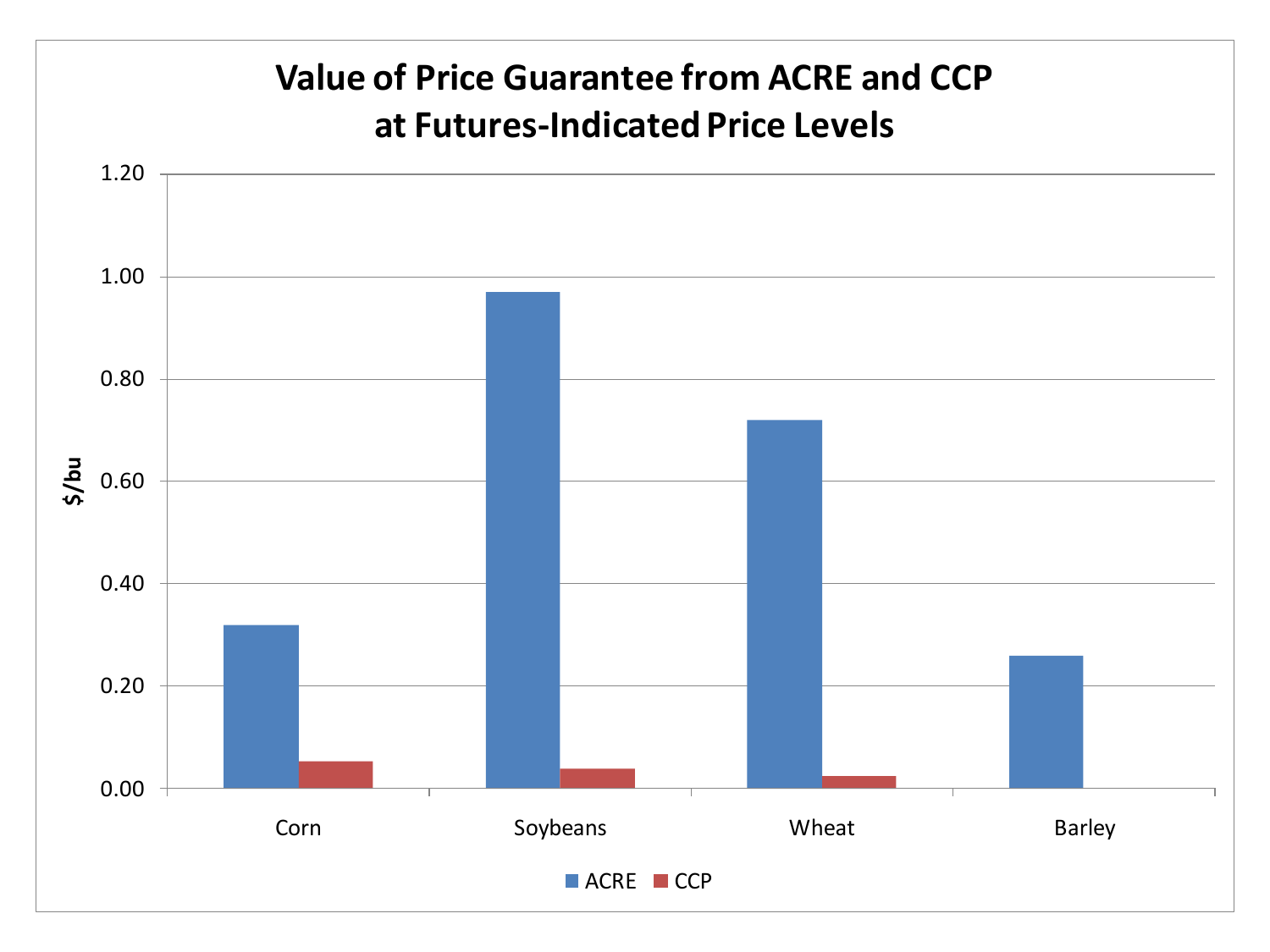![](_page_48_Figure_0.jpeg)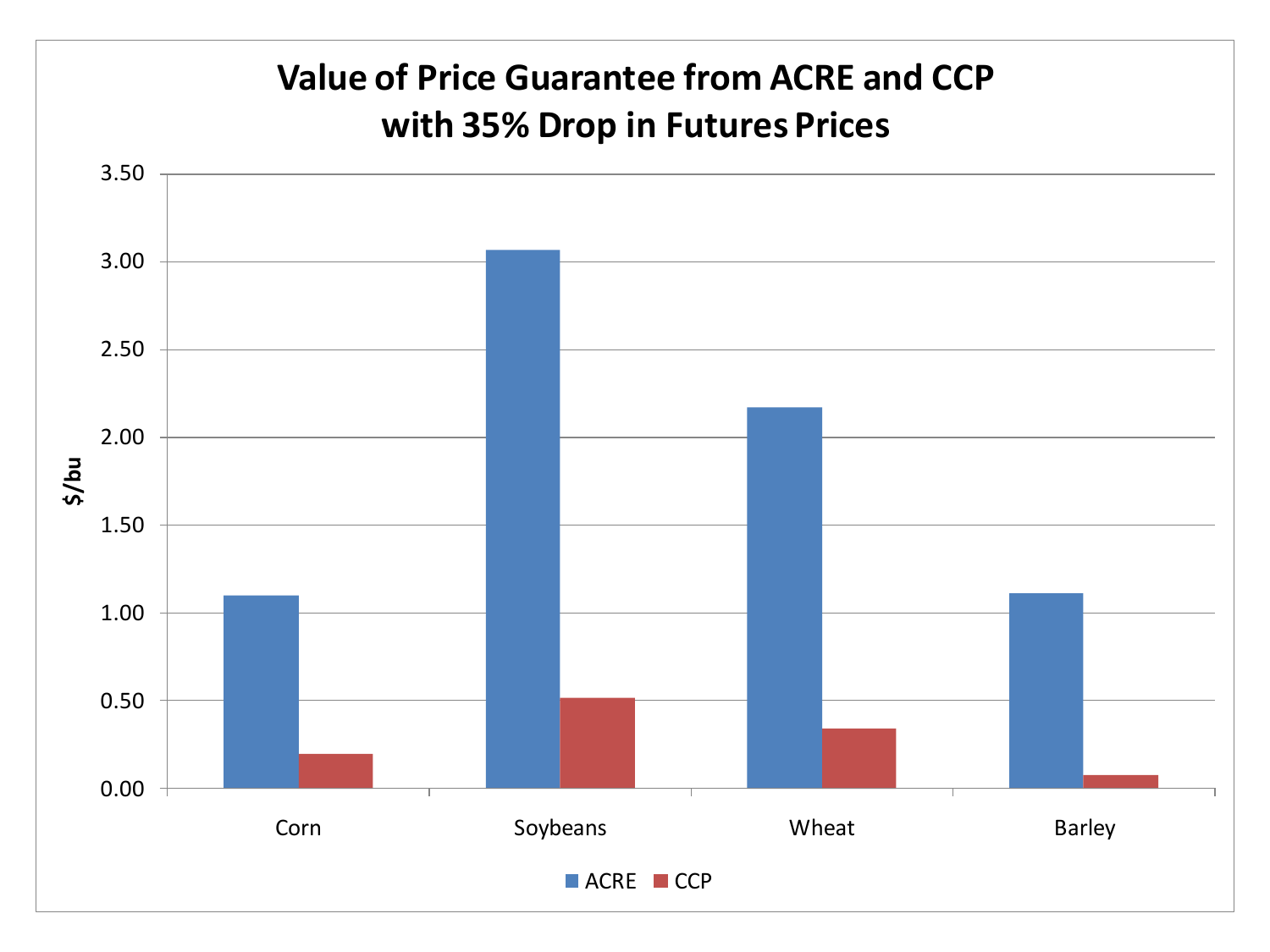#### But ACRE Guarantees Revenue

- Cannot simply add up the value of the yield guarantee and the value of the price guarantee
	- Would understate value of ACRE guarantee because of double deductible
	- Would overstate value of ACRE guarantee if prices and yields move opposite each other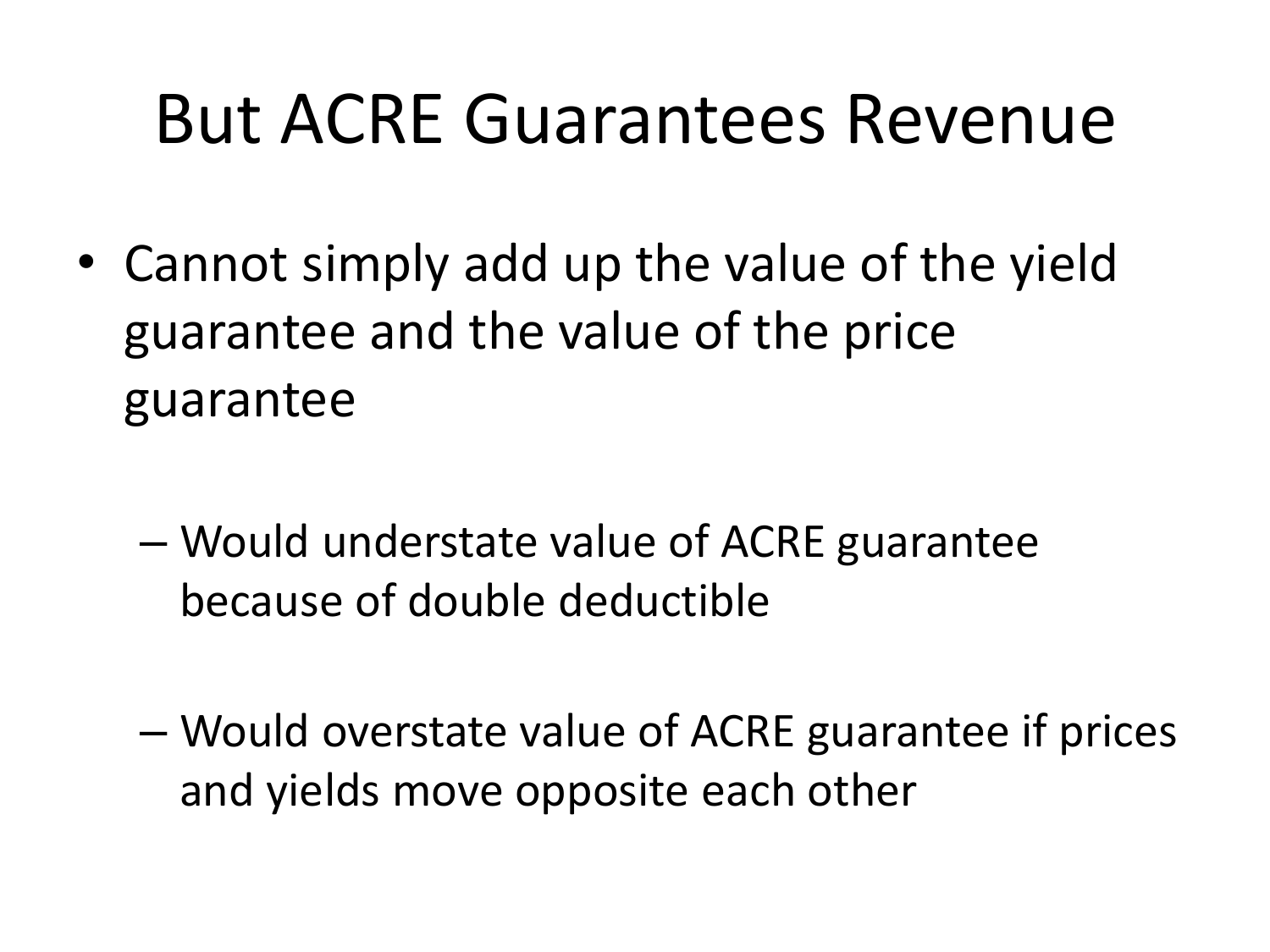![](_page_50_Figure_0.jpeg)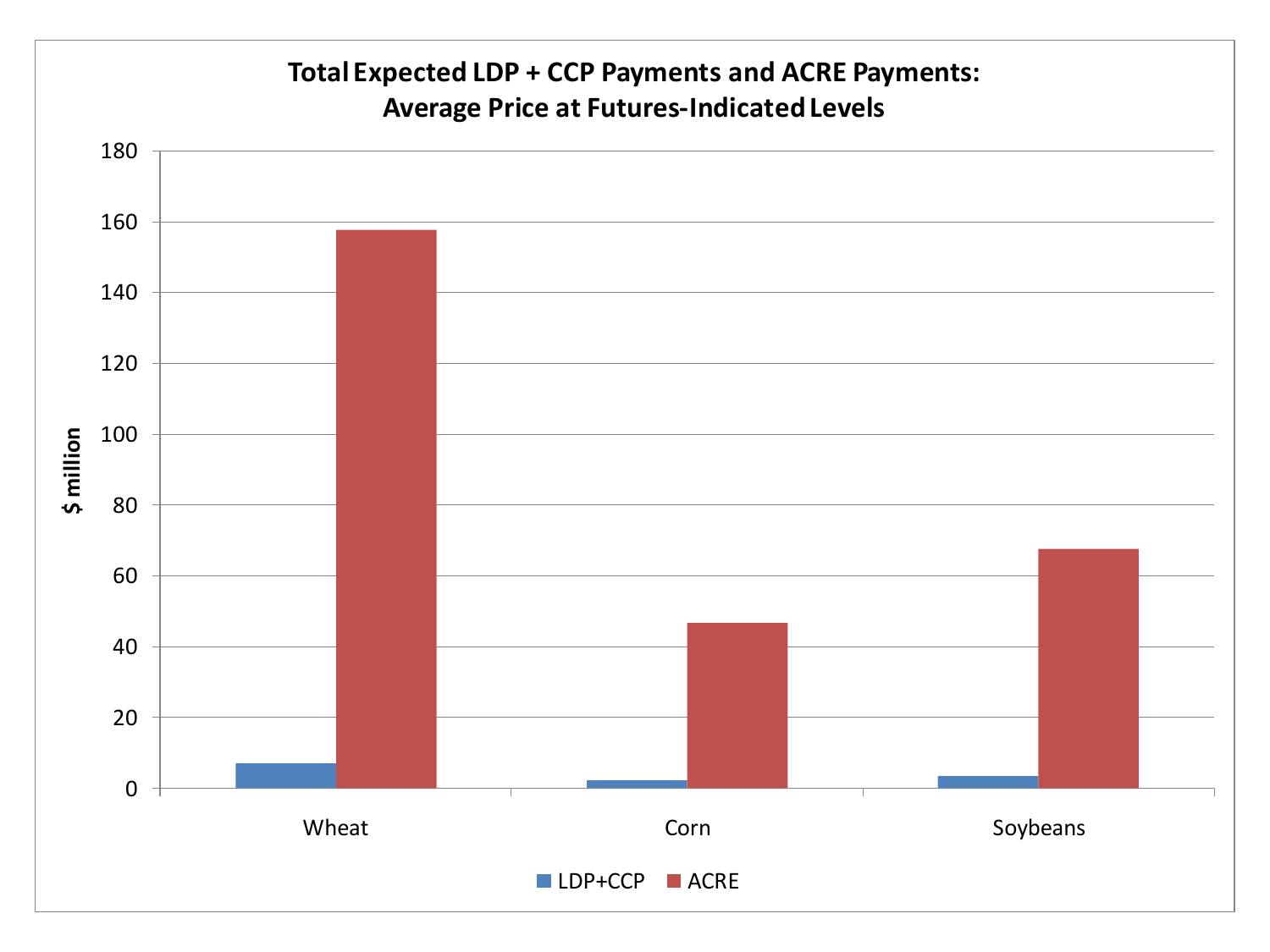![](_page_51_Figure_0.jpeg)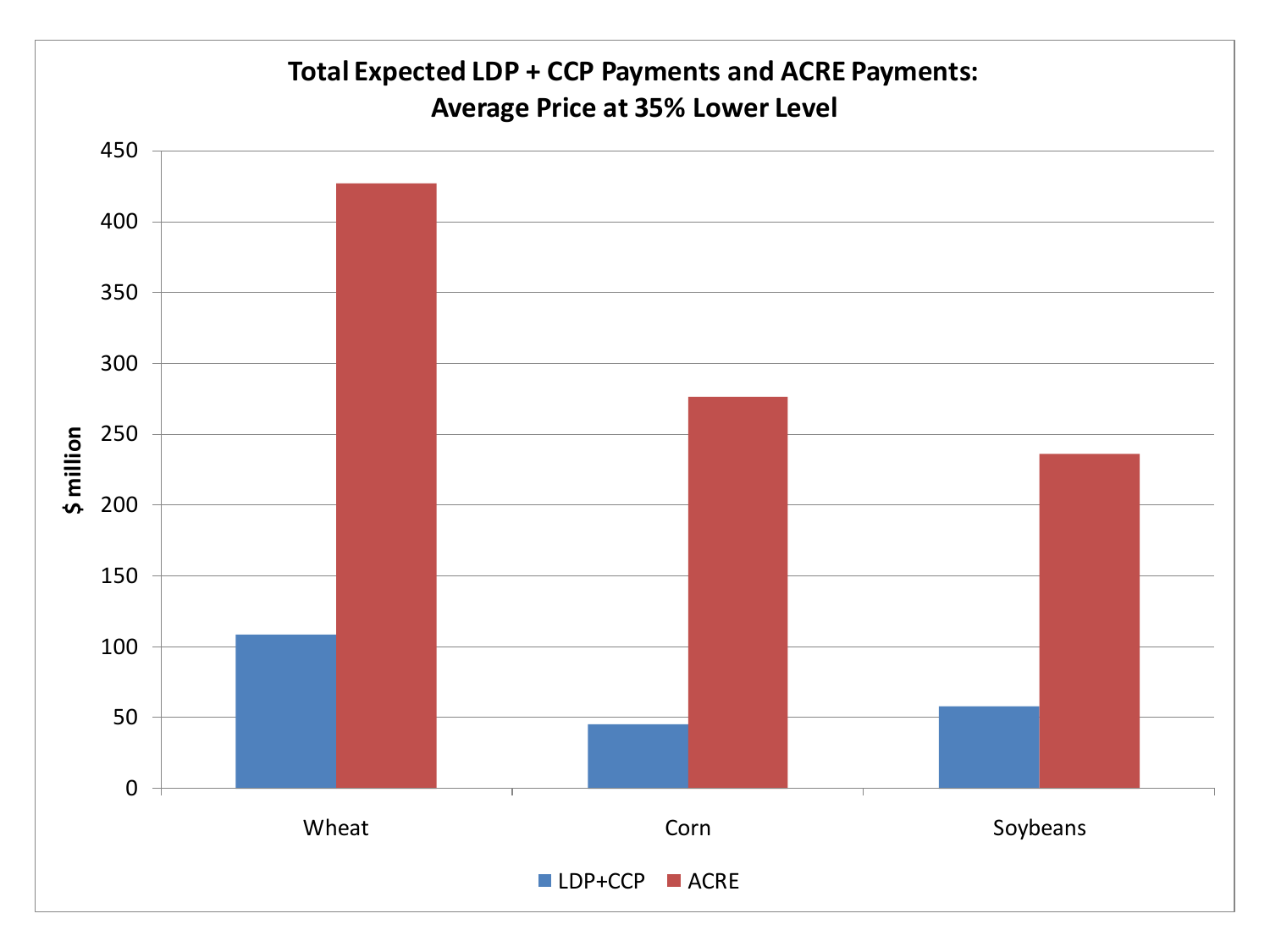![](_page_52_Figure_0.jpeg)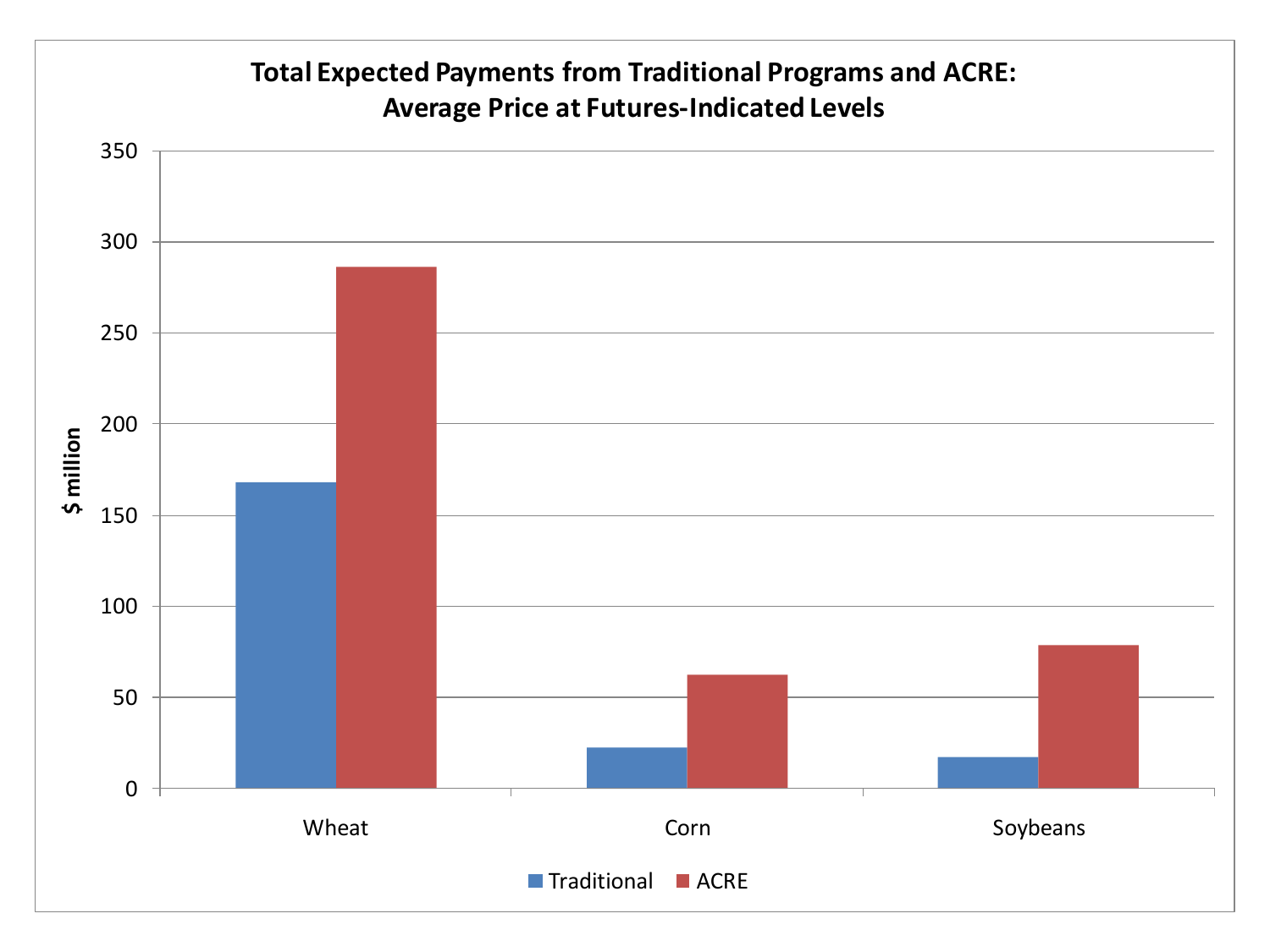![](_page_53_Figure_0.jpeg)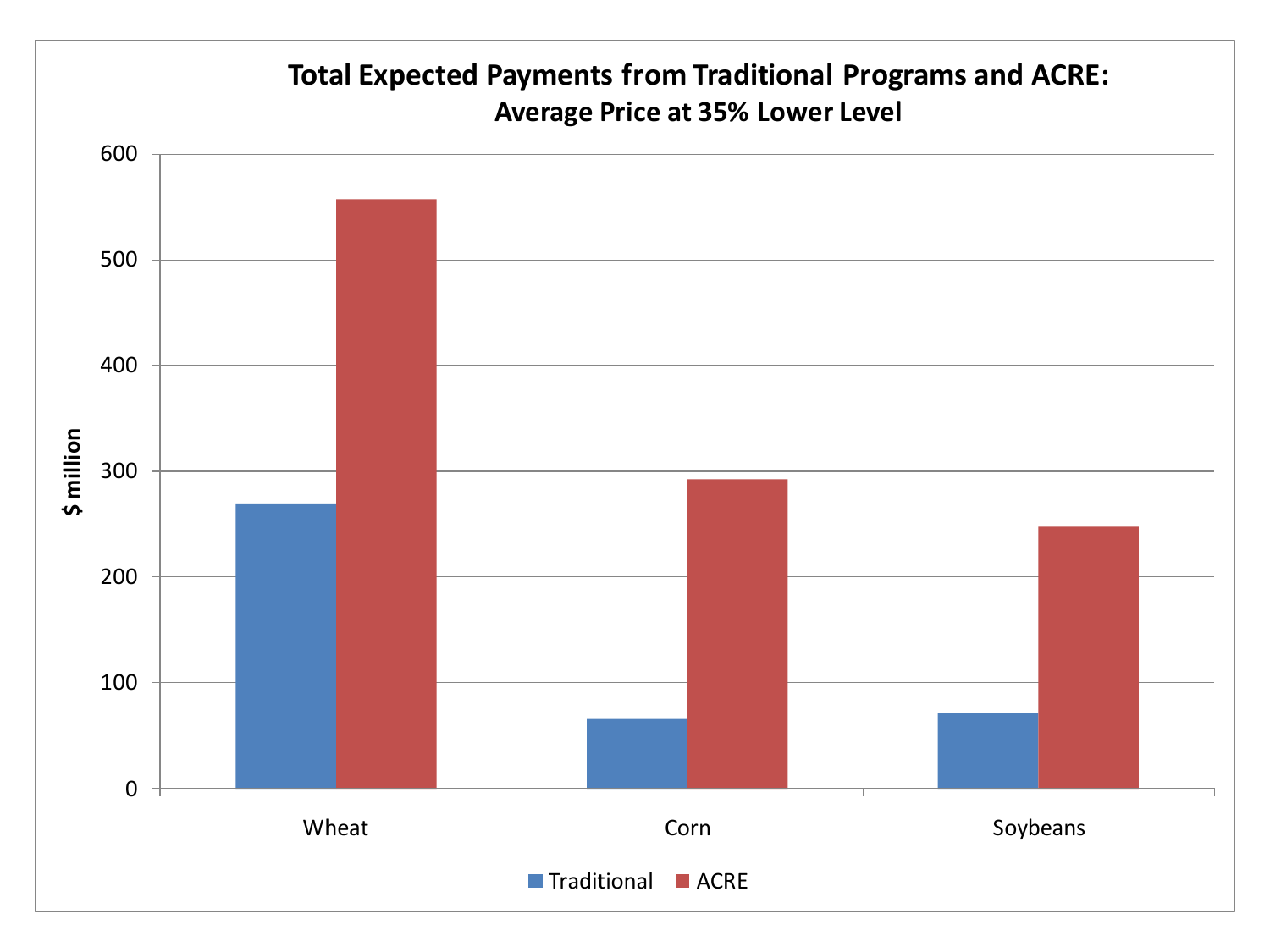# Summary of Findings

- ACRE unambiguously provides more average support than current farm programs
- The difference in farm support grows as market price drops
- Reasonably good chance that actual ACRE payment will be lower than loss in direct payment because prices will be high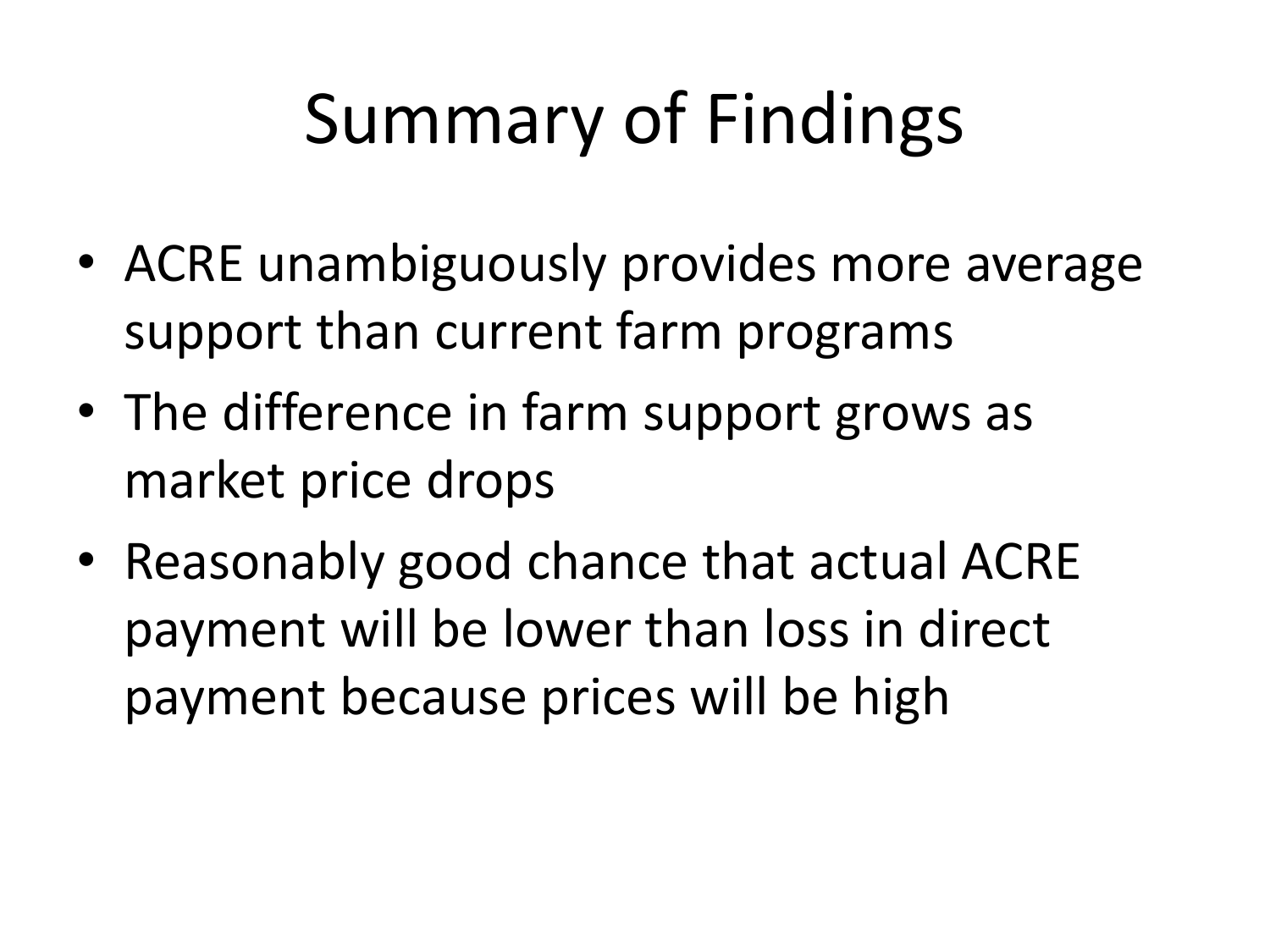## Reasons for Not Choosing ACRE

- Lack of yield history
	- FSA could fix this by simply substituting county average yields
- State yields do not track my yields
	- ACRE does not substitute for crop insurance, it substitutes for CCPs and part of DPs
- Why not use the 20% of direct payments and buy more crop insurance rather than ACRE?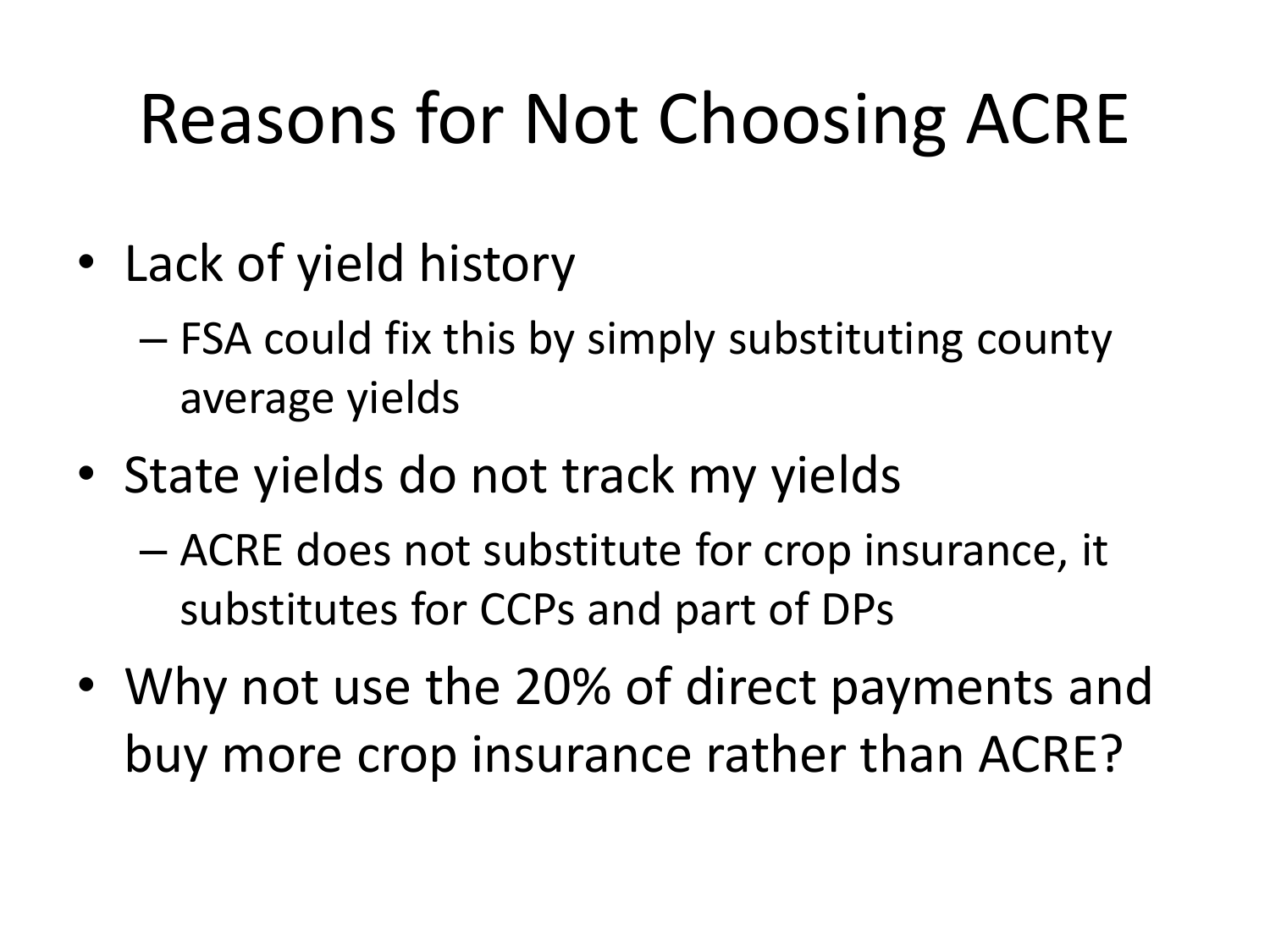![](_page_56_Figure_0.jpeg)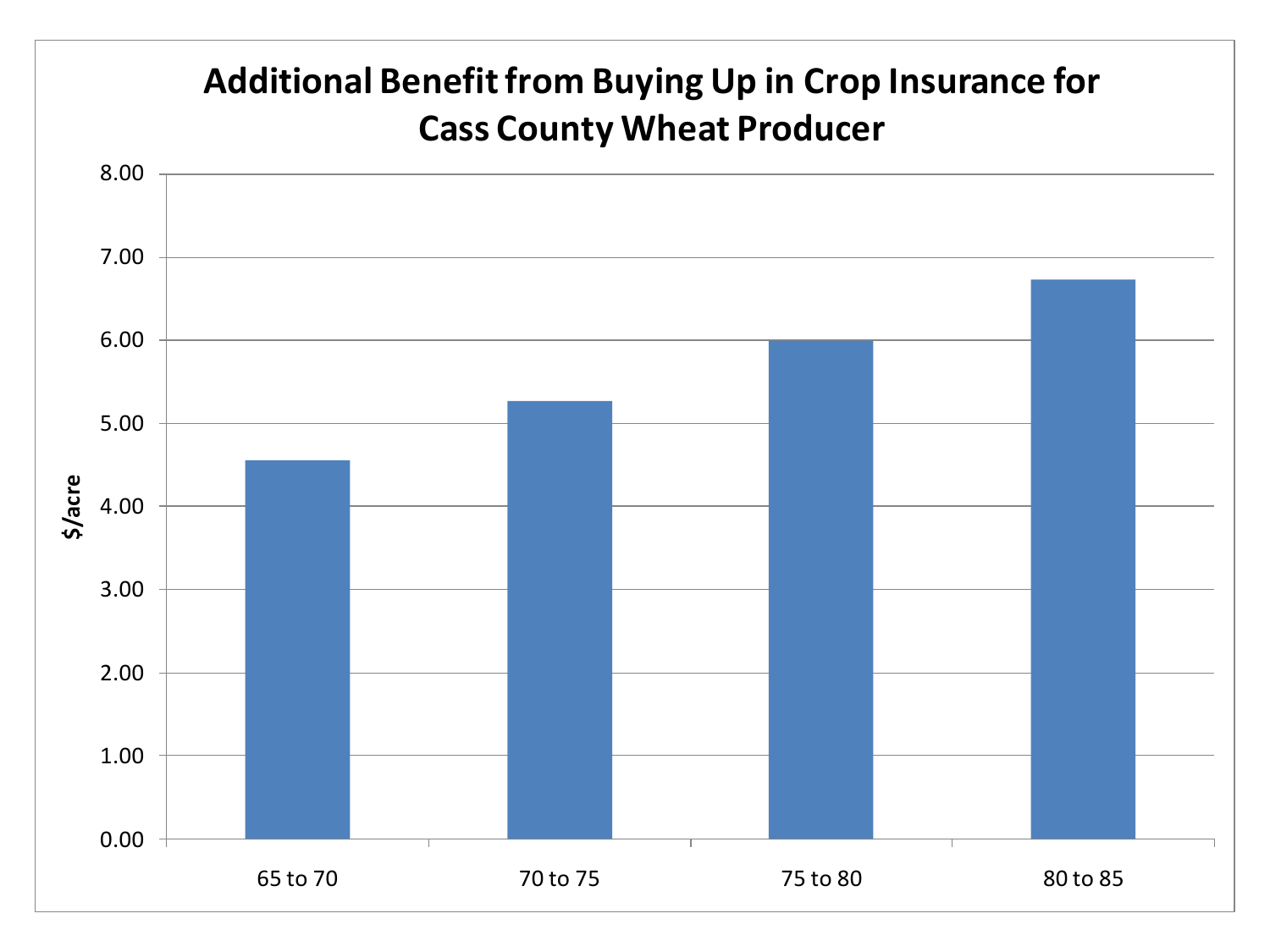![](_page_57_Figure_0.jpeg)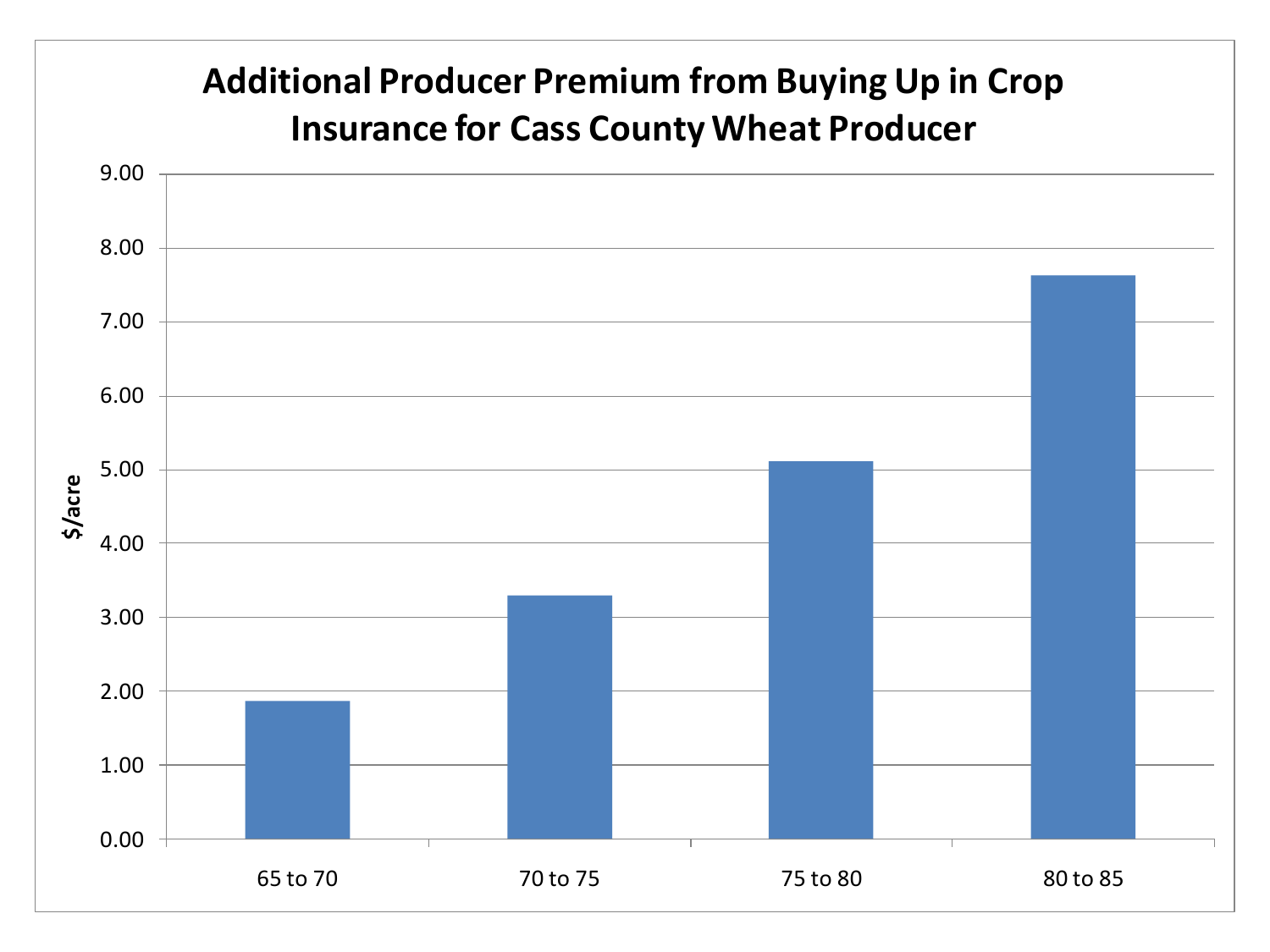![](_page_58_Figure_0.jpeg)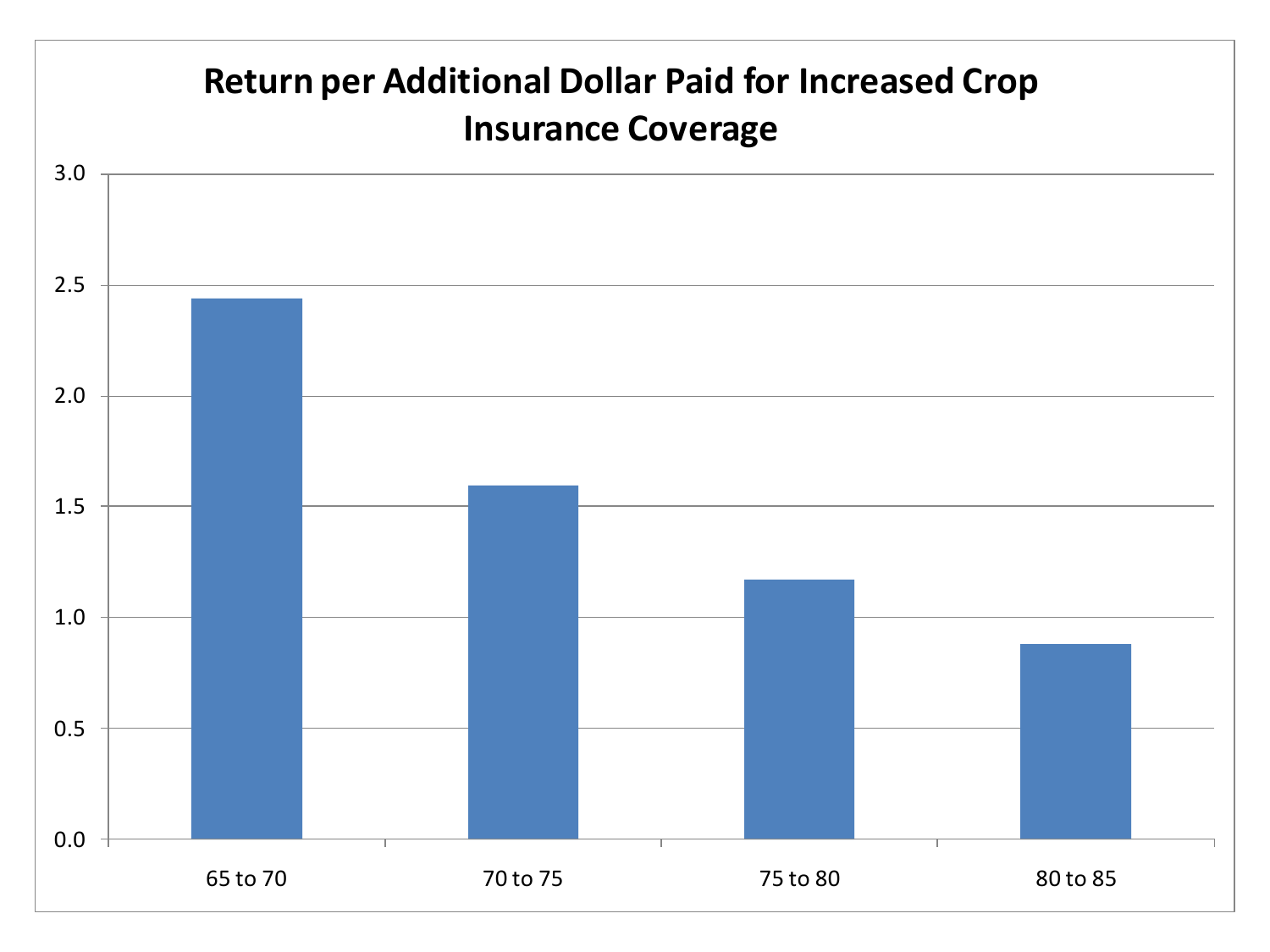![](_page_59_Figure_0.jpeg)